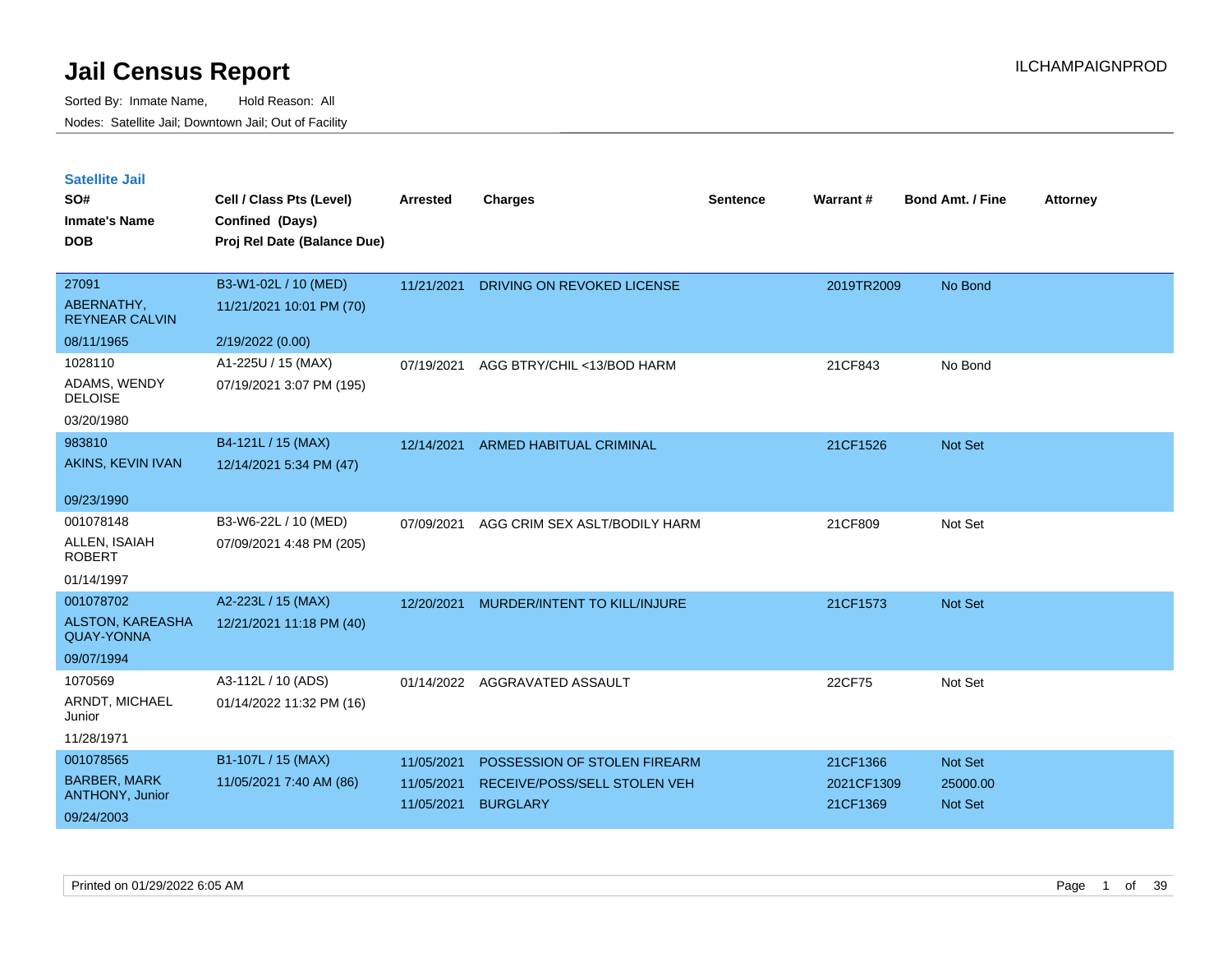| Sorted By: Inmate Name,                               | Hold Reason: All                            |                 |                                           |                 |               |                         |                 |
|-------------------------------------------------------|---------------------------------------------|-----------------|-------------------------------------------|-----------------|---------------|-------------------------|-----------------|
| Nodes: Satellite Jail; Downtown Jail; Out of Facility |                                             |                 |                                           |                 |               |                         |                 |
| SO#                                                   | Cell / Class Pts (Level)                    | <b>Arrested</b> | <b>Charges</b>                            | <b>Sentence</b> | Warrant#      | <b>Bond Amt. / Fine</b> | <b>Attorney</b> |
| <b>Inmate's Name</b>                                  | Confined (Days)                             |                 |                                           |                 |               |                         |                 |
| <b>DOB</b>                                            | Proj Rel Date (Balance Due)                 |                 |                                           |                 |               |                         |                 |
|                                                       |                                             |                 |                                           |                 |               |                         |                 |
| 518851                                                | B1-105U / 10 (MED)                          | 01/11/2022      | DRIVING ON REVOKED LICENSE                |                 | 2020TR16539   | 1500.00                 |                 |
| BARKER, ALEXANDER                                     | 01/11/2022 2:37 PM (19)                     |                 | 01/11/2022 OBSTRUCTING IDENTIFICATION     |                 | 2020CM222     | 1500.00                 |                 |
| <b>MASSIE</b>                                         |                                             |                 | 01/11/2022 FELON POSS/USE WEAPON/FIREARM  |                 | 20CF361       | 15000.00                |                 |
|                                                       |                                             | 01/11/2022      | POSS AMT CON SUB EXCEPT(A)/(D)            |                 | 2020CF863     | 15000.00                |                 |
|                                                       |                                             |                 | 01/11/2022 BAD CHK/OBTAIN CON PROP/>150   |                 | 20CF192       | 15000.00                |                 |
|                                                       |                                             |                 | 01/11/2022 BAD CHK/OBTAIN CON PROP/>150   |                 | 19CF1686      | 15000.00                |                 |
|                                                       |                                             |                 | 01/11/2022 METH DELIVERY/15<100 GRAMS     | 20y (DOC)       | 20CF1383      | No Bond                 |                 |
| 09/24/1986                                            |                                             |                 |                                           |                 |               |                         |                 |
| 1073281                                               | A1-124U / 5 (MIN)                           | 11/15/2021      | DOM BTRY/CONTACT/1-2 PRECONV              |                 | 2021CF206     | 5000.00                 |                 |
| <b>BASLER, MONET</b><br><b>MARISA</b>                 | 11/15/2021 11:08 PM (76)                    |                 |                                           |                 |               |                         |                 |
| 08/17/1994                                            |                                             |                 |                                           |                 |               |                         |                 |
| 1072477                                               | A4-104U / 15 (ADS)                          |                 | 01/13/2022 FELON POSS/USE WEAPON/FIREARM  |                 | <b>22CF74</b> | Not Set                 |                 |
|                                                       | BEASLEY, KEVIN CORY 01/13/2022 8:47 PM (17) |                 |                                           |                 |               |                         |                 |
|                                                       |                                             |                 |                                           |                 |               |                         |                 |
| 06/16/2000                                            |                                             |                 |                                           |                 |               |                         |                 |
| 001078781                                             | A3-217L / 15 (ADS)                          | 01/19/2022      | MACHINE GUN/AUTOMATIC WEAPON              |                 | 22CF89        | Not Set                 |                 |
| <b>BILLINGS, DEMONTE</b><br>JADON                     | 01/19/2022 9:57 PM (11)                     |                 |                                           |                 |               |                         |                 |
| 02/06/2000                                            |                                             |                 |                                           |                 |               |                         |                 |
| 47897                                                 | A3-214U / 15 (ADS)                          | 01/19/2022      | <b>VIOLATE ORDER PROTECTION</b>           |                 | 22CF85        | Not Set                 |                 |
| <b>BRANAMAN,</b>                                      | 01/19/2022 9:21 PM (11)                     |                 | 01/19/2022 DRVG REVOKED/2+/PERS INJ/DEATH |                 | 22CF84        | Not Set                 |                 |
| <b>CLIFFORD EARL</b>                                  |                                             |                 |                                           |                 |               |                         |                 |
| 03/09/1975                                            |                                             |                 |                                           |                 |               |                         |                 |
| 923208                                                | A3-111L / 10 (ADS)                          | 01/22/2022      | <b>CRIM TRES TO RES/PERS PRESENT</b>      |                 | 22CF92        | Not Set                 |                 |
| BREADY, ANDREW                                        | 01/22/2022 7:43 PM (8)                      |                 |                                           |                 |               |                         |                 |
| <b>NICHOLAS</b>                                       |                                             |                 |                                           |                 |               |                         |                 |
| 06/08/1988                                            |                                             |                 |                                           |                 |               |                         |                 |
| 51247<br><b>BROWN, DANTE</b>                          | B1-202U / 10 (MED)                          | 04/15/2021      | FELON POSS/USE WEAPON/FIREARM             |                 | 21CF411       | Not Set                 |                 |
| <b>MAURICE</b>                                        | 04/15/2021 6:24 PM (290)                    |                 |                                           |                 |               |                         |                 |
| 04/19/1979                                            |                                             |                 |                                           |                 |               |                         |                 |
|                                                       |                                             |                 |                                           |                 |               |                         |                 |

Printed on 01/29/2022 6:05 AM Page 2 of 39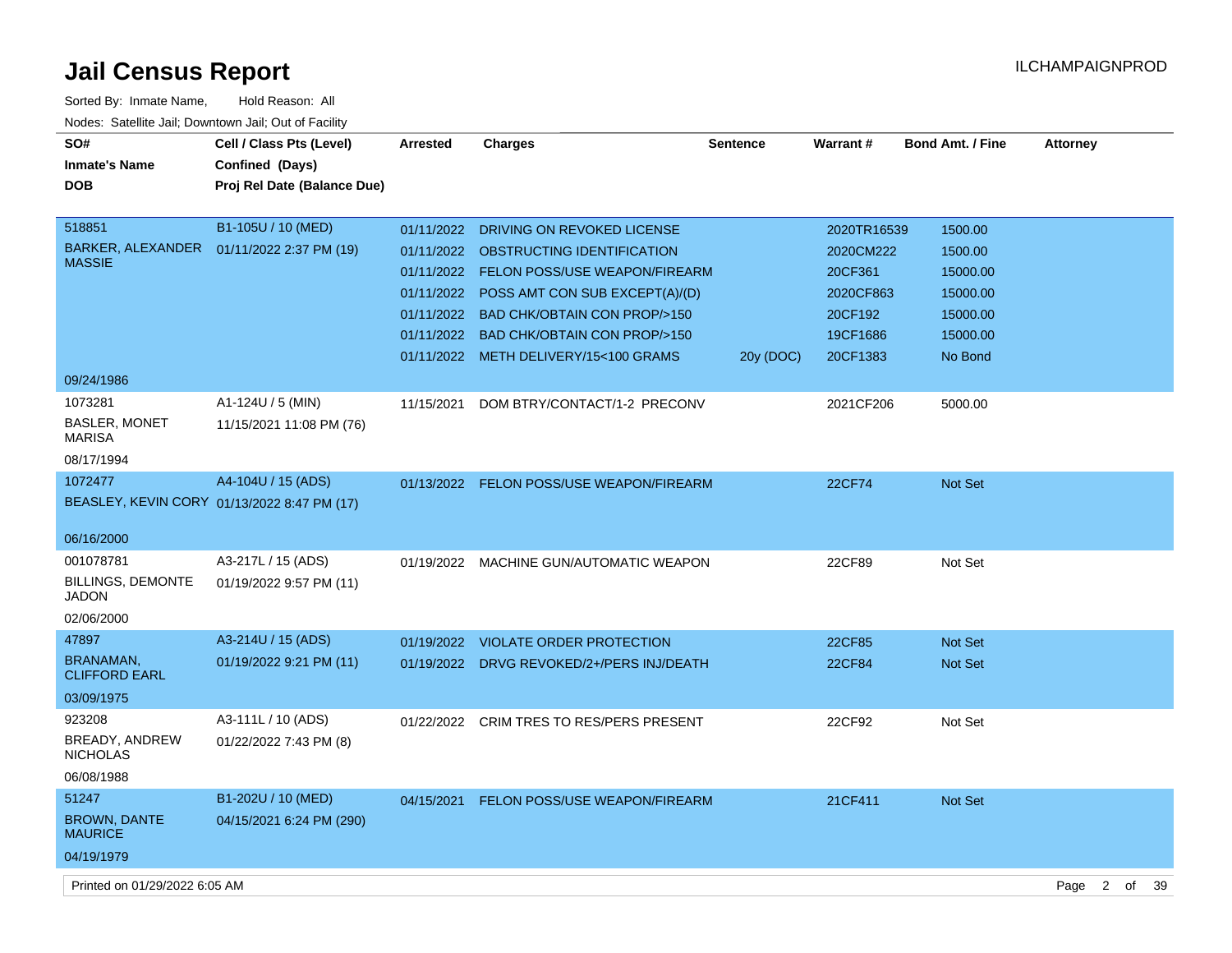Sorted By: Inmate Name, Hold Reason: All Nodes: Satellite Jail; Downtown Jail; Out of Facility

| roaco. Catolino cali, Downtown cali, Out of Facility |                                             |                   |                                         |                 |            |                         |                 |
|------------------------------------------------------|---------------------------------------------|-------------------|-----------------------------------------|-----------------|------------|-------------------------|-----------------|
| SO#                                                  | Cell / Class Pts (Level)                    | <b>Arrested</b>   | <b>Charges</b>                          | <b>Sentence</b> | Warrant#   | <b>Bond Amt. / Fine</b> | <b>Attorney</b> |
| <b>Inmate's Name</b>                                 | Confined (Days)                             |                   |                                         |                 |            |                         |                 |
| DOB                                                  | Proj Rel Date (Balance Due)                 |                   |                                         |                 |            |                         |                 |
|                                                      |                                             |                   |                                         |                 |            |                         |                 |
| 990921                                               | A3-215L / 15 (ADS)                          |                   | 01/20/2022 MFG/DEL 1<15 GR COCAINE/ANLG |                 | 19CF369    | 25000.00                |                 |
| <b>BROWN, QUINTIN</b><br><b>MARSHAUN</b>             | 01/20/2022 7:19 PM (10)                     |                   | 01/20/2022 ARMED HABITUAL CRIMINAL      |                 | 21CF935    | 750000.00               |                 |
| 09/26/1991                                           |                                             |                   |                                         |                 |            |                         |                 |
| 29957                                                | B4-222L / 15 (MAX)                          | 11/13/2021        | FELON POSS/USE WEAPON/FIREARM           |                 | 21CF1390   | Not Set                 |                 |
| BROWN, RODNEY<br>LOUIS                               | 11/13/2021 8:57 PM (78)                     | 11/13/2021        | AGG CRIM SX AB/>5 YR OLDER VIC          |                 | 2019CF0718 | 250000.00               |                 |
| 01/07/1968                                           |                                             |                   |                                         |                 |            |                         |                 |
| 001077945                                            | A1-227U / 10 (MED)                          | 11/13/2021        | AGG ASLT PEACE OFF/FIRE/ER WRK          |                 | 2021CF637  | 1000.00                 |                 |
| <b>BROWN, SIDREA</b>                                 | 11/13/2021 10:49 AM (78)                    | 11/13/2021        | <b>BURGLARY</b>                         |                 | 2021CF543  | 50000.00                |                 |
| RENEIA                                               |                                             | 11/17/2021        | <b>BURGLARY</b>                         |                 | 21CF1264   | 1000.00                 |                 |
| 07/23/1992                                           |                                             |                   |                                         |                 |            |                         |                 |
| 981645                                               | BOOKH-8 / 15 (MAX)                          | 01/27/2022 MURDER |                                         |                 | 22CF114    | 1000000.00              |                 |
| BRUMFIELD,<br>JONATHAN EZEKEIL                       | 01/27/2022 8:15 PM (3)                      |                   |                                         |                 |            |                         |                 |
| 08/03/1989                                           |                                             |                   |                                         |                 |            |                         |                 |
| 001078739                                            | A2-122L / 5 (ADS)                           |                   | 01/05/2022 CRIMINAL TRESPASS BUILDING   |                 | 2020CM392  | 1000.00                 |                 |
| BRYANT, JUDITH ANN                                   | 01/05/2022 6:36 PM (25)                     |                   |                                         |                 |            |                         |                 |
|                                                      |                                             |                   |                                         |                 |            |                         |                 |
| 10/22/1957                                           |                                             |                   |                                         |                 |            |                         |                 |
| 001077954                                            | B3-W1-04L / 10 (MED)                        | 12/21/2021        | <b>RESIDENTIAL BURGLARY</b>             |                 | 21CF1570   | Not Set                 |                 |
|                                                      | CALKINS, STEVEN RAY 12/21/2021 6:35 AM (40) |                   |                                         |                 |            |                         |                 |
| 01/01/1992                                           |                                             |                   |                                         |                 |            |                         |                 |
| 39474                                                | B1-101U / 10 (ADS)                          | 07/06/2021        | MFG/DEL 15<100 GR HEROIN/ANLG           |                 | 21CF792    | Not Set                 |                 |
| CAMPBELL, AARON<br><b>JACOB</b>                      | 07/06/2021 11:56 PM (208)                   |                   |                                         |                 |            |                         |                 |
| 07/18/1974                                           |                                             |                   |                                         |                 |            |                         |                 |
| 1060436                                              | B1-106U / 10 (MED)                          | 01/06/2022        | AGGRAVATED UNLAWFUL RESTRAINT           |                 | 22CF29     | Not Set                 |                 |
| CARTER, DERESHEO<br>DEWAYNE                          | 01/06/2022 8:43 PM (24)                     |                   | 01/06/2022 FELON ESCAPE/PEACE OFFICER   |                 | 22CF28     | Not Set                 |                 |
| 09/10/1991                                           |                                             |                   |                                         |                 |            |                         |                 |

Printed on 01/29/2022 6:05 AM **Page 3 of 39**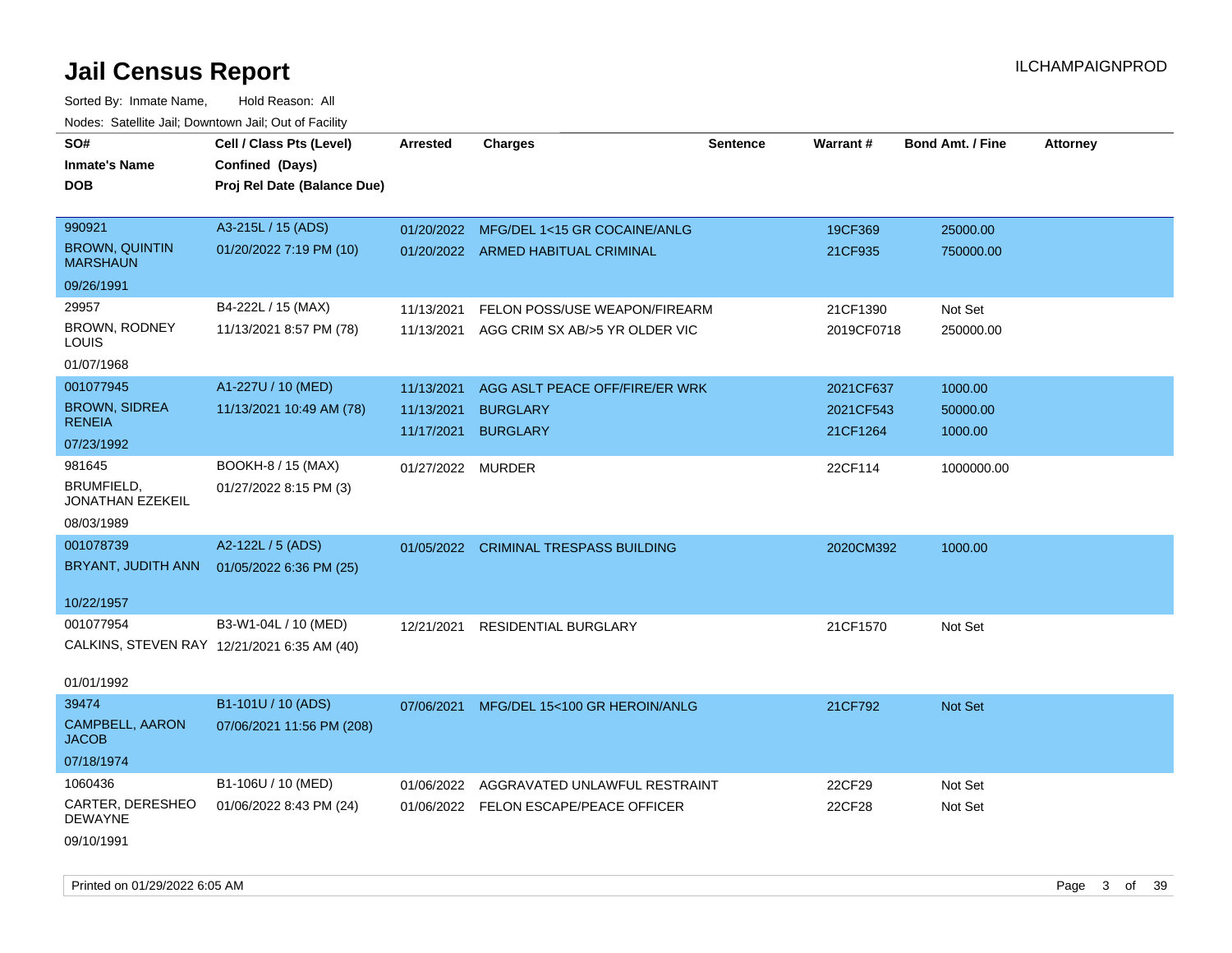| roaco. Calcillo dall, Downtown dall, Cal of Fability |                                              |                 |                                          |                      |                 |                         |                 |
|------------------------------------------------------|----------------------------------------------|-----------------|------------------------------------------|----------------------|-----------------|-------------------------|-----------------|
| SO#                                                  | Cell / Class Pts (Level)                     | <b>Arrested</b> | <b>Charges</b>                           | <b>Sentence</b>      | <b>Warrant#</b> | <b>Bond Amt. / Fine</b> | <b>Attorney</b> |
| <b>Inmate's Name</b>                                 | Confined (Days)                              |                 |                                          |                      |                 |                         |                 |
| <b>DOB</b>                                           | Proj Rel Date (Balance Due)                  |                 |                                          |                      |                 |                         |                 |
|                                                      |                                              |                 |                                          |                      |                 |                         |                 |
| 979443                                               | BOOKH-3                                      |                 | 01/28/2022 AGG BATTERY/PEACE OFFICER     |                      |                 | Not Set                 |                 |
| CASTELO, SHANE<br><b>ROBERT</b>                      | 01/28/2022 2:01 PM (2)                       |                 |                                          |                      |                 |                         |                 |
| 03/17/1994                                           |                                              |                 |                                          |                      |                 |                         |                 |
| 1029088                                              | B1-201U / 10 (MED)                           | 12/21/2021      | FELON POSS/USE FIREARM PRIOR             |                      | 21CF1338        | 250000.00               |                 |
| CHAPPLE, MALIK<br><b>BIANCO</b>                      | 12/22/2021 10:02 AM (39)                     |                 |                                          |                      |                 |                         |                 |
| 10/25/1994                                           |                                              |                 |                                          |                      |                 |                         |                 |
| 56241                                                | A4-205L / 5 (ADS)                            |                 | 01/13/2022 VIOLATE ORDER/PRIOR DOM BTRY  |                      | 22CF59          | <b>Not Set</b>          |                 |
| <b>CLARK, DAMON</b><br><b>GILLMORE</b>               | 01/13/2022 4:36 AM (17)                      |                 |                                          |                      |                 |                         |                 |
| 12/21/1976                                           |                                              |                 |                                          |                      |                 |                         |                 |
| 001077485                                            | A1-124L / 15 (MAX)                           |                 | 12/21/2021 MURDER/INTENT TO KILL/INJURE  |                      | 2021CF1282      | 1000000.00              |                 |
| COLBERT, ARIEANA<br><b>FELICIA</b>                   | 12/21/2021 2:08 PM (40)                      |                 |                                          |                      |                 |                         |                 |
| 12/13/2000                                           |                                              |                 |                                          |                      |                 |                         |                 |
| 34805                                                | B4-227U / 15 (MAX)                           | 10/01/2021      | <b>DOMESTIC BATTERY</b>                  |                      | 21CF1183        | <b>Not Set</b>          |                 |
|                                                      | CONERLY, KIN JOSEPH 10/01/2021 1:53 AM (121) | 10/01/2021      | ARMED HABITUAL CRIMINAL                  |                      | 21CF1184        | Not Set                 |                 |
|                                                      |                                              | 10/06/2021      | POSS STOLEN VEHICLE > \$25,000           |                      | 19CF1786        | Not Set                 |                 |
| 11/16/1971                                           |                                              |                 |                                          |                      |                 |                         |                 |
| 958936                                               | A2-220L / 10 (ADS)                           | 01/11/2022      | FELON FAIL/RETURN FRM FURLOUGH           |                      | 21CF1351        | 150000.00               |                 |
| COWAN, CAPRICE<br><b>CASHAY</b>                      | 01/11/2022 7:04 PM (19)                      |                 | 01/12/2022 AGG BATTERY/USE DEADLY WEAPON | 2y/6m (DOC) 18CF1571 |                 | No Bond                 |                 |
| 07/19/1988                                           |                                              |                 |                                          |                      |                 |                         |                 |
| 1074319                                              | B1-104L / 15 (MAX)                           | 10/12/2021      | AGGRAVATED CRUELTY TO ANIMALS            |                      | 21CF1238        | <b>Not Set</b>          |                 |
| <b>CRAIG, DAVUCCI</b><br><b>DAVION</b>               | 10/12/2021 11:36 AM (110)                    | 10/14/2021      | <b>MURDER</b>                            |                      | 21CF1239        | <b>Not Set</b>          |                 |
| 08/02/2001                                           |                                              |                 |                                          |                      |                 |                         |                 |
| 001077549                                            | B2-T3-10L / 10 (SPH)                         | 12/22/2020      | PRED CRIM SEX ASLT/VICTIM <13            |                      | 2020CF1469      | Not Set                 |                 |
| CRISTOBAL-MATEO,<br><b>CRISTOBAL</b>                 | 12/22/2020 1:17 PM (404)                     |                 |                                          |                      |                 |                         |                 |
| 12/02/1988                                           |                                              |                 |                                          |                      |                 |                         |                 |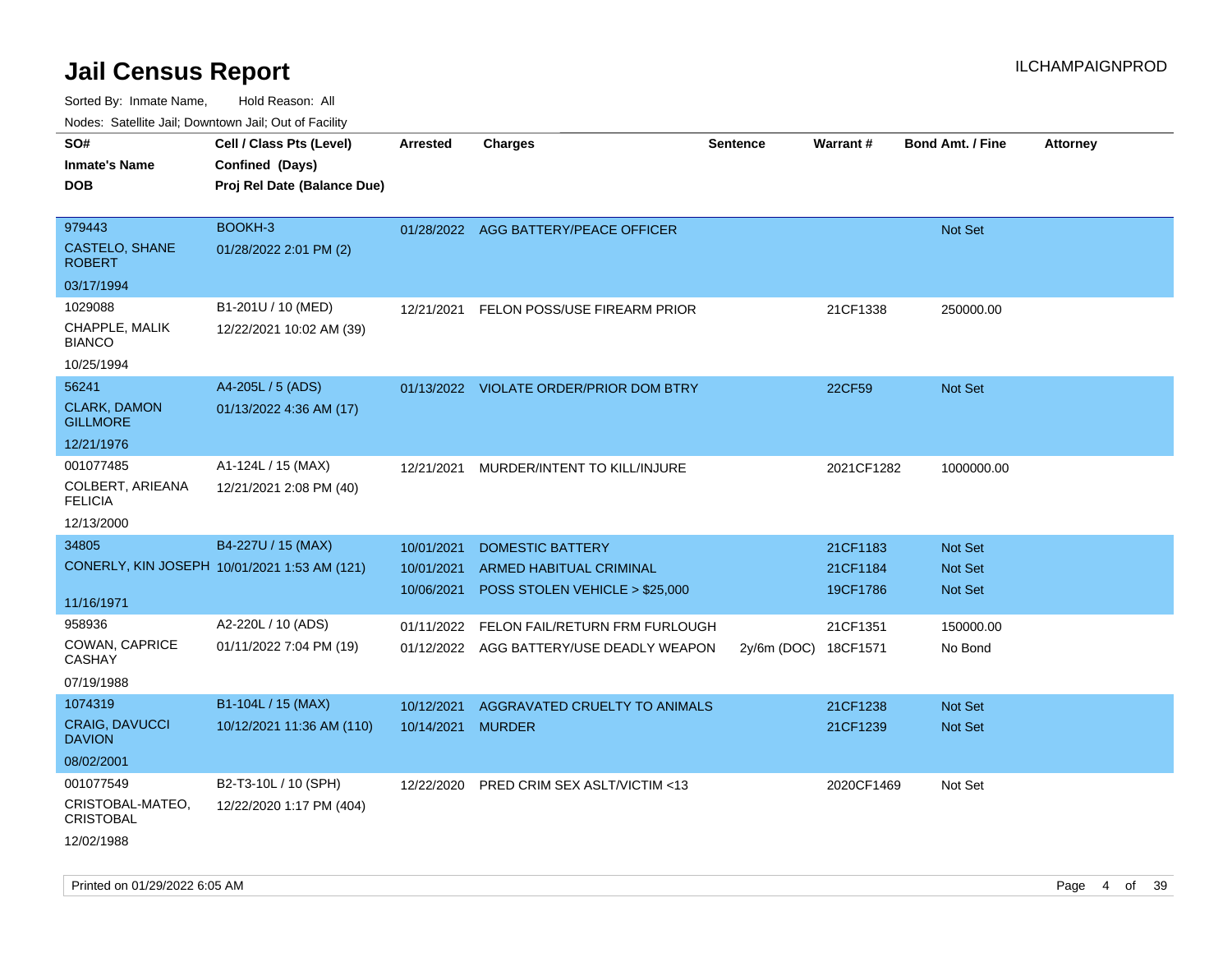Sorted By: Inmate Name, Hold Reason: All Nodes: Satellite Jail; Downtown Jail; Out of Facility

| SO#<br><b>Inmate's Name</b><br>DOB              | Cell / Class Pts (Level)<br>Confined (Days)<br>Proj Rel Date (Balance Due) | <b>Arrested</b> | <b>Charges</b>                      | <b>Sentence</b> | Warrant#   | <b>Bond Amt. / Fine</b> | <b>Attorney</b> |
|-------------------------------------------------|----------------------------------------------------------------------------|-----------------|-------------------------------------|-----------------|------------|-------------------------|-----------------|
| 1076848<br><b>CROSS, STEED</b><br><b>GATHON</b> | A4-103L / 15 (ADS)<br>01/18/2022 4:02 PM (12)                              |                 | 01/18/2022 AGG BATTERY/PUBLIC PLACE |                 | 20CF1491   | No Bond                 |                 |
| 10/11/1974                                      |                                                                            |                 |                                     |                 |            |                         |                 |
| 988538                                          | B1-106L / 10 (MED)                                                         | 12/21/2021      | AGGRAVATED DOMESTIC BATTERY         |                 | 21CF1564   | Not Set                 |                 |
| DAVIDSON, HARLEY<br><b>KYLE SCOTT</b>           | 12/21/2021 5:45 AM (40)                                                    |                 |                                     |                 |            |                         |                 |
| 08/05/1990                                      |                                                                            |                 |                                     |                 |            |                         |                 |
| 1023587                                         | B1-203U / 15 (MAX)                                                         | 09/24/2021      | MFG/DEL CANNABIS/2.5-10 GRAMS       |                 | 21CF1155   | Not Set                 |                 |
| <b>DAVIS, MARTIN</b><br><b>DENNIS</b>           | 09/24/2021 9:38 PM (128)                                                   | 09/24/2021      | <b>ARMED HABITUAL CRIMINAL</b>      |                 | 2021-CF681 | 500000.00               |                 |
| 12/02/1994                                      |                                                                            |                 |                                     |                 |            |                         |                 |
| 001078538                                       | B1-205L / 10 (MED)                                                         | 10/26/2021      | CRIM SEX ASSAULT/FORCE              |                 | 21CF1301   | Not Set                 |                 |
| DAWKINS, LEN                                    | 10/26/2021 8:18 PM (96)                                                    |                 |                                     |                 |            |                         |                 |
| 03/23/1987                                      |                                                                            |                 |                                     |                 |            |                         |                 |
| 56972                                           | B3-W3-10L / 10 (MED)                                                       | 08/30/2021      | POSS STOLEN VEHICLE > \$25,000      |                 | 21CF1044   | Not Set                 |                 |
| DAY, DANIEL JOSEPH                              | 08/30/2021 3:07 PM (153)                                                   | 09/04/2021      | <b>BURGLARY</b>                     |                 | 21CF1054   | Not Set                 |                 |
| 10/16/1982                                      |                                                                            |                 |                                     |                 |            |                         |                 |
| 25659                                           | B4-125L / 15 (MAX)                                                         | 06/15/2021      | <b>RESIDENTIAL BURGLARY</b>         |                 | 2020CF1218 | 50000.00                |                 |
| DORRIS, LORENZO                                 | 06/15/2021 6:17 AM (229)                                                   | 06/15/2021      | <b>BURGLARY</b>                     |                 | 21CF689    | Not Set                 |                 |
| 07/19/1966                                      |                                                                            |                 |                                     |                 |            |                         |                 |
| 1024895                                         | B3-W4-14L / 10 (MED)                                                       | 12/15/2021      | MFG/DEL 100<400 GR COCA/ANLG        |                 | 21CF1535   | Not Set                 |                 |
| <b>EDWARDS, GEORGE</b><br><b>CORTEZ</b>         | 12/15/2021 12:26 PM (46)                                                   | 12/15/2021      | <b>AGGRAVATED BATTERY</b>           |                 | 21CF1536   | Not Set                 |                 |
| 06/19/1994                                      |                                                                            |                 |                                     |                 |            |                         |                 |
| 001077253                                       | BOOKH-3                                                                    | 01/29/2022      | DRIVING ON SUSPENDED LICENSE        |                 | 21TR966    | 1500.00                 |                 |
| <b>ELAM, QUINTON</b><br><b>JAMES DEVON</b>      | 01/29/2022 12:53 AM (1)                                                    | 01/29/2022      | DRIVING ON SUSPENDED LICENSE        |                 | 2020TR17   | 5000.00                 |                 |

07/23/1992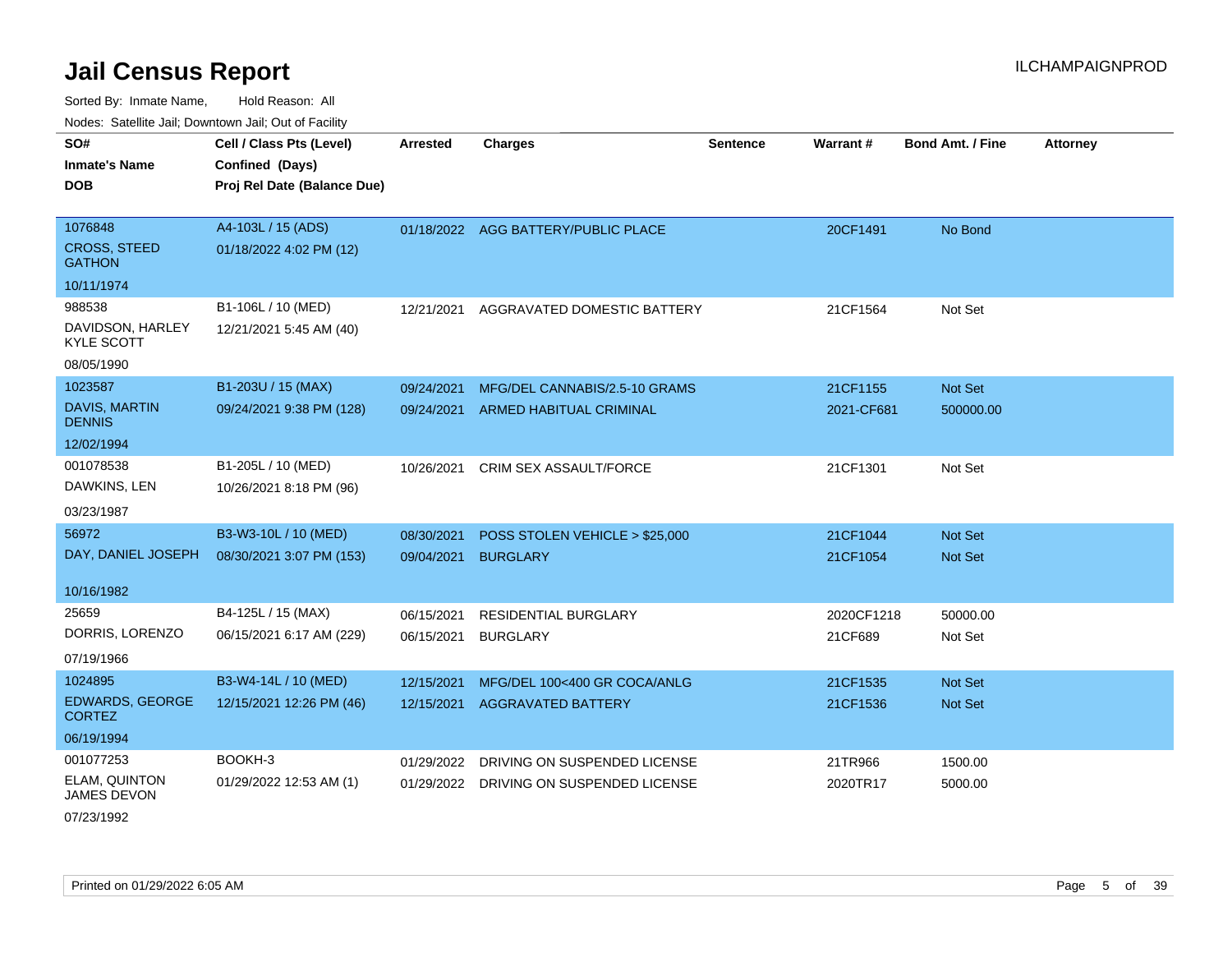Sorted By: Inmate Name, Hold Reason: All

Nodes: Satellite Jail; Downtown Jail; Out of Facility

| SO#<br><b>Inmate's Name</b><br><b>DOB</b>                | Cell / Class Pts (Level)<br>Confined (Days)<br>Proj Rel Date (Balance Due) | <b>Arrested</b>          | <b>Charges</b>                                      | <b>Sentence</b> | Warrant#    | Bond Amt. / Fine   | <b>Attorney</b> |
|----------------------------------------------------------|----------------------------------------------------------------------------|--------------------------|-----------------------------------------------------|-----------------|-------------|--------------------|-----------------|
| 1074720<br>ELVIR-REYES, JORGE<br><b>LEONARDO</b>         | A4-204L / 15 (ADS)<br>01/19/2022 1:43 PM (11)                              |                          | 01/19/2022 PRED CRIM SEX ASLT/VICTIM <13            |                 | 21CF1414    | 500000.00          |                 |
| 06/03/1988                                               |                                                                            |                          |                                                     |                 |             |                    |                 |
| 1069992<br>EMBEYA, CRISTAVI<br><b>TSHOMBA</b>            | A3-116L / 10 (ADS)<br>01/14/2022 5:19 PM (16)                              |                          | 01/14/2022 VIO BAIL BOND/CLASS 4 OFFENSE            |                 | 22CM19      | Not Set            |                 |
| 03/19/1999<br>43977                                      | B2-T1-01U / 5 (SPH)                                                        |                          |                                                     |                 |             |                    |                 |
| <b>EMKES, DOUGLAS</b><br><b>ALAN</b>                     | 12/20/2021 9:59 AM (41)                                                    | 12/20/2021<br>12/20/2021 | AGG FLEEING POLICE/21 MPH OVER<br>PAROLE REVOCATION |                 | 21CF1566    | Not Set<br>No Bond |                 |
| 06/08/1959                                               |                                                                            |                          |                                                     |                 |             |                    |                 |
| 987328<br>ERVIN, DEIDRA ANN<br><b>RUTH</b><br>04/15/1991 | A2-121L / 10 (MED)<br>12/11/2021 8:48 PM (50)                              | 12/11/2021               | AGG ASLT PEACE OFF/FIRE/ER WRK                      |                 | 21CF1515    | Not Set            |                 |
| 962350                                                   | BOOKH-3                                                                    | 01/29/2022               | <b>DUI INTOXICATING COMPOUND</b>                    |                 | 21CMAWOW    | Not Set            |                 |
| <b>ESTEBAN, BERNABE</b><br><b>BERNABE</b>                | 01/29/2022 5:44 AM (1)                                                     |                          | 01/29/2022 IMPROPER TRAFFIC LANE USAGE              |                 | 21CMAWOW    | Not Set            |                 |
| 02/22/1987                                               |                                                                            |                          |                                                     |                 |             |                    |                 |
| 527081<br>FERGUSON,<br><b>CHRISTOPHER</b><br>12/21/1981  | B3-W6-24L / 10 (MED)<br>09/06/2021 1:18 PM (146)                           | 09/06/2021               | ARSON/REAL/PERSONAL PROP>\$150                      |                 | 2021 CF 797 | 25000.00           |                 |
| 1039744                                                  | B4-224U / 15 (MAX)                                                         | 12/06/2021               | <b>MURDER</b>                                       |                 | 20CF959     | 1000000.00         |                 |
| <b>FONVILLE, TREVOY</b><br><b>JERMAINE</b>               | 12/06/2021 10:52 AM (55)                                                   |                          |                                                     |                 |             |                    |                 |
| 01/13/1996                                               |                                                                            |                          |                                                     |                 |             |                    |                 |
| 518395                                                   | B2-T3-12L / 15 (SPH)<br>FRANDLE, MARK RYAN 07/07/2020 3:42 PM (572)        | 07/07/2020               | <b>CRIMINAL SEXUAL ASSAULT</b>                      |                 | 2020-CF735  | 250000.00          |                 |

09/10/1985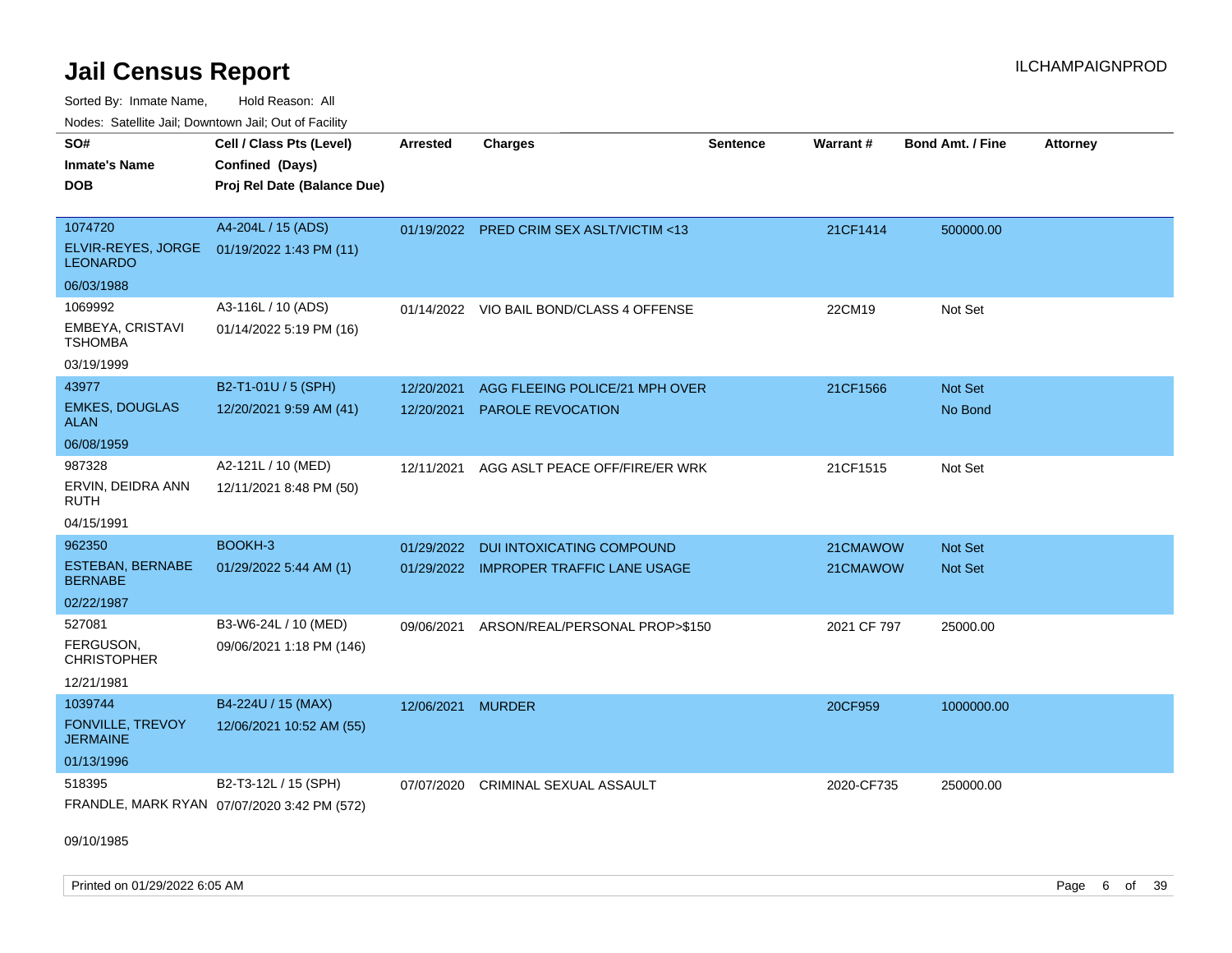Sorted By: Inmate Name, Hold Reason: All Nodes: Satellite Jail; Downtown Jail; Out of Facility

| SO#<br><b>Inmate's Name</b>           | Cell / Class Pts (Level)<br>Confined (Days) | <b>Arrested</b> | <b>Charges</b>                           | <b>Sentence</b> | Warrant#     | <b>Bond Amt. / Fine</b> | <b>Attorney</b> |
|---------------------------------------|---------------------------------------------|-----------------|------------------------------------------|-----------------|--------------|-------------------------|-----------------|
| DOB                                   | Proj Rel Date (Balance Due)                 |                 |                                          |                 |              |                         |                 |
| 001077934                             | A1-125L / 10 (MED)                          | 08/22/2021      | <b>DOMESTIC BATTERY</b>                  |                 | 21 CM 172    | 10000.00                |                 |
| FREED, LOGAN<br><b>SUZANNE</b>        | 08/22/2021 11:45 PM (161)                   | 08/22/2021      | AGG DUI/ACCIDENT/DEATH                   |                 | 21CF1024     | <b>Not Set</b>          |                 |
| 08/18/1996                            |                                             |                 |                                          |                 |              |                         |                 |
| 001078290                             | A1-125U / 10 (ADS)                          | 08/19/2021      | MACHINE GUN/AUTO WEAPON/VEH              |                 | 21CF1012     | Not Set                 |                 |
| FREEMAN, ANGEL<br><b>JANILA KAY</b>   | 08/19/2021 1:26 AM (164)                    |                 |                                          |                 |              |                         |                 |
| 12/25/1995                            |                                             |                 |                                          |                 |              |                         |                 |
| 001078780                             | A3-217U / 15 (ADS)                          | 01/19/2022      | FIREARM/FOID INVALID/NOT ELIG            |                 | <b>2CF90</b> | Not Set                 |                 |
| FULWILEY, KANYE<br><b>TONY</b>        | 01/19/2022 9:39 PM (11)                     |                 |                                          |                 |              |                         |                 |
| 09/24/2003                            |                                             |                 |                                          |                 |              |                         |                 |
| 001078154                             | B4-121U / 10 (MED)                          | 01/09/2022      | DRVG UNDER INFLU OF ALCOHOL              |                 | 2021 DT 182  | 5000.00                 |                 |
| <b>GENTRY, DAMON</b><br><b>LIONEL</b> | 01/09/2022 4:41 PM (21)                     |                 | 01/09/2022 AGG DOMESTIC BATTERY/STRANGLE |                 | 2021 CF 1396 | 50000.00                |                 |
| 12/25/1971                            |                                             |                 |                                          |                 |              |                         |                 |
| 001078633                             | B2-T4-13U / 25 (SPH)                        | 12/01/2021      | <b>PRED CRIM SEX ASLT/VICTIM &lt;13</b>  |                 | 21CF1416     | 250000.00               |                 |
| GONZALEZ-GUILLEN,<br><b>EDWARD</b>    | 12/01/2021 12:08 PM (60)                    |                 |                                          |                 |              |                         |                 |
| 08/25/2002                            |                                             |                 |                                          |                 |              |                         |                 |
| 001078607                             | B4-221L / 15 (MAX)                          | 11/22/2021      | FELON POSS/USE FIREARM/PAROLE            |                 | 21CF1437     | Not Set                 |                 |
| GRAY, WILLIAM<br>DA'VON               | 11/22/2021 2:57 PM (69)                     |                 | 11/22/2021 ATTEMPT (FIRST DEGREE MURDER) |                 | 21CF1435     | Not Set                 |                 |
| 04/18/1984                            |                                             |                 |                                          |                 |              |                         |                 |
| 56342                                 | B1-206L / 10 (MED)                          | 10/21/2021      | THEFT CONTROL INTENT <\$500              |                 | 17CF1451     | 10000.00                |                 |
| <b>GRIFFIN, NATHAN</b>                | 10/21/2021 4:20 PM (101)                    | 10/21/2021      | DRIVING ON REVOKED LICENSE               |                 | 20TR1979     | 3000.00                 |                 |
| <b>EUGENE</b>                         |                                             | 10/21/2021      | ARMED HABITUAL CRIMINAL                  |                 | 21CF1279     | <b>Not Set</b>          |                 |
| 02/24/1969                            |                                             |                 |                                          |                 |              |                         |                 |
| 987254                                | A3-115L / 10 (ADS)                          | 01/12/2022      | DOMESTIC BATTERY/OTHER PRIOR             | 6y (DOC)        | 20CF356      | No Bond                 |                 |
| HAYES, CARL DONJO                     | 01/12/2022 5:20 PM (18)                     |                 |                                          |                 |              |                         |                 |

03/02/1963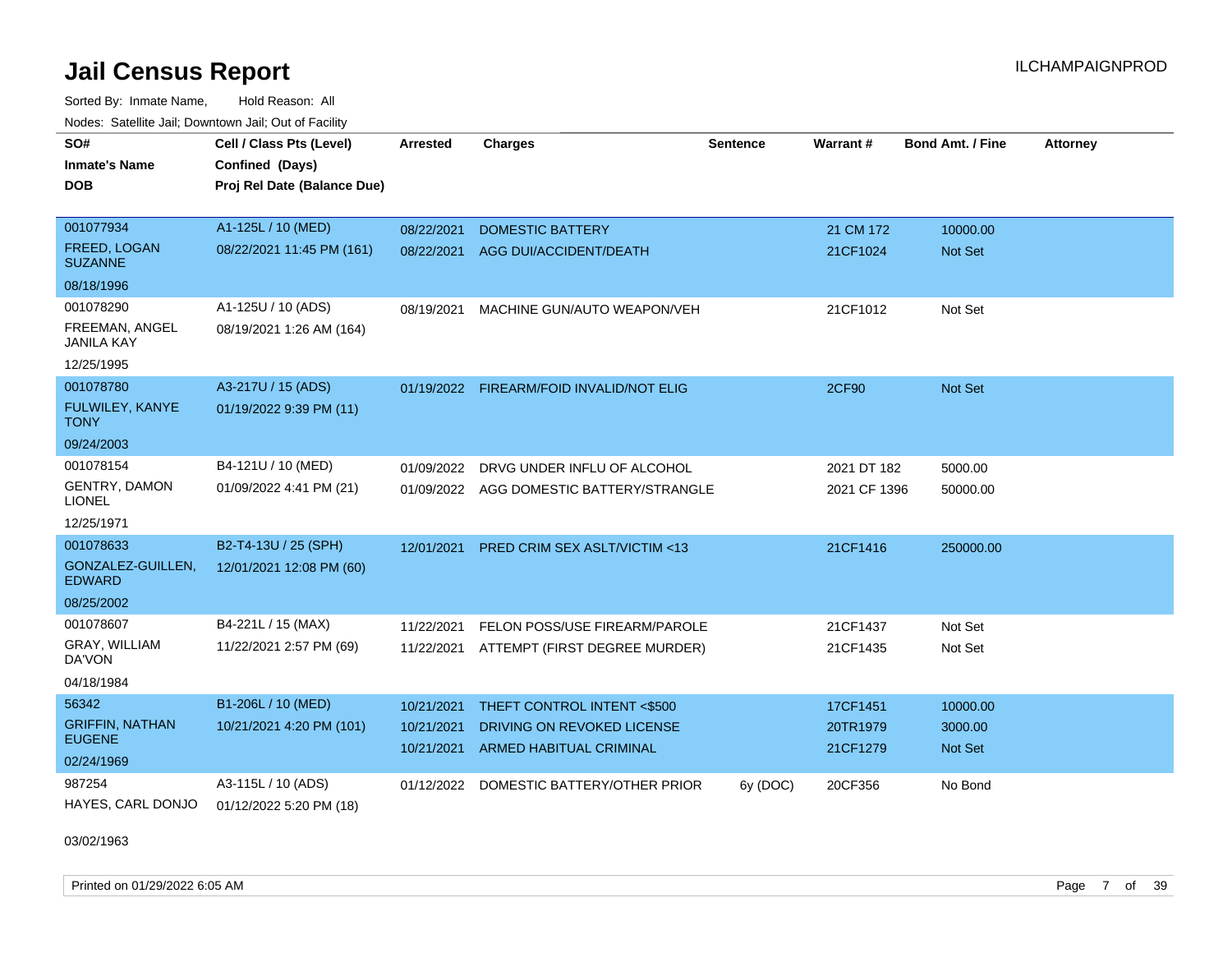| SO#<br><b>Inmate's Name</b><br><b>DOB</b>                     | Cell / Class Pts (Level)<br>Confined (Days)<br>Proj Rel Date (Balance Due) | <b>Arrested</b>                                                    | <b>Charges</b>                                                                                                                    | <b>Sentence</b> | Warrant#                                                 | <b>Bond Amt. / Fine</b>                             | <b>Attorney</b> |
|---------------------------------------------------------------|----------------------------------------------------------------------------|--------------------------------------------------------------------|-----------------------------------------------------------------------------------------------------------------------------------|-----------------|----------------------------------------------------------|-----------------------------------------------------|-----------------|
| 001078488<br>HERNANDEZ-LOPEZ,<br><b>ERNESTO</b><br>11/28/1975 | B2-T4-15U / 15 (SPH)<br>10/14/2021 3:15 PM (108)                           | 10/14/2021<br>10/14/2021                                           | <b>PRED CRIM SEX ASLT/VICTIM &lt;13</b><br><b>FUGITIVE FROM JUSTICE</b>                                                           |                 | 21CF1232<br>21CF1246                                     | 500000.00<br>Not Set                                |                 |
| 975293<br>HILL, JACOB MILES<br>02/06/1988                     | B2-T4-14L / 10 (SPH)<br>07/21/2021 8:43 PM (193)                           | 07/21/2021<br>07/21/2021<br>07/25/2021<br>08/18/2021<br>09/09/2021 | <b>STALKING</b><br>VIO ORDER/PRIOR VIO OF ORDER<br>PAROLE REVOCATION<br>HARASS WITNESS/FAMILY MBR/REP<br>AGG STALKING/BODILY HARM |                 | 2021CF863<br>21CF914<br>CH2104646<br>21CF992<br>21CF1073 | Not Set<br>No Bond<br>Not Set<br>Not Set<br>Not Set |                 |
| 48471<br><b>HILL, RAMESH</b><br><b>JERMAINE</b><br>12/11/1978 | B1-207L / 15 (MAX)<br>08/08/2021 4:45 AM (175)                             | 08/08/2021                                                         | AGG BATTERY/DISCHARGE FIREARM                                                                                                     |                 | 21CF946                                                  | Not Set                                             |                 |
| 1043704<br>HOUSTON, STEVEN<br>CORDELL<br>01/24/1989           | B4-223L / 15 (MAX)<br>07/13/2021 5:56 AM (201)                             | 07/13/2021                                                         | ARMED ROBBERY/ARMED W/FIREARM                                                                                                     | 12y (DOC)       | 21CF815                                                  | Not Set                                             |                 |
| 999198<br><b>HOWARD, BRION LIN</b><br>06/10/1992              | B4-226L / 15 (MAX)<br>11/30/2021 10:41 AM (61)                             | 11/30/2021                                                         | FELON POSS/USE FIREARM PRIOR                                                                                                      |                 | 21CF1377                                                 | 500000.00                                           |                 |
| 1061996<br>HUBBARD, REBEKIAH<br><b>DIONA</b><br>04/08/1998    | A1-225L / 5 (MIN)<br>10/30/2021 1:37 PM (92)<br>1/26/2022 (0.00)           | 10/30/2021<br>10/30/2021<br>10/31/2021                             | DRVG UNDER INFLUENCE OF DRUG<br>RETAIL THEFT/DISP MERCH/<\$300<br>USE FORGED CR/DEBIT CARD/<\$300                                 | 2y (DOC)        | 2018CF1302                                               | No Bond<br>20000.00<br>No Bond                      |                 |
| 953555<br>HUNT, TAVARIS EARL<br>12/29/1987                    | B4-122L / 15 (MAX)<br>03/10/2021 4:58 AM (326)                             | 03/10/2021<br>04/14/2021                                           | <b>CRIM TRESPASS TO RESIDENCE</b><br>AGG FLEEING POLICE/21 MPH OVER                                                               | 3y(DOC)         | 21CF272<br>2020CF94                                      | Not Set<br>10000.00                                 |                 |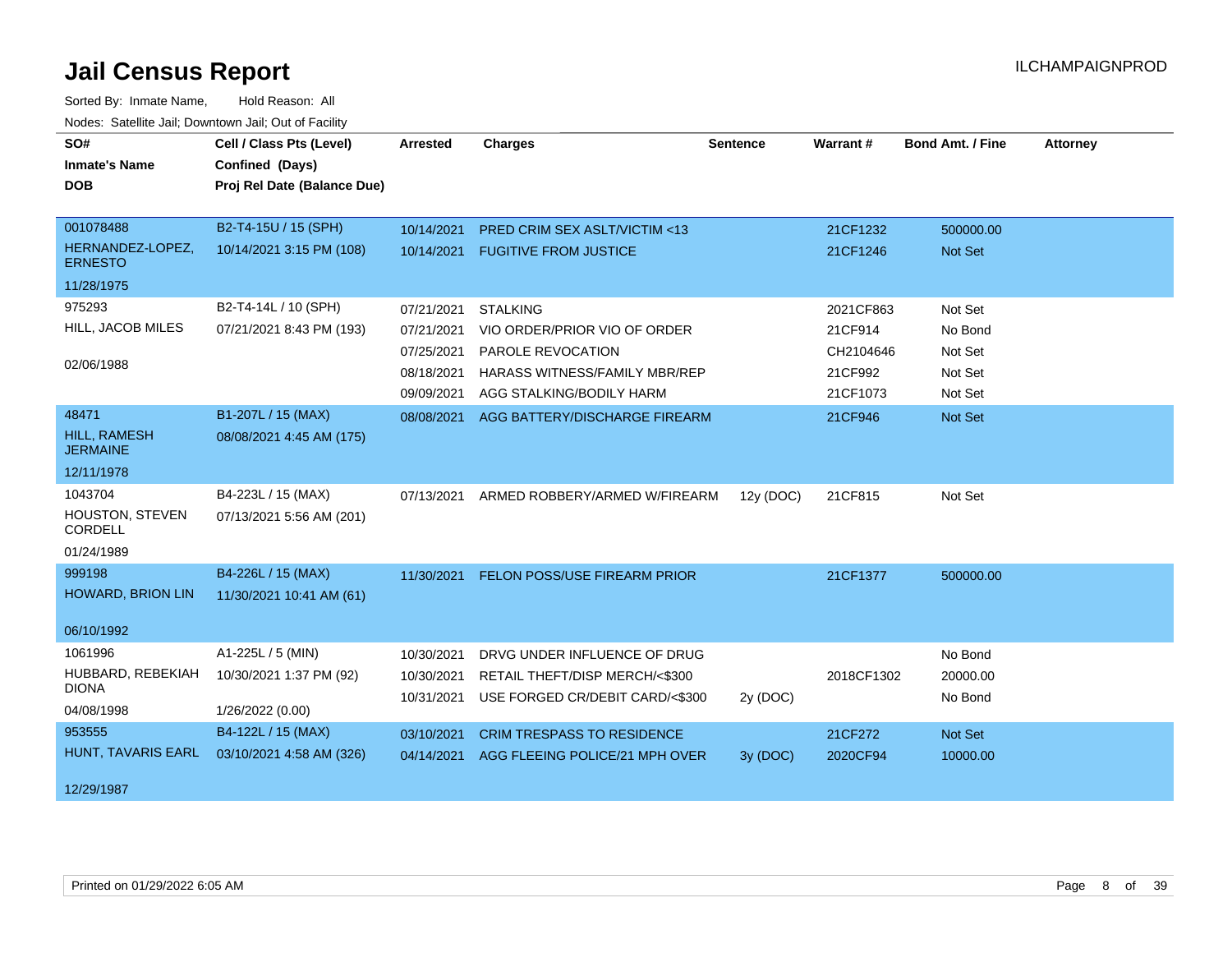| SO#<br><b>Inmate's Name</b><br><b>DOB</b>               | Cell / Class Pts (Level)<br>Confined (Days)<br>Proj Rel Date (Balance Due) | <b>Arrested</b> | <b>Charges</b>                            | <b>Sentence</b> | Warrant#    | <b>Bond Amt. / Fine</b> | <b>Attorney</b> |
|---------------------------------------------------------|----------------------------------------------------------------------------|-----------------|-------------------------------------------|-----------------|-------------|-------------------------|-----------------|
| 38993<br><b>JACKSON, LAMONT</b><br><b>JEREMIE</b>       | B4-126L / 15 (MAX)<br>02/13/2021 7:45 AM (351)                             | 02/13/2021      | <b>ATTEMPT (FIRST DEGREE MURDER)</b>      |                 | 21CF181     | Not Set                 |                 |
| 07/31/1973                                              |                                                                            |                 |                                           |                 |             |                         |                 |
| 001078689                                               | B1-201L / 15 (MAX)                                                         | 12/17/2021      | FIREARM/FOID INVALID/NOT ELIG             |                 | 21CF1551    | No Bond                 |                 |
| JACKSON, PRENTISS<br><b>MANSION DEWAYNE</b>             | 12/18/2021 12:39 AM (43)                                                   |                 | 12/17/2021 POSS STOLEN VEHICLE > \$25,000 |                 | 21JD37      | Not Set                 |                 |
| 09/02/2003                                              | 1/30/2022 (0.00)                                                           |                 |                                           |                 |             |                         |                 |
| 001077487                                               | B3-W8-30L / 10 (MED)                                                       | 12/03/2020      | <b>FELON POSS/USE WEAPON/FIREARM</b>      |                 | 20CF1377    | <b>Not Set</b>          |                 |
| <b>JACKSON, TERRELL</b><br><b>DANDRE</b>                | 12/03/2020 10:18 AM (423)                                                  |                 | 11/09/2021 AGG DISCHARGE FIREARM/OCC VEH  |                 | 21CR0331401 | No Bond                 |                 |
| 08/11/1990                                              |                                                                            |                 |                                           |                 |             |                         |                 |
| 001077864<br>D                                          | B1-103L / 15 (MAX)<br>JAMERSON, ANTHONY 04/18/2021 7:21 PM (287)           | 04/18/2021      | FELON POSS/USE WEAPON/FIREARM             |                 | 21CF428     | Not Set                 |                 |
| 01/26/1990                                              |                                                                            |                 |                                           |                 |             |                         |                 |
| 001078703                                               | A2-223U / 15 (ADS)                                                         | 12/20/2021      | MURDER/INTENT TO KILL/INJURE              |                 | 21CF1574    | Not Set                 |                 |
| JOHNS, SHANIQUH<br><b>THERESA</b>                       | 12/22/2021 6:41 AM (39)                                                    |                 |                                           |                 |             |                         |                 |
| 04/03/1992                                              |                                                                            |                 |                                           |                 |             |                         |                 |
| 001078788                                               | A4-207U / 5 (ADS)                                                          | 01/21/2022      | AGGRAVATED BATTERY                        |                 | 22CF93      | Not Set                 |                 |
| JOHNSON, BRENTON Z 01/21/2022 8:33 PM (9)<br>08/07/1987 |                                                                            |                 |                                           |                 |             |                         |                 |
| 1071536                                                 | B4-127L / 15 (MED)                                                         | 06/17/2021      | UNLAWFUL RESTRAINT                        | 2y (DOC)        | 21CF702     | <b>Not Set</b>          |                 |
| JOHNSON, ZACHERY<br><b>EDWARD</b>                       | 06/17/2021 2:00 AM (227)                                                   |                 |                                           |                 |             |                         |                 |
| 10/30/1987                                              |                                                                            |                 |                                           |                 |             |                         |                 |
| 001078645                                               | B4-222U / 10 (MED)                                                         | 12/02/2021      | AGG DISCHARGE FIREARM                     |                 | 21CF1478    | No Bond                 |                 |
| JONES, KELVIN<br><b>KHYRIC</b><br>02/27/2001            | 12/02/2021 6:56 PM (59)                                                    |                 |                                           |                 |             |                         |                 |
|                                                         |                                                                            |                 |                                           |                 |             |                         |                 |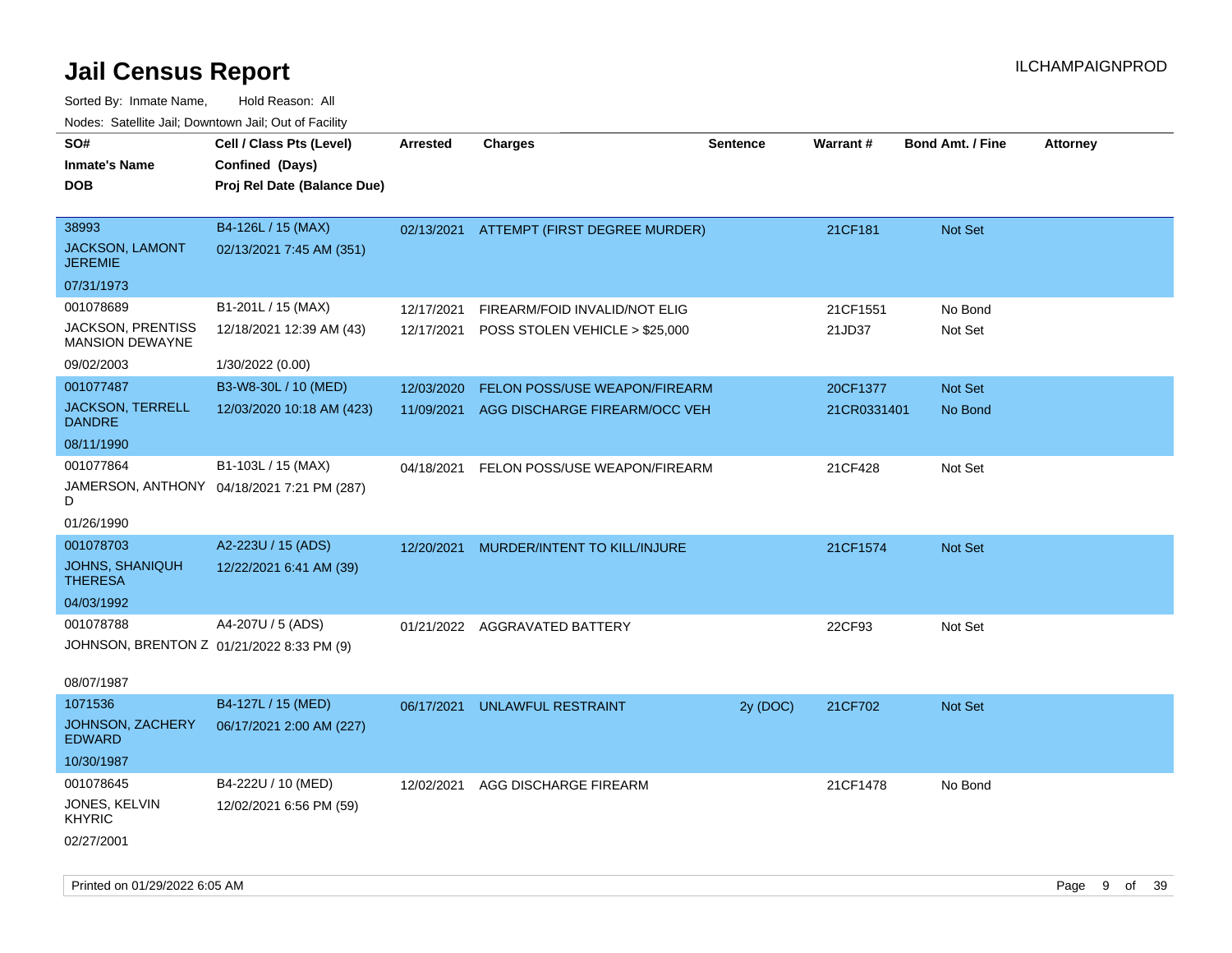| SO#<br><b>Inmate's Name</b><br><b>DOB</b> | Cell / Class Pts (Level)<br>Confined (Days)<br>Proj Rel Date (Balance Due) | <b>Arrested</b> | <b>Charges</b>                           | <b>Sentence</b> | Warrant#  | <b>Bond Amt. / Fine</b> | <b>Attorney</b> |
|-------------------------------------------|----------------------------------------------------------------------------|-----------------|------------------------------------------|-----------------|-----------|-------------------------|-----------------|
| 956822                                    | B1-205U / 15 (MAX)                                                         | 11/25/2021      | AGGRAVATED DOMESTIC BATTERY              |                 | 21CF1442  | Not Set                 |                 |
| JONES, MARIO<br><b>NATHANIEL</b>          | 11/25/2021 10:37 AM (66)                                                   | 11/25/2021      | PAROLE REVOCATION                        |                 | CH2106361 | No Bond                 |                 |
| 10/27/1987                                |                                                                            | 11/25/2021      | <b>UNLAWFUL RESTRAINT</b>                |                 | 21CF1443  | Not Set                 |                 |
| 1008468                                   | B4-226U / 10 (MED)                                                         | 12/01/2021      | FELON POSS/USE WEAPON/FIREARM            |                 | 21CF1472  | Not Set                 |                 |
| JONES, MARTEZ                             | 12/01/2021 1:28 PM (60)                                                    | 12/01/2021      | VIO BAIL BOND/FAMILY MEMBER              |                 | 22CM9     | Not Set                 |                 |
| <b>LAMONTE</b><br>06/22/1993              |                                                                            | 12/02/2021      | PROBATION VIOLATION                      |                 | 20CF1151  | Not Set                 |                 |
| 506244                                    | B1-204L / 15 (MAX)                                                         | 07/15/2021      | ARMED ROBBERY/ARMED W/FIREARM            |                 | 2021CF791 | 250000.00               |                 |
| <b>JOSLIN, JASON LEE</b>                  | 07/15/2021 4:38 AM (199)                                                   |                 |                                          |                 |           |                         |                 |
| 12/22/1985                                |                                                                            |                 |                                          |                 |           |                         |                 |
| 66662                                     | B3-W5-20L / 10 (MED)                                                       | 12/05/2021      | POSS AMT CON SUB EXCEPT(A)/(D)           | 2y (DOC)        | 18CF597   | 200000.00               |                 |
| KINTNER, WESLEY J                         | 12/05/2021 1:57 PM (56)                                                    |                 |                                          |                 |           |                         |                 |
| 04/15/1986                                |                                                                            |                 |                                          |                 |           |                         |                 |
| 001078693                                 | B3-W2-05U / 5 (MIN)                                                        | 12/19/2021      | RECEIVE/POSS/SELL STOLEN VEH             |                 | 21CF1555  | Not Set                 |                 |
|                                           | LARGE, JOSHUA DALE 12/19/2021 4:54 AM (42)                                 | 12/19/2021      | <b>RETAIL THEFT</b>                      |                 | 2021CM216 | 5000.00                 |                 |
| 10/27/1985                                |                                                                            | 12/19/2021      | <b>RETAIL THEFT</b>                      |                 | 20CF422   | 20000.00                |                 |
| 1070011                                   | B4-124U / 15 (MAX)                                                         | 08/03/2021      | AGG DISCH FIREARM/1ST AID PERS           |                 | 21CF929   | Not Set                 |                 |
| LAWS, WILLIAM<br>ZARAK, Third             | 08/03/2021 3:53 PM (180)                                                   |                 |                                          |                 |           |                         |                 |
| 07/06/1999                                |                                                                            |                 |                                          |                 |           |                         |                 |
| 001078797                                 | BOOKH-6                                                                    |                 | 01/26/2022 VIO STALKING NO CONTACT ORDER |                 | 22CM31    | Not Set                 |                 |
| LEVIN, DANIEL DAVID                       | 01/26/2022 3:00 PM (4)                                                     |                 |                                          |                 |           |                         |                 |
| 08/08/1984                                |                                                                            |                 |                                          |                 |           |                         |                 |
| 548089                                    | B1-204U / 15 (MAX)                                                         | 12/04/2020      | ATTEMPT (FIRST DEGREE MURDER)            |                 | 20CF1378  | Not Set                 |                 |
| LEWIS, LAWRENCE<br>PAUL, Third            | 12/04/2020 4:42 AM (422)                                                   | 12/04/2020      | METH DELIVERY/100<400 GRAMS              |                 | 20CF1481  | Not Set                 |                 |
| 02/08/1993                                |                                                                            | 12/04/2020      | AGG DOMESTIC BATTERY/STRANGLE            |                 | 18CF1507  | 10000.00                |                 |
|                                           |                                                                            |                 |                                          |                 |           |                         |                 |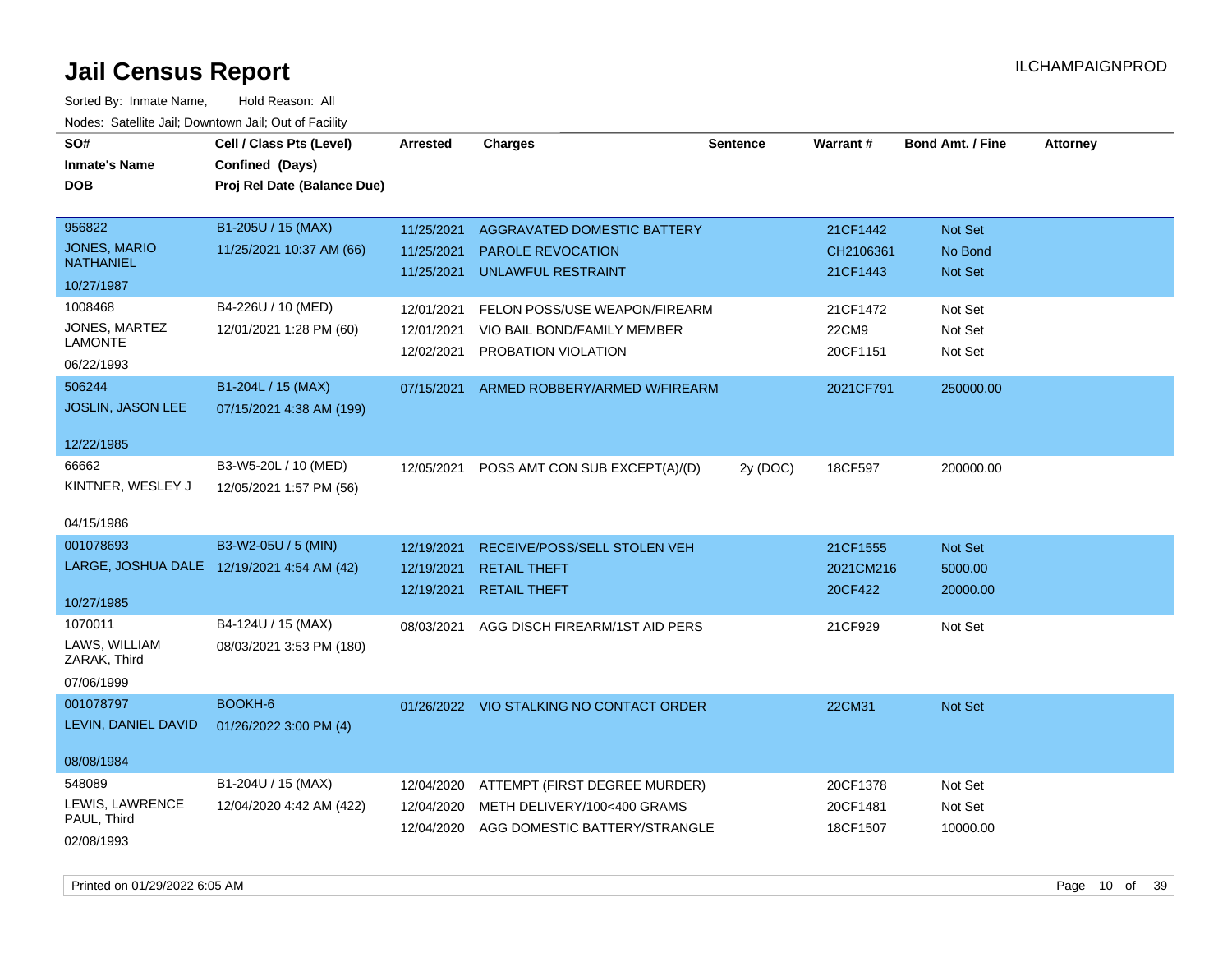| SO#<br><b>Inmate's Name</b><br><b>DOB</b>                                                               | Cell / Class Pts (Level)<br>Confined (Days)<br>Proj Rel Date (Balance Due)             | <b>Arrested</b>                                      | <b>Charges</b>                                                                                                                                        | <b>Sentence</b> | Warrant #                                                                 | <b>Bond Amt. / Fine</b>                                  | <b>Attorney</b> |
|---------------------------------------------------------------------------------------------------------|----------------------------------------------------------------------------------------|------------------------------------------------------|-------------------------------------------------------------------------------------------------------------------------------------------------------|-----------------|---------------------------------------------------------------------------|----------------------------------------------------------|-----------------|
| 001077524<br>LEWIS, TREVOR<br><b>DANIEL</b><br>06/03/2002<br>63639<br>LINDSEY, ANTHONY<br><b>MARTEZ</b> | B2-T1-04L / 10 (SPH)<br>12/14/2020 5:16 PM (412)<br>BOOKH-3<br>01/28/2022 10:06 PM (2) | 12/14/2020<br>12/14/2020<br>12/14/2020<br>01/28/2022 | AGG BATTERY/JUDGE/EMT<br><b>RESIDENTIAL ARSON</b><br>AGG BATTERY/PUBLIC PLACE<br>12/14/2020 AGG BATTERY/PEACE OFFICER<br>ESC OF FELON FROM PENAL INST |                 | 2020-CF-1212<br>2020-CF-1388<br>2020-CF-1231<br>2020-CF-1211<br>2022CF110 | 10000.00<br>150000.00<br>50000.00<br>10000.00<br>No Bond |                 |
| 03/18/1985<br>1065002<br>LOVELESS, DUSTIN<br><b>DEE</b><br>06/17/1982                                   | B3-W3-12L / 10 (MED)<br>11/16/2021 11:41 AM (75)                                       | 11/16/2021                                           | DOMESTIC BTRY/CONTACT/VIO O/P                                                                                                                         |                 | 2019CF001781                                                              | 25000.00                                                 |                 |
| 48792<br>MCCLAIN, HURCHEL<br><b>JOSEPH</b><br>05/01/1979                                                | B4-225U / 10 (MED)<br>11/20/2021 4:11 AM (71)                                          | 11/19/2021                                           | AGG BATTERY/DISCHARGE FIREARM                                                                                                                         |                 | 21CF1425                                                                  | Not Set                                                  |                 |
| 001077938<br>MCGAHA,<br><b>CHRISTOPHER D</b><br>07/27/1991                                              | BOOKH-2 / 15 (ADS)<br>05/10/2021 7:02 PM (265)                                         | 05/10/2021<br>05/11/2021<br>05/27/2021               | AGG KIDNAPING DISCH FIR/HARM<br><b>MURDER</b><br>ESCAPE FROM DEPT OF CORRECTION                                                                       |                 | 21CF532<br>2021-CF-215<br>21CF600                                         | Not Set<br>No Bond<br>Not Set                            |                 |
| 66710<br>MEEKS, CASSARIOUS<br><b>MONTE</b><br>06/22/1984                                                | A4-202L / 15 (ADS)<br>01/20/2022 11:40 AM (10)                                         |                                                      | 01/19/2022 ARMED VIOLENCE/CATEGORY I                                                                                                                  |                 | 22CF88                                                                    | Not Set                                                  |                 |
| 1043071<br>MERRELL-<br>SUTHERLAND, ALICIA<br>11/26/1972                                                 | A2-120L / 10 (MED)<br>11/08/2021 2:22 AM (83)                                          | 11/08/2021                                           | CRIM DMG/GOVT PROP/<\$500                                                                                                                             |                 | 21CF1378                                                                  | Not Set                                                  |                 |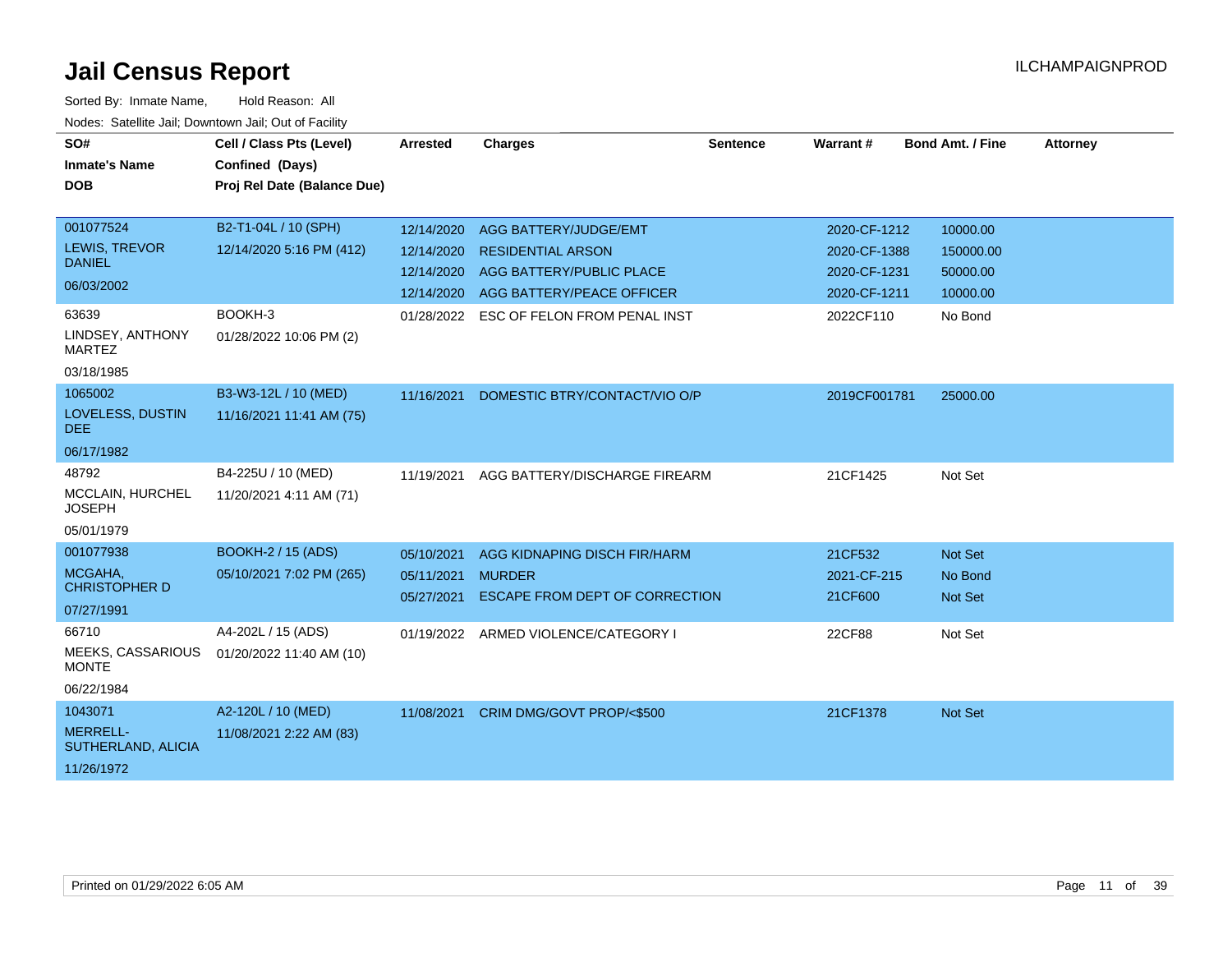| SO#                                        | Cell / Class Pts (Level)                    | <b>Arrested</b> | <b>Charges</b>                       | <b>Sentence</b> | Warrant#  | <b>Bond Amt. / Fine</b> | <b>Attorney</b> |
|--------------------------------------------|---------------------------------------------|-----------------|--------------------------------------|-----------------|-----------|-------------------------|-----------------|
| <b>Inmate's Name</b>                       | Confined (Days)                             |                 |                                      |                 |           |                         |                 |
| <b>DOB</b>                                 | Proj Rel Date (Balance Due)                 |                 |                                      |                 |           |                         |                 |
|                                            |                                             |                 |                                      |                 |           |                         |                 |
| 43476                                      | BOOKH-8 / 5 (ADS)                           | 01/25/2022      | POSSESSING A CONTROLLED SUBSTAND     |                 | 22CF109   | Not Set                 |                 |
| <b>MERRICK, BRIAN</b><br><b>MATHEW</b>     | 01/25/2022 12:40 PM (5)                     | 01/25/2022      | POSSESSION OF METH<5 GRAMS           |                 | 20CF450   | 690.00                  |                 |
| 06/01/1974                                 |                                             | 01/25/2022      | <b>POSSESSION OF METH&lt;5 GRAMS</b> |                 | 21CF116   | 690.00                  |                 |
|                                            |                                             |                 | 01/25/2022 METH DELIVERY<5 GRAMS     |                 | 21CF170   | 940.00                  |                 |
|                                            |                                             | 01/25/2022      | DRIVING RVK/SUSP DUI/SSS 2ND         |                 | 19CF1153  | 240.00                  |                 |
|                                            |                                             | 01/25/2022      | DRIVING RVK/SUSP DUI/SSS 4-9         |                 | 21CF730   | 440.00                  |                 |
| 41584                                      | B4-227L / 15 (MAX)                          | 12/01/2021      | ARMED HABITUAL CRIMINAL              |                 | 21CF1467  | Not Set                 |                 |
|                                            | MILLER, JOSE LOVELL 12/02/2021 1:04 AM (59) |                 |                                      |                 |           |                         |                 |
| 10/07/1975                                 |                                             |                 |                                      |                 |           |                         |                 |
| 001077902                                  | A2-123L / 5 (ADS)                           | 11/23/2021      | <b>BATTERY/CAUSE BODILY HARM</b>     |                 | 21CM187   | Not Set                 |                 |
| MOFFETT, CAROLYN<br><b>REENE</b>           | 11/21/2021 10:31 AM (70)                    |                 |                                      |                 |           |                         |                 |
| 10/23/1988                                 |                                             |                 |                                      |                 |           |                         |                 |
| 39106                                      | B3-W3-11U / 10 (MED)                        | 10/12/2021      | DOMESTIC BATTERY/OTHER PRIOR         |                 | 21CF1217  | Not Set                 |                 |
| Junior                                     | MOORE, ANDREW LEE, 10/12/2021 1:02 AM (110) |                 |                                      |                 |           |                         |                 |
| 04/12/1973                                 | 4/10/2022 (0.00)                            |                 |                                      |                 |           |                         |                 |
| 1007239                                    | B4-127U / 10 (MED)                          | 12/29/2021      | <b>DOMESTIC BATTERY</b>              |                 | 21CF1607  | Not Set                 |                 |
| MOORE, ANDREW<br><b>VIRGIL</b>             | 12/29/2021 8:40 PM (32)                     |                 |                                      |                 |           |                         |                 |
| 08/20/1972                                 |                                             |                 |                                      |                 |           |                         |                 |
| 1076661                                    | A4-207L / 5 (ADS)                           | 01/22/2022      | DUI INTOXICATING COMPOUND            |                 | 20DT191   | 5000.00                 |                 |
| MOORE, COLTIN RILEY 01/22/2022 5:32 AM (8) |                                             |                 | 01/22/2022 CRIM DAMAGE/<\$500        |                 | 21CM196   | 5000.00                 |                 |
| 10/23/1996                                 |                                             |                 |                                      |                 |           |                         |                 |
| 539294                                     | B1-104U / 10 (MED)                          | 01/11/2022      | AGG DUI/NO VALID DL                  |                 | 22CF49    | <b>Not Set</b>          |                 |
| MOSLEY, JAMES<br><b>CALVIN</b>             | 01/11/2022 9:43 PM (19)                     |                 | 01/11/2022 PAROLE REVOCATION         |                 | CH2200227 | No Bond                 |                 |
| 12/11/1985                                 |                                             |                 |                                      |                 |           |                         |                 |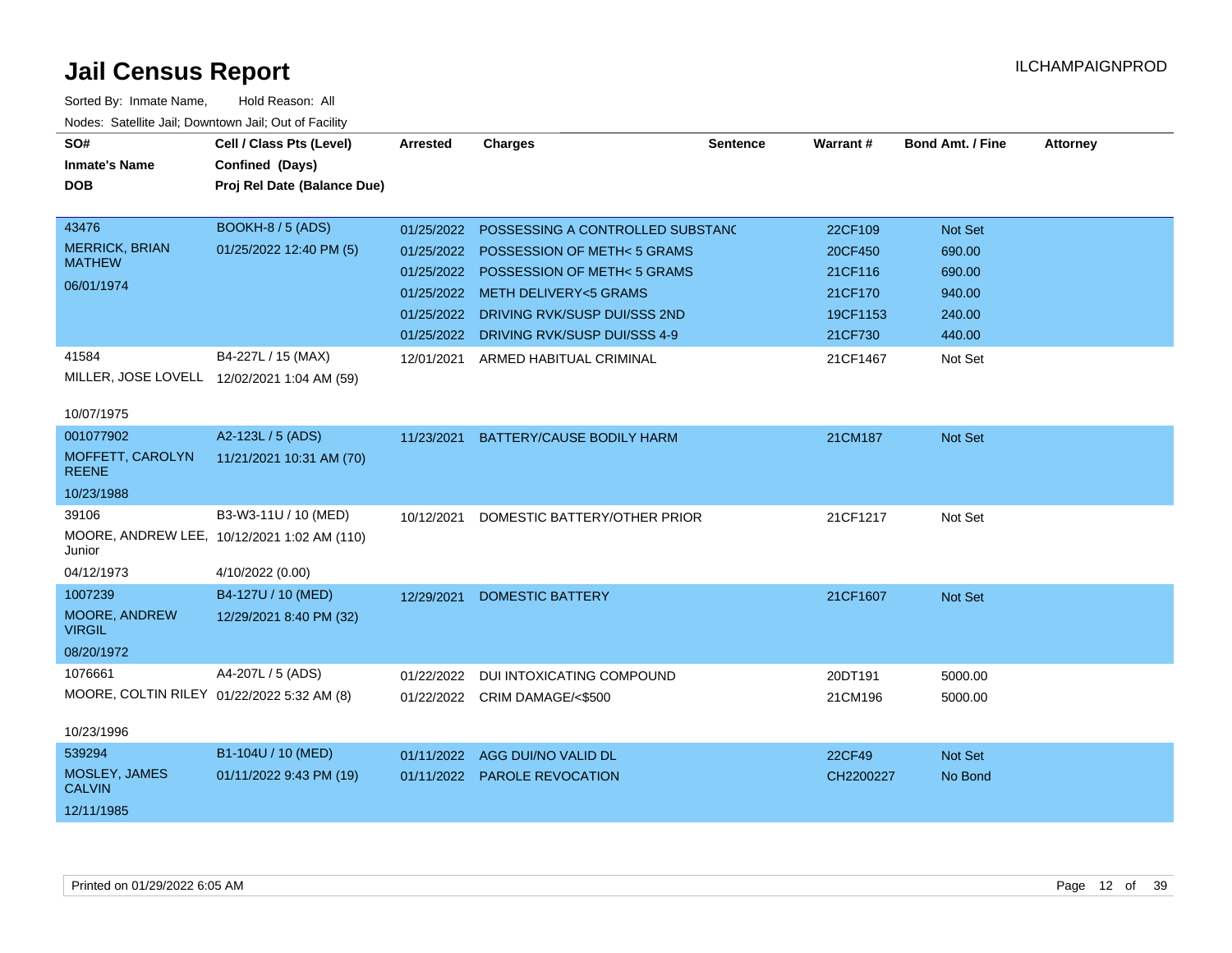| SO#                                   | Cell / Class Pts (Level)    | <b>Arrested</b> | <b>Charges</b>                             | <b>Sentence</b> | Warrant#  | <b>Bond Amt. / Fine</b> | <b>Attorney</b> |
|---------------------------------------|-----------------------------|-----------------|--------------------------------------------|-----------------|-----------|-------------------------|-----------------|
| <b>Inmate's Name</b>                  | Confined (Days)             |                 |                                            |                 |           |                         |                 |
| <b>DOB</b>                            | Proj Rel Date (Balance Due) |                 |                                            |                 |           |                         |                 |
|                                       |                             |                 |                                            |                 |           |                         |                 |
| 001078517                             | B1-102L / 15 (MAX)          |                 | 10/19/2021 ATTEMPT (FIRST DEGREE MURDER)   |                 | 21CF1267  | Not Set                 |                 |
| <b>NELSON, RORY</b><br><b>DEMOND</b>  | 10/19/2021 3:55 AM (103)    |                 |                                            |                 |           |                         |                 |
| 08/14/1984                            |                             |                 |                                            |                 |           |                         |                 |
| 001078357                             | B2-T1-02L / 15 (SPH)        | 09/17/2021      | ARMED ROBBERY/ARMED W/FIREARM              |                 | 21CF1230  | Not Set                 |                 |
| PETTIGREW, CAREY                      | 09/17/2021 9:56 AM (135)    | 09/17/2021      | ARMED ROBBERY/ARMED W/FIREARM              |                 | 21CF1128  | Not Set                 |                 |
| <b>CORNITRIAS DEOBLO</b>              |                             | 09/17/2021      | ARMED ROBBERY/ARMED W/FIREARM              |                 | 21CF1129  | Not Set                 |                 |
| 08/31/1986                            |                             |                 |                                            |                 |           |                         |                 |
| 1030954                               | A4-101L / 15 (ADS)          | 01/14/2022      | ARMED VIOLENCE/CATEGORY I                  |                 | 22CF76    | <b>Not Set</b>          |                 |
| PETTIGREW,<br><b>MALCOME JAMIESON</b> | 01/15/2022 4:35 AM (15)     |                 | 01/14/2022 MFG/DEL CANNABIS/10-30 GRAMS    |                 | 2020CF9   | 15000.00                |                 |
| 02/20/1995                            |                             |                 |                                            |                 |           |                         |                 |
| 999352                                | B4-225L / 10 (MED)          | 09/09/2021      | VIOLATE OP/OTHER PRIOR                     | 2y (DOC)        |           | Not Set                 |                 |
| PIRLOT, JUSTIN LEE                    | 09/09/2021 11:28 AM (143)   | 10/23/2021      | <b>FALSE REPORT OF OFFENSE</b>             |                 | 2019CF836 | 5000.00                 |                 |
|                                       |                             |                 |                                            |                 |           |                         |                 |
| 11/08/1982                            |                             |                 |                                            |                 |           |                         |                 |
| 001078802                             | BOOKH-3                     |                 | 01/28/2022  FAIL TO RPT WKLY/NO FIXED ADDR |                 | 21-CF-940 | 50000.00                |                 |
| PIZANO, LUIS                          | 01/28/2022 9:52 PM (2)      |                 |                                            |                 |           |                         |                 |
| 08/16/1985                            |                             |                 |                                            |                 |           |                         |                 |
| 001078799                             | BOOKH-3                     |                 | 01/27/2022 FIREARM/FOID INVALID/NOT ELIG   |                 | 22CF116   | Not Set                 |                 |
| PURNELL, MARKISE<br><b>MONROE</b>     | 01/27/2022 9:50 AM (3)      |                 |                                            |                 |           |                         |                 |
| 07/13/2002                            |                             |                 |                                            |                 |           |                         |                 |
| 001078669                             | B1-107U / 10 (MED)          | 12/10/2021      | AGG DISCHARGE FIREARM/BLDG/SCH             |                 | 21CF1507  | <b>Not Set</b>          |                 |
| RANGEL, ADRIAN                        | 12/10/2021 12:53 AM (51)    |                 |                                            |                 |           |                         |                 |
| 11/25/2000                            |                             |                 |                                            |                 |           |                         |                 |
| 1069524                               | B4-224L / 15 (MAX)          | 08/08/2021      | MFG/DEL CANNABIS/30-500 GRAMS              |                 | 21CF953   | Not Set                 |                 |
| RAY-DAVIS, KAMARI<br>DAYVON           | 08/09/2021 2:44 AM (174)    |                 |                                            |                 |           |                         |                 |
| 03/30/2000                            |                             |                 |                                            |                 |           |                         |                 |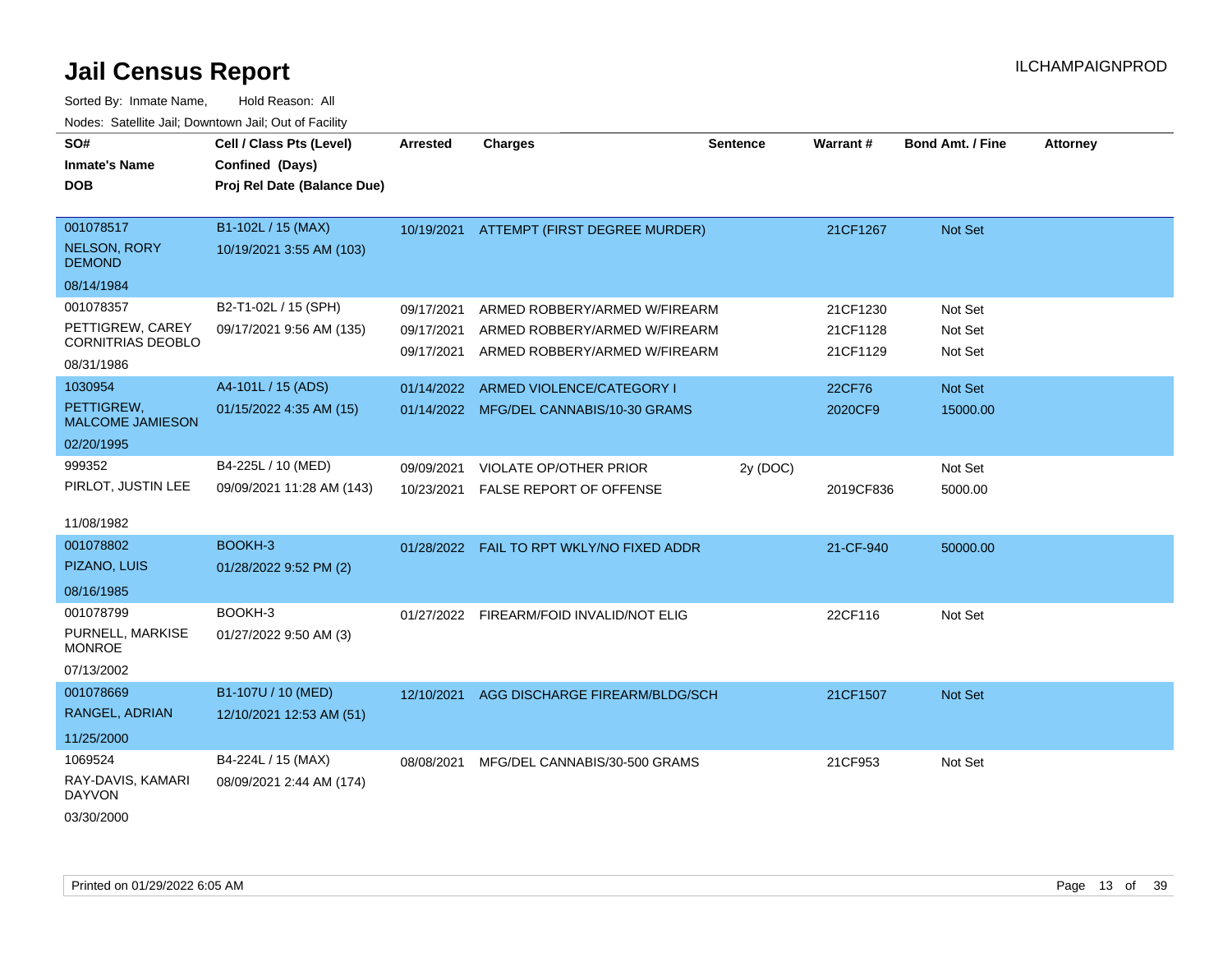| SO#<br><b>Inmate's Name</b><br><b>DOB</b>                                      | Cell / Class Pts (Level)<br>Confined (Days)<br>Proj Rel Date (Balance Due) | <b>Arrested</b>                        | <b>Charges</b>                                                                                      | <b>Sentence</b>     | Warrant#                        | <b>Bond Amt. / Fine</b>        | <b>Attorney</b> |
|--------------------------------------------------------------------------------|----------------------------------------------------------------------------|----------------------------------------|-----------------------------------------------------------------------------------------------------|---------------------|---------------------------------|--------------------------------|-----------------|
| 45473<br>REXROAD, CALVIN<br><b>ALLEN</b><br>10/04/1970                         | B2-T2-05U / 15 (SPH)<br>11/23/2021 6:27 PM (68)                            | 11/23/2021<br>11/23/2021               | CHIL SEX OFFEN/RESIDE DAY CARE<br><b>VIOLATE SEX OFFENDER REGIS</b>                                 |                     | 21CF1275<br>21CF546             | 10000.00<br>50000.00           |                 |
| 001078351<br>ROBINSON, DONTAE<br>ROY.<br>06/25/2002                            | A3-114L / 10 (ADS)<br>01/14/2022 10:57 PM (16)                             | 01/14/2022<br>01/14/2022               | AGG UNLAWFUL USE OF WEAPON/VEH<br>POSSESSION OF STOLEN FIREARM                                      |                     | 22CF73<br>2021CF1609            | Not Set<br>150000.00           |                 |
| 979485<br>RODRIGUEZ, JOSHUA<br><b>ANTHONY</b><br>04/06/1990                    | B2-T4-16L / 15 (SPH)<br>03/12/2021 1:57 PM (324)                           | 03/12/2021                             | <b>PRED CRIM SEX ASLT/VICTIM &lt;13</b>                                                             |                     | 21CF282                         | <b>Not Set</b>                 |                 |
| 61330<br>RUFFIN, JONATHON<br>CECIL<br>05/10/1984                               | B4-123L / 15 (MAX)<br>12/01/2021 5:34 AM (60)                              | 12/01/2021<br>12/01/2021               | ARMED HABITUAL CRIMINAL<br>PAROLE REVOCATION                                                        |                     | 21CF1473<br>CH2107545           | Not Set<br>No Bond             |                 |
| 1071161<br>SANDERS, MARKELL<br>LAMAR<br>02/02/2000                             | B4-124L / 15 (MAX)<br>08/18/2021 6:18 PM (165)                             | 08/18/2021                             | DELIVERY OF OR POSSESSION OF W/INT                                                                  |                     | 21CF1008                        | No Bond                        |                 |
| 1047469<br>ALLEN<br>10/16/1979                                                 | B3-W5-18L / 10 (MED)<br>SCHINDLER, RICHARD 07/03/2021 10:25 PM (211)       | 07/03/2021                             | CRIMINAL SEX ASSAULT/CONSENT                                                                        | 2y/6m (DOC) 21CF773 |                                 | Not Set                        |                 |
| 1000820<br>SCHNEIDER, SONGAN<br><b>MICHAEL</b><br>08/18/1992                   | A4-206L / 15 (ADS)<br>01/24/2022 8:20 AM (6)                               | 01/24/2022<br>01/24/2022<br>01/24/2022 | <b>FELON POSS/USE WEAPON/FIREARM</b><br>AGGRAVATED DOMESTIC BATTERY<br>DRIVING ON SUSPENDED LICENSE |                     | 22CF105<br>21CF1433<br>20TR2771 | Not Set<br>25000.00<br>2500.00 |                 |
| 001078748<br>SCHROEDER, JOSHUA 01/10/2022 9:34 AM (20)<br>CURTIS<br>09/04/1980 | A4-106L / 10 (ADS)<br>3/8/2022 (0.00)                                      |                                        | 01/10/2022 AGGRAVATED BATTERY                                                                       |                     | 21CF151                         | No Bond                        |                 |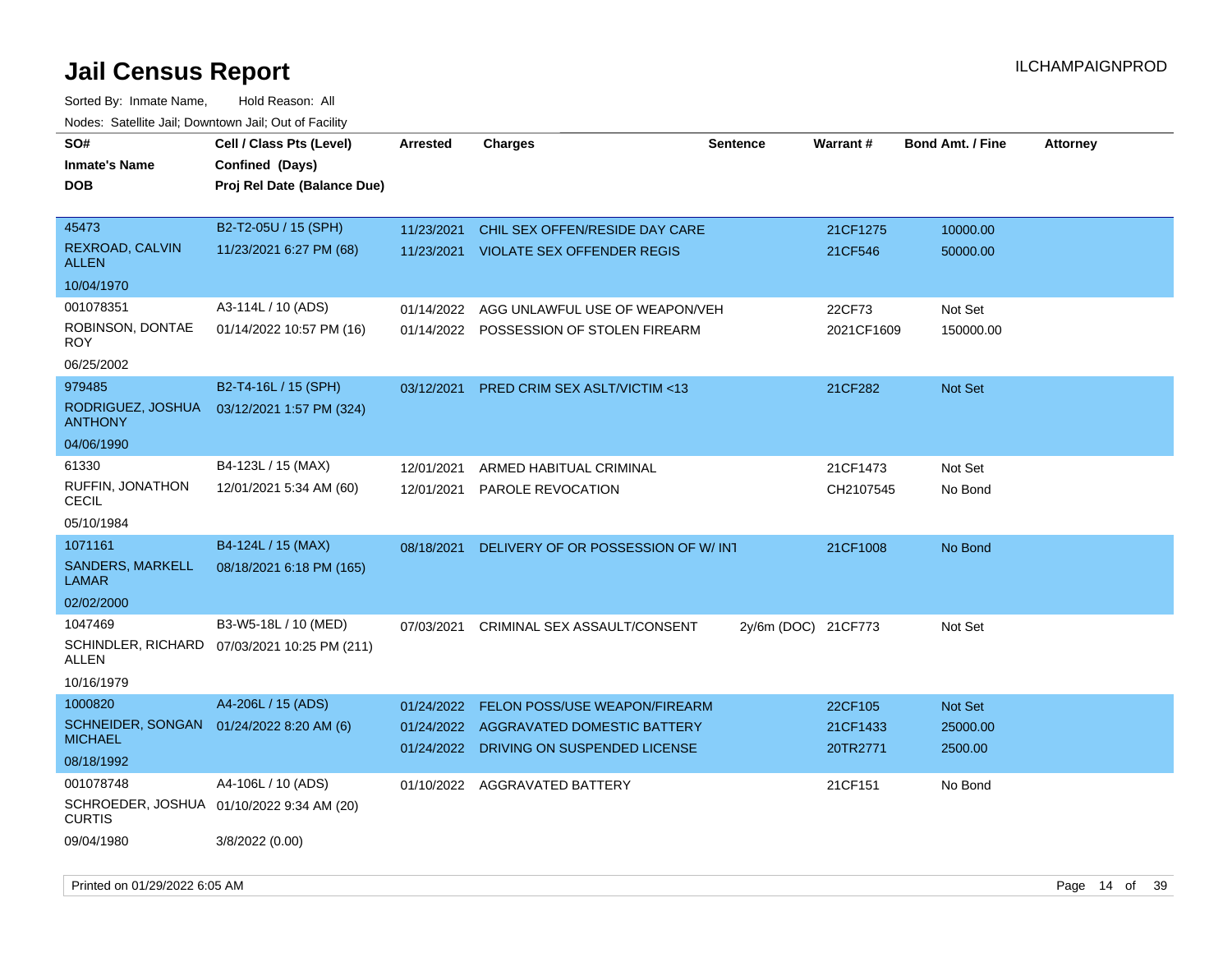| rouco. Calcinic Jan, Downtown Jan, Out of Facility |                             |                 |                                          |          |                 |                         |                 |
|----------------------------------------------------|-----------------------------|-----------------|------------------------------------------|----------|-----------------|-------------------------|-----------------|
| SO#                                                | Cell / Class Pts (Level)    | <b>Arrested</b> | <b>Charges</b>                           | Sentence | <b>Warrant#</b> | <b>Bond Amt. / Fine</b> | <b>Attorney</b> |
| <b>Inmate's Name</b>                               | Confined (Days)             |                 |                                          |          |                 |                         |                 |
| <b>DOB</b>                                         | Proj Rel Date (Balance Due) |                 |                                          |          |                 |                         |                 |
|                                                    |                             |                 |                                          |          |                 |                         |                 |
| 001078698                                          | B3-W1-03U / 5 (ADS)         | 12/20/2021      | <b>DIRECT CRIMINAL CONTEMPT</b>          |          | 2019F44         | No Bond                 |                 |
| SIDES, BRIAN KEITH                                 | 12/20/2021 4:23 PM (41)     |                 |                                          |          |                 |                         |                 |
| 12/08/1969                                         |                             |                 |                                          |          |                 |                         |                 |
| 001078441                                          | BOOKF-1 / 15 (ADS)          | 10/01/2021      | ARMED HABITUAL CRIMINAL                  |          | 21CF1182        | Not Set                 |                 |
| SINGLETON, CORRIE                                  | 10/01/2021 12:36 PM (121)   | 12/20/2021      | SPEEDING 26-34 MPH OVER LIMIT            |          | 2021TR2701      | 1000.00                 |                 |
| <b>DERRELL</b>                                     |                             |                 |                                          |          |                 |                         |                 |
| 05/07/1983                                         |                             |                 |                                          |          |                 |                         |                 |
| 001078765                                          | A4-107L / 10 (ADS)          | 01/13/2022      | FELON POSS/USE WEAPON/FIREARM            |          | 22CF66          | <b>Not Set</b>          |                 |
| SMITH, COREY ADRIAN 01/13/2022 7:32 PM (17)        |                             | 01/13/2022      | DRVG UNDER INFLUENCE OF DRUG             |          | 2018DT262       | 190.00                  |                 |
|                                                    |                             |                 | 01/13/2022 DRIVING ON REVOKED LICENSE    |          | 20TR3078        | 190.00                  |                 |
| 09/01/1987                                         |                             |                 |                                          |          |                 |                         |                 |
| 001078801                                          | <b>BOOKH-4 / 5 (MIN)</b>    |                 | 01/27/2022 POSSESSION OF METH/5<15 GRAMS |          | 2019CF3523      | 5000.00                 |                 |
| SODEN, BRIAN<br>WILLIAM                            | 01/27/2022 11:33 PM (3)     |                 |                                          |          |                 |                         |                 |
| 11/01/1979                                         |                             |                 |                                          |          |                 |                         |                 |
| 951986                                             | B3-W2-08L / 10 (MED)        |                 | 01/11/2022 WILFUL FAILURE TO REGISTER    |          | 21 CF 1016      | No Bond                 |                 |
| <b>STARKS, LAWRENCE</b><br><b>DAVID</b>            | 01/11/2022 3:06 PM (19)     |                 |                                          |          |                 |                         |                 |
| 09/28/1955                                         | 2/7/2022 (0.00)             |                 |                                          |          |                 |                         |                 |
| 1064798                                            | A4-105L / 15 (ADS)          | 01/17/2022      | MURDER                                   |          | 2021CF695       | 1500000.00              |                 |
| <b>STENNIS, BRUCE</b><br><b>DEONTAY</b>            | 01/17/2022 1:29 PM (13)     |                 | 01/17/2022 MFG/DEL 1<15 GR COCAINE/ANLG  |          | 21CF520         | 50000.00                |                 |
| 08/12/1998                                         |                             |                 |                                          |          |                 |                         |                 |
| 001077770                                          | A1-227L / 5 (MIN)           | 01/06/2022      | <b>RESIDENTIAL BURGLARY</b>              |          | 21CF319         | <b>Not Set</b>          |                 |
| STOFFLE, KELLY ANNE 01/06/2022 3:14 PM (24)        |                             |                 |                                          |          |                 |                         |                 |
|                                                    |                             |                 |                                          |          |                 |                         |                 |
| 04/12/1989                                         |                             |                 |                                          |          |                 |                         |                 |
| 38305                                              | B2-T2-06L / 10 (SPH)        | 03/18/2020      | <b>CRIMINAL SEXUAL ABUSE</b>             |          | 20CF-343        | 500000.00               |                 |
| STOVER, JOSH<br>ANDREW                             | 03/18/2020 10:24 AM (683)   |                 |                                          |          |                 |                         |                 |
| 08/18/1973                                         |                             |                 |                                          |          |                 |                         |                 |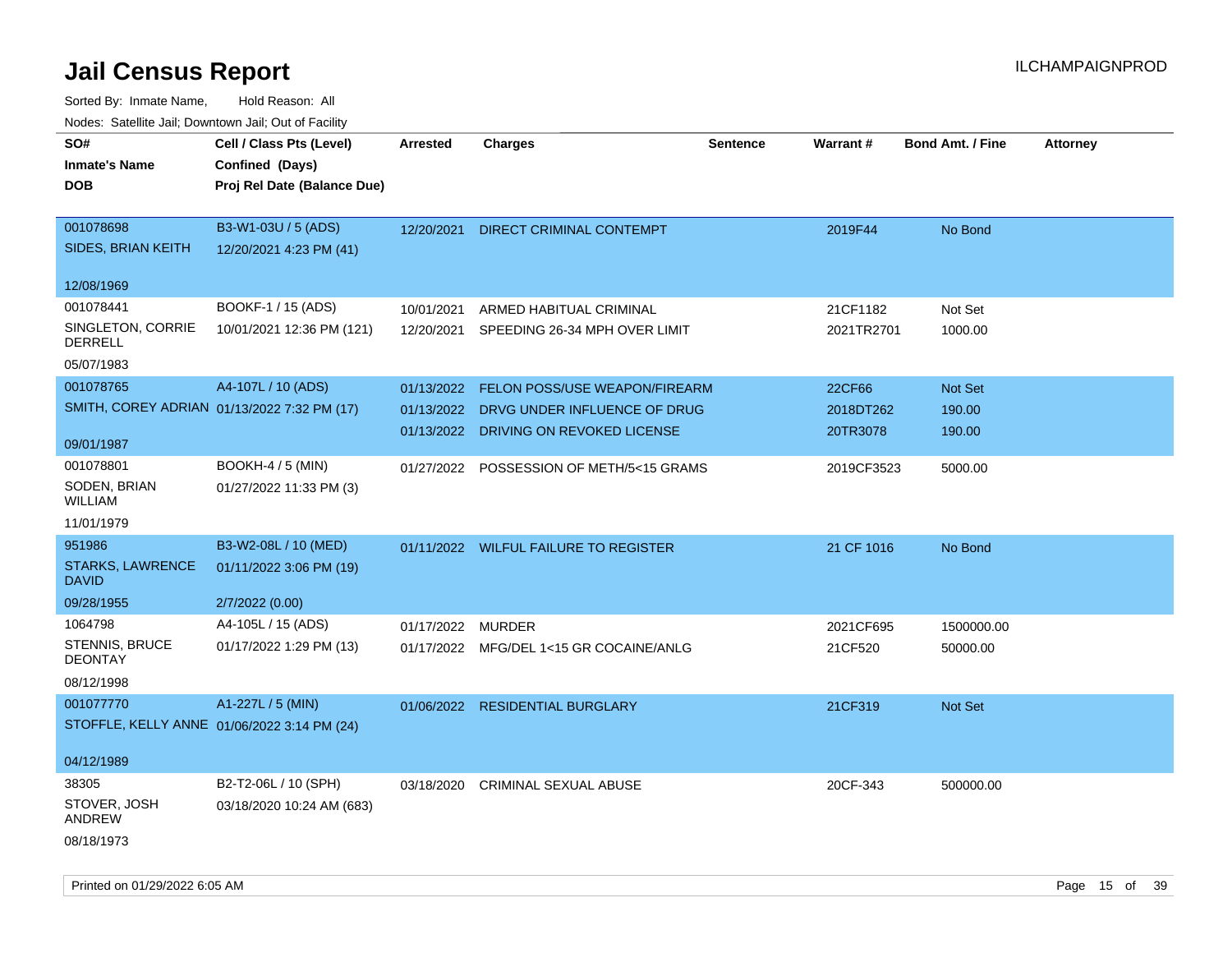Sorted By: Inmate Name, Hold Reason: All Nodes: Satellite Jail; Downtown Jail; Out of Facility

| ivous. Saleling Jali, Downtown Jali, Out of Facility |                             |                 |                                      |                 |           |                         |                 |
|------------------------------------------------------|-----------------------------|-----------------|--------------------------------------|-----------------|-----------|-------------------------|-----------------|
| SO#                                                  | Cell / Class Pts (Level)    | <b>Arrested</b> | <b>Charges</b>                       | <b>Sentence</b> | Warrant#  | <b>Bond Amt. / Fine</b> | <b>Attorney</b> |
| <b>Inmate's Name</b>                                 | Confined (Days)             |                 |                                      |                 |           |                         |                 |
| <b>DOB</b>                                           | Proj Rel Date (Balance Due) |                 |                                      |                 |           |                         |                 |
|                                                      |                             |                 |                                      |                 |           |                         |                 |
| 001078182                                            | B3-W2-06L / 5 (MIN)         | 12/20/2021      | DRIVING ON REVOKED LICENSE           |                 | 2021CF800 | No Bond                 |                 |
| <b>STRONG, KEVIN</b><br><b>GARDNER</b>               | 12/20/2021 4:34 PM (41)     |                 |                                      |                 |           |                         |                 |
| 02/12/1963                                           | 3/19/2022 (0.00)            |                 |                                      |                 |           |                         |                 |
| 1062701                                              | A4-202U / 15 (ADS)          | 01/20/2022      | UNLAWFUL USE OF A WEAPON             | 10y (DOC)       | 2021CF114 | No Bond                 |                 |
| TAYLOR, CODY EARL                                    | 01/20/2022 11:31 AM (10)    |                 |                                      |                 |           |                         |                 |
| 10/22/1997                                           |                             |                 |                                      |                 |           |                         |                 |
| 1000614                                              | <b>BOOKH-1 / 15 (SPH)</b>   |                 | 01/12/2022 AGGRAVATED BATTERY        | 3y (DOC)        | 2018CF376 | No Bond                 |                 |
| <b>TESTER, TIMOTHY</b><br><b>RAY</b>                 | 01/12/2022 3:38 PM (18)     |                 |                                      |                 |           |                         |                 |
| 06/08/1992                                           |                             |                 |                                      |                 |           |                         |                 |
| 001078471                                            | B4-221U / 10 (MED)          |                 | 10/11/2021 AGG UUW/VEHICLE/<21       |                 | 21CF1210  | 100.00                  |                 |
| THATCH, OMARION<br><b>DIAMONTE</b>                   | 10/11/2021 1:26 AM (111)    |                 |                                      |                 |           |                         |                 |
| 09/05/2003                                           |                             |                 |                                      |                 |           |                         |                 |
| 32058                                                | B4-123U / 15 (MAX)          |                 | 06/14/2021 AGG DISCH FIREARM         |                 | 21CF690   | Not Set                 |                 |
| THOMPSON, STEVEN<br><b>ONEAL</b>                     | 06/14/2021 6:44 AM (230)    |                 |                                      |                 |           |                         |                 |
| 03/14/1969                                           |                             |                 |                                      |                 |           |                         |                 |
| 001078792                                            | A4-203L / 15 (ADS)          | 01/24/2022      | <b>FUGITIVE FROM JUSTICE</b>         |                 | 22CF99    | Not Set                 |                 |
| TRAMBLE, TOM                                         | 01/24/2022 10:24 AM (6)     |                 | 01/24/2022 FUGITIVE FROM JUSTICE     |                 | 22CF100   | Not Set                 |                 |
| <b>MARCUS</b>                                        |                             |                 | 01/24/2022 ARMED VIOLENCE/CATEGORY I |                 | 22CF101   | Not Set                 |                 |
| 02/28/1985                                           |                             |                 |                                      |                 |           |                         |                 |
| 32910                                                | B3-W1-01U / 10 (MED)        | 10/04/2021      | DOM BTRY/HARM/1-2 PRECONV            |                 | 21CF1189  | Not Set                 |                 |
| TULL, CHRISTOPHER<br><b>MICHAEL</b>                  | 10/04/2021 10:53 PM (118)   |                 |                                      |                 |           |                         |                 |
| 04/02/1971                                           |                             |                 |                                      |                 |           |                         |                 |
| 1070904                                              | A3-113L / 5 (MIN)           | 10/28/2021      | <b>BURGLARY</b>                      | 3y (DOC)        | 2021CF321 | 15000.00                |                 |
| WANKEL, JONAH<br>JAMES                               | 10/28/2021 3:42 AM (94)     |                 |                                      |                 |           |                         |                 |
| 12/15/1993                                           |                             |                 |                                      |                 |           |                         |                 |

Printed on 01/29/2022 6:05 AM **Page 16** of 39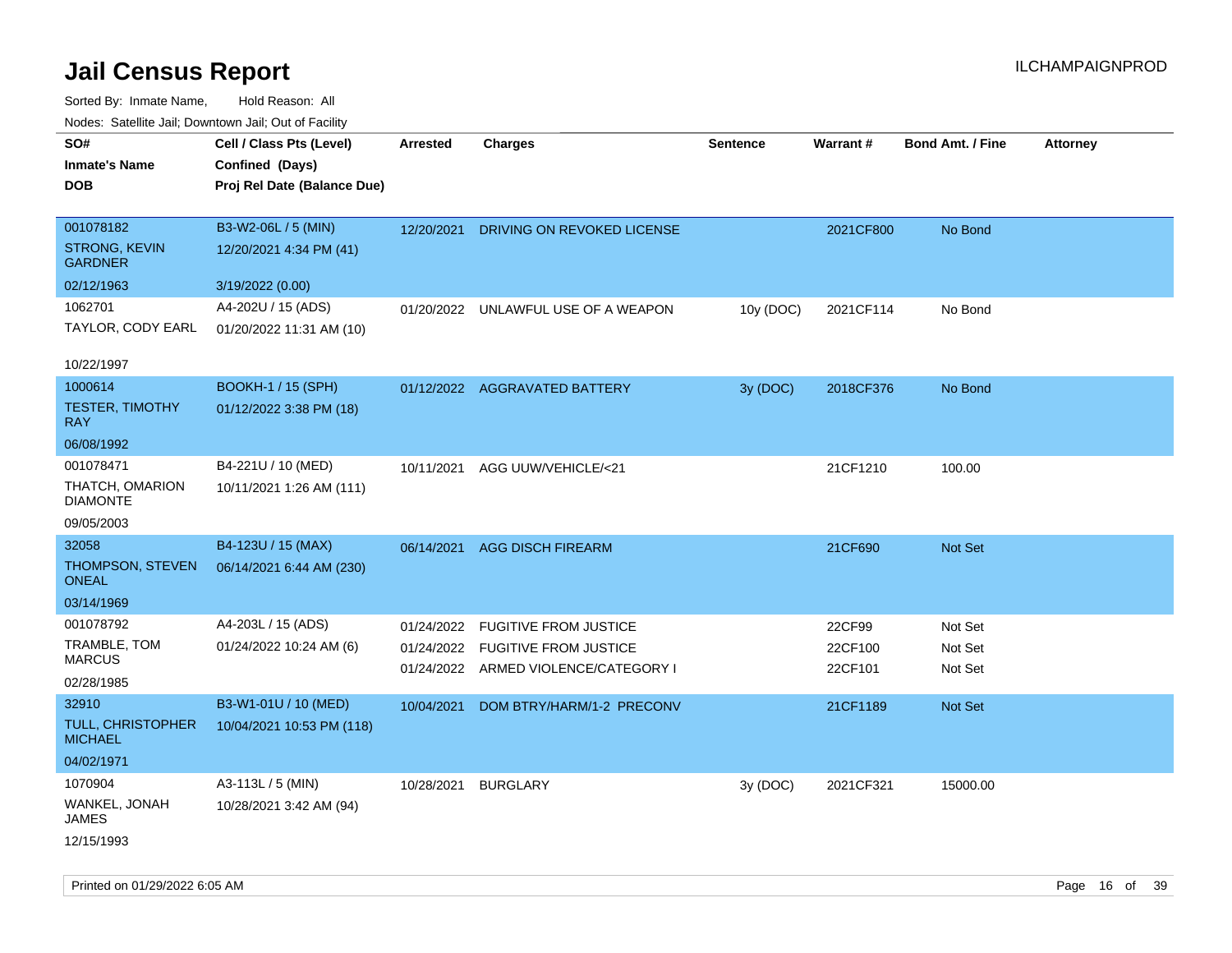| SO#                                           | Cell / Class Pts (Level)    | <b>Arrested</b> | <b>Charges</b>                         | <b>Sentence</b> | <b>Warrant#</b> | <b>Bond Amt. / Fine</b> | <b>Attorney</b> |
|-----------------------------------------------|-----------------------------|-----------------|----------------------------------------|-----------------|-----------------|-------------------------|-----------------|
| <b>Inmate's Name</b>                          | Confined (Days)             |                 |                                        |                 |                 |                         |                 |
| DOB                                           | Proj Rel Date (Balance Due) |                 |                                        |                 |                 |                         |                 |
| 961786                                        | A4-206U / 15 (ADS)          |                 | 01/24/2022 ARMED HABITUAL CRIMINAL     |                 | 22CF104         | <b>Not Set</b>          |                 |
| <b>WARREN, DESIE</b><br><b>ARNEZ</b>          | 01/24/2022 7:23 AM (6)      |                 |                                        |                 |                 |                         |                 |
| 04/28/1988                                    |                             |                 |                                        |                 |                 |                         |                 |
| 1073448                                       | BOOKH-5                     | 01/29/2022      | AGG BATTERY/PEACE OFFICER              |                 | 21CFAWOW        | Not Set                 |                 |
| WASHINGTON,<br><b>CLIFTON MYKEL</b>           | 01/29/2022 2:14 AM (1)      | 01/29/2022      | RESIST/OBSTRUCTING A PEACE OFFICEF     |                 | 21CFAWOW        | Not Set                 |                 |
| 10/15/1998                                    |                             | 01/29/2022      | DRIVING ON REVOKED LICENSE             |                 | 2020TR2874      | 5000.00                 |                 |
| 1070737                                       | A1-126L / 15 (MAX)          | 10/14/2021      | AGG KIDNAPG/<13/INTEL DISABL           |                 | 2020CF418       | 250000.00               |                 |
| <b>WASHINGTON,</b><br><b>JASTINA VIRGINIA</b> | 10/14/2021 12:02 PM (108)   |                 |                                        |                 |                 |                         |                 |
| 04/11/2000                                    |                             |                 |                                        |                 |                 |                         |                 |
| 977140                                        | B1-203L / 10 (MED)          | 10/24/2021      | ARMED HABITUAL CRIMINAL                |                 | 21CF1289        | Not Set                 |                 |
| WEBSTER, DERRIAL<br>DEVON                     | 10/24/2021 2:46 AM (98)     |                 |                                        |                 |                 |                         |                 |
| 01/14/1990                                    |                             |                 |                                        |                 |                 |                         |                 |
| 001078328                                     | B1-207U / 15 (MAX)          | 08/30/2021      | FELON POSS/USE WEAPON/FIREARM          |                 | 21CF1045        | <b>Not Set</b>          |                 |
| WHITE, JUSTIN<br><b>STEVEN</b>                | 08/30/2021 10:48 AM (153)   |                 |                                        |                 |                 |                         |                 |
| 10/25/1995                                    |                             |                 |                                        |                 |                 |                         |                 |
| 1075313                                       | BOOKH-3                     | 01/29/2022      | FELON POSS/USE WEAPON/FIREARM          |                 | 2022CFAWOW      | Not Set                 |                 |
| <b>WILLIAMS, EARDIS</b>                       | 01/29/2022 1:23 AM (1)      | 01/29/2022      | POSSESSION OF STOLEN FIREARM           |                 | 2022CFAWOW      | Not Set                 |                 |
| ANTONIO, Junior                               |                             | 01/29/2022      | MFG/DEL CANNABIS/30-500 GRAMS          |                 | 2020CF0051      | 5000.00                 |                 |
| 01/21/1999                                    |                             | 01/29/2022      | POSSESSION OF STOLEN FIREARM           |                 | 2021CF1048      | 500000.00               |                 |
| 1049234                                       | A3-111U                     |                 | 01/22/2022 AGGRAVATED DOMESTIC BATTERY |                 | 22CF94          | <b>Not Set</b>          |                 |
| <b>WILLIAMS, KHAMRON</b><br><b>MARCELL</b>    | 01/22/2022 9:30 AM (8)      |                 |                                        |                 |                 |                         |                 |
| 08/15/1995                                    |                             |                 |                                        |                 |                 |                         |                 |
| 1019420                                       | B1-105L / 10 (MED)          | 12/14/2021      | METH MANUFACTURING/15<100 GR           | 8y (DOC)        | 21CF205         | No Bond                 |                 |
| WILLIAMS,<br>MARSHAWN ANTONIO                 | 12/14/2021 1:56 PM (47)     |                 |                                        |                 |                 |                         |                 |
| 06/02/1994                                    |                             |                 |                                        |                 |                 |                         |                 |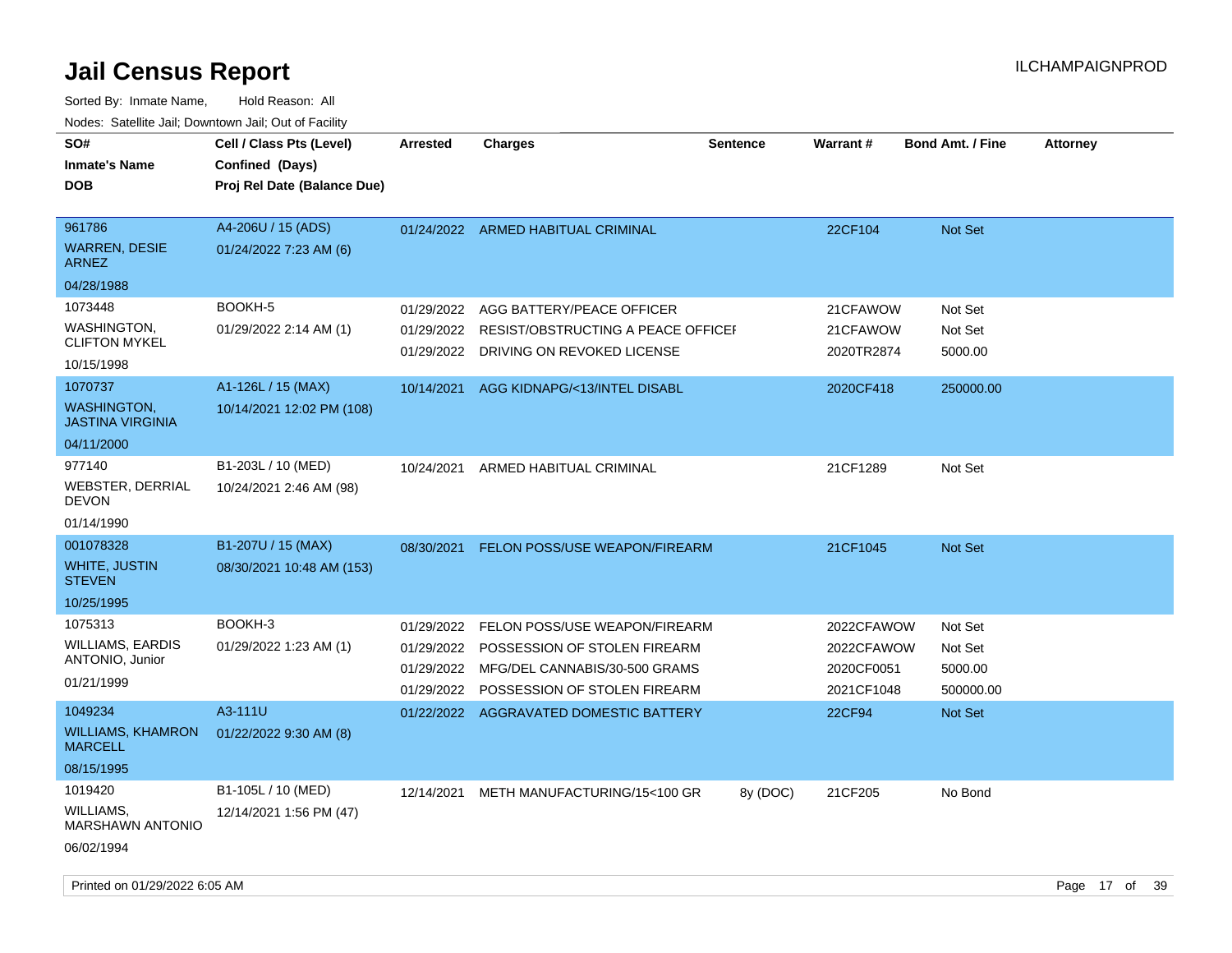| SO#                                      | Cell / Class Pts (Level)    | Arrested          | Charges                                  | <b>Sentence</b> | Warrant #   | <b>Bond Amt. / Fine</b> | <b>Attorney</b> |
|------------------------------------------|-----------------------------|-------------------|------------------------------------------|-----------------|-------------|-------------------------|-----------------|
| <b>Inmate's Name</b>                     | Confined (Days)             |                   |                                          |                 |             |                         |                 |
| <b>DOB</b>                               | Proj Rel Date (Balance Due) |                   |                                          |                 |             |                         |                 |
|                                          |                             |                   |                                          |                 |             |                         |                 |
| 638552                                   | B2-T2-08L / 5 (SPH)         | 10/07/2021        | CHILD PORNOGRAPHY/PHOTOGRAPH             |                 | 2021CF1207  | No Bond                 |                 |
| <b>WILLIAMS, MICHAEL</b><br><b>JAMES</b> | 10/07/2021 12:20 PM (115)   |                   |                                          |                 |             |                         |                 |
| 03/29/1964                               |                             |                   |                                          |                 |             |                         |                 |
| 1066370                                  | B1-101L / 15 (MAX)          | 07/28/2021        | ARMED VIOLENCE/CATEGORY III              |                 | 2021 CF 882 | Not Set                 |                 |
| <b>WILLIAMS, REONTE</b><br><b>REMIR</b>  | 07/28/2021 5:40 AM (186)    |                   |                                          |                 |             |                         |                 |
| 05/14/1999                               |                             |                   |                                          |                 |             |                         |                 |
| 972160                                   | B1-206U / 10 (MED)          |                   | 01/11/2022 AGG DOMESTIC BATTERY/STRANGLE | 3y (DOC)        | 21-CF-917   | Not Set                 |                 |
| WOOD, ANTONIO                            | 01/11/2022 5:14 PM (19)     |                   |                                          |                 |             |                         |                 |
| 10/16/1981                               |                             |                   |                                          |                 |             |                         |                 |
| <b>Total Satellite Jail: 134</b>         |                             | <b>Males: 118</b> | Females: 16<br>Unknown: 0                |                 |             |                         |                 |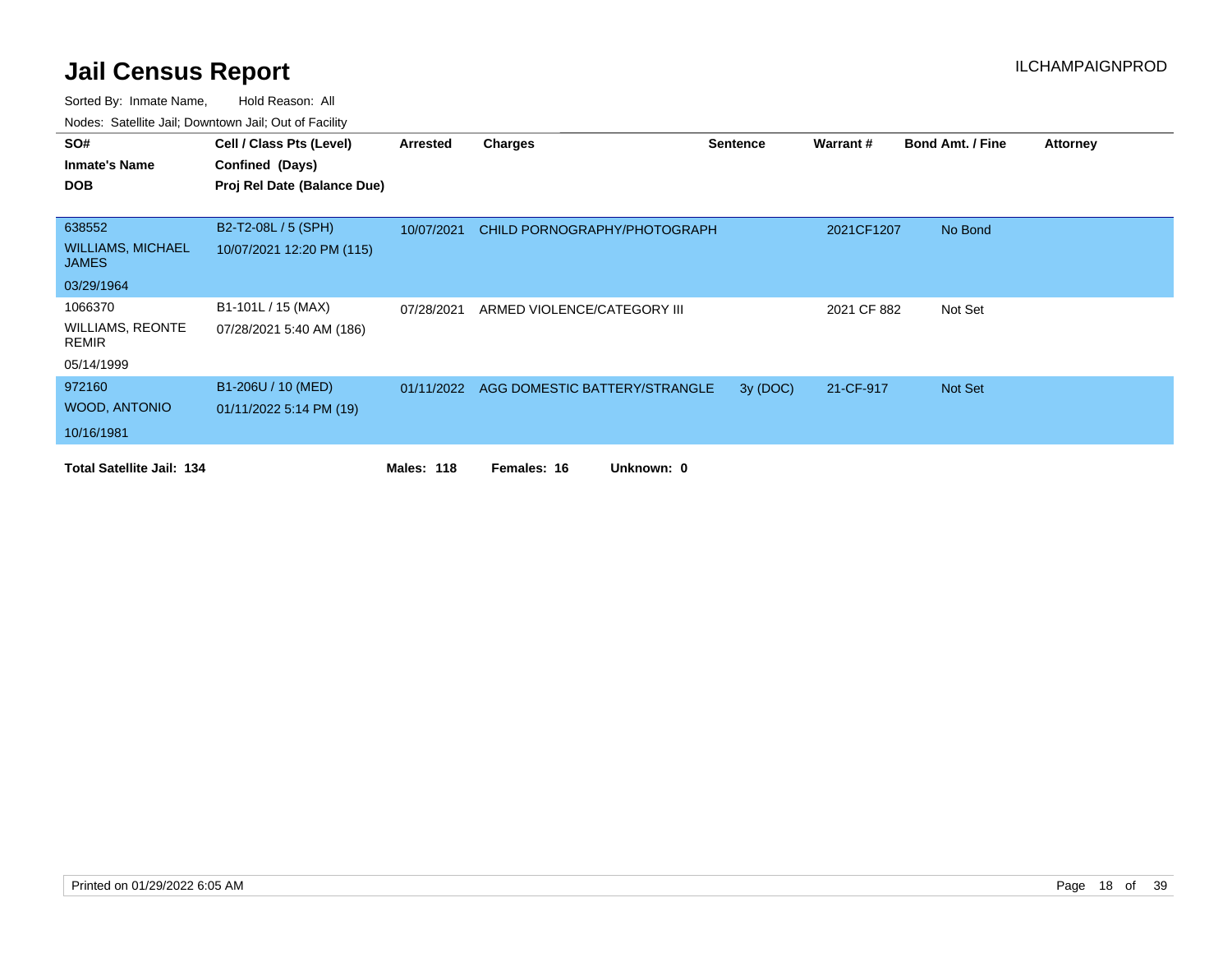|  |  | <b>Downtown Jail</b> |  |  |
|--|--|----------------------|--|--|
|  |  |                      |  |  |
|  |  |                      |  |  |

| SO#<br><b>Inmate's Name</b><br><b>DOB</b> | Cell / Class Pts (Level)<br>Confined (Days)<br>Proj Rel Date (Balance Due) | Arrested   | <b>Charges</b>                    | <b>Sentence</b> | <b>Warrant#</b> | <b>Bond Amt. / Fine</b> | <b>Attorney</b> |
|-------------------------------------------|----------------------------------------------------------------------------|------------|-----------------------------------|-----------------|-----------------|-------------------------|-----------------|
| 1073165                                   | G4L / 5 (MIN)                                                              | 04/30/2021 | FORGERY/ISSUE/DELIVER DOCUMENT    |                 | 19CF143         | 75000.00                |                 |
| <b>ACKERMAN, CODY</b><br><b>JAMES</b>     | 04/30/2021 4:48 PM (275)                                                   | 04/30/2021 | <b>BURGLARY</b>                   |                 | 21CF516         | Not Set                 |                 |
| 02/01/1989                                |                                                                            | 05/03/2021 | FORGERY/ISSUE/DELIVER DOCUMENT    |                 | 2018CF689       | 2500.00 / 75.00         |                 |
| 001078621                                 | F5U / 10 (MED)                                                             | 12/23/2021 | RESIDENTIAL BURGLARY              |                 | 21CF1582        | Not Set                 |                 |
|                                           | BAILEY, DANIEL SCOTT 12/23/2021 9:44 AM (38)                               |            | 01/14/2022 PROBATION VIOLATION    |                 | 21CF1445        | Not Set                 |                 |
| 05/09/1999                                |                                                                            |            |                                   |                 |                 |                         |                 |
| 969121                                    | I3 / 15 (SPH)                                                              | 11/25/2021 | <b>CRIM TRESPASS TO RESIDENCE</b> |                 | 21CF1444        | Not Set                 |                 |
| <b>BECKLEY, ANTHONY</b><br><b>PATRICK</b> | 11/25/2021 7:16 PM (66)                                                    |            |                                   |                 |                 |                         |                 |
| 06/30/1989                                |                                                                            |            |                                   |                 |                 |                         |                 |
| 001078535                                 | C7L / 15 (SPH)                                                             | 10/26/2021 | CRIM SEX ASSAULT/FORCE            |                 | 21CF1305        | Not Set                 |                 |
| BERRY, DAVID ISAAC                        | 10/26/2021 10:52 AM (96)                                                   |            |                                   |                 |                 |                         |                 |
| 09/23/2000                                |                                                                            |            |                                   |                 |                 |                         |                 |
| 517915                                    | C1L / 5 (MIN)                                                              | 08/03/2021 | <b>BURGLARY</b>                   |                 | 21CF289         | 20000.00                |                 |
| <b>BOXLEY, CHARLES</b>                    | 08/03/2021 2:18 PM (180)                                                   | 08/03/2021 | <b>BURGLARY</b>                   |                 | 21CF679         | 20000.00                |                 |
| <b>OMAR</b>                               |                                                                            | 08/03/2021 | FORGERY/ISSUE/DELIVER DOCUMENT    |                 |                 | No Bond                 |                 |
| 01/10/1985<br>1027929                     | F6L / 15 (MAX)                                                             |            |                                   |                 |                 |                         |                 |
| <b>BROUGHTON, MARK</b>                    | 12/18/2021 2:55 AM (43)                                                    | 12/18/2021 | HOME INVASION/CAUSE INJURY        |                 | 21CF1560        | No Bond                 |                 |
| ANTHONY, Junior                           |                                                                            |            |                                   |                 |                 |                         |                 |
| 02/15/1990                                |                                                                            |            |                                   |                 |                 |                         |                 |
| 1067476                                   | F5L / 10 (MED)                                                             | 11/13/2021 | AGG DOMESTIC BATTERY/STRANGLE     |                 | 20CF575         | 5000.00                 |                 |
| <b>BROWN, JAMES</b><br><b>BRONELL</b>     | 11/13/2021 2:35 AM (78)                                                    | 11/13/2021 | <b>RESIDENTIAL BURGLARY</b>       |                 | 21CF385         | 25000.00                |                 |
| 01/08/1996                                |                                                                            |            |                                   |                 |                 |                         |                 |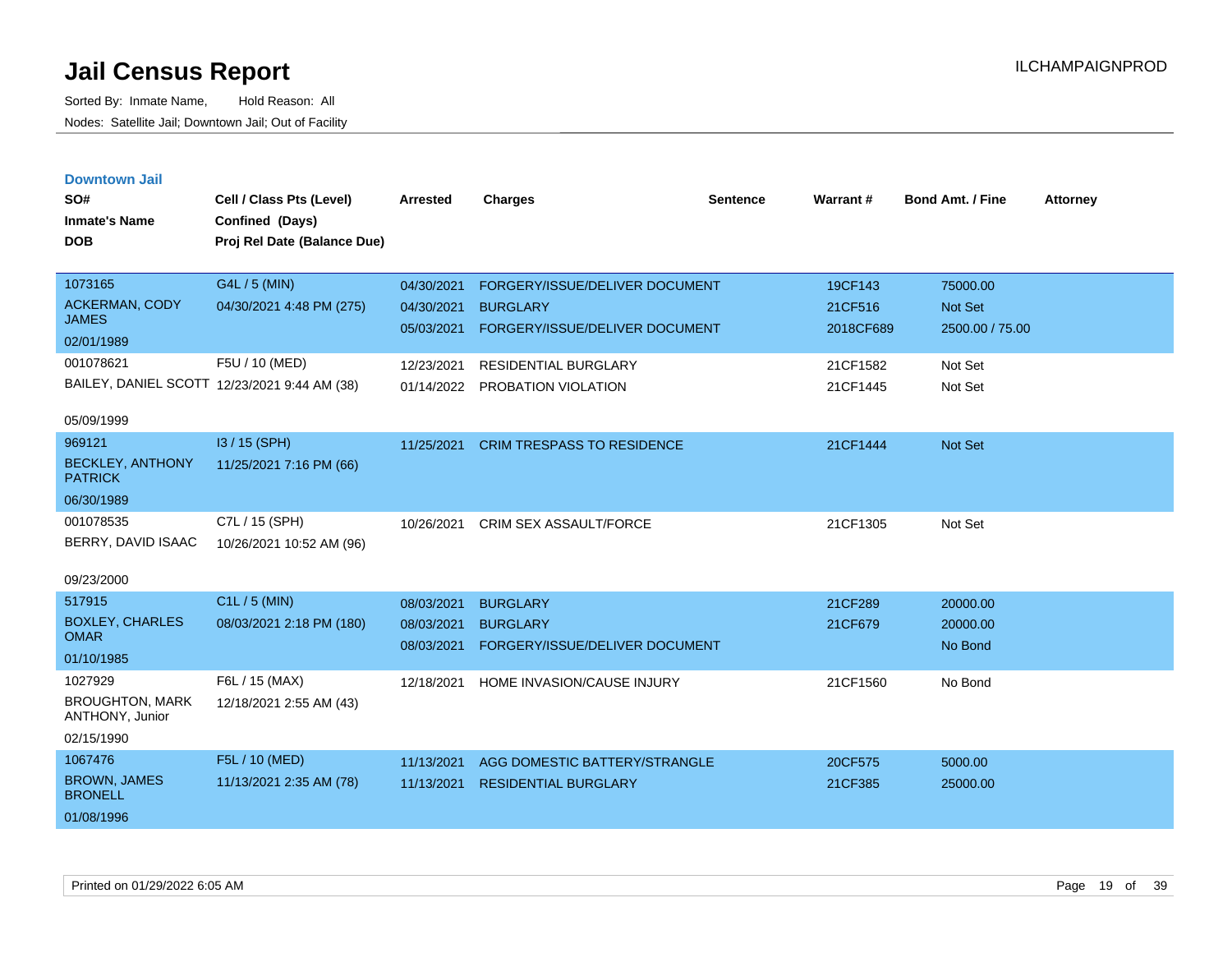Sorted By: Inmate Name, Hold Reason: All Nodes: Satellite Jail; Downtown Jail; Out of Facility

| SO#<br><b>Inmate's Name</b><br><b>DOB</b>        | Cell / Class Pts (Level)<br>Confined (Days)<br>Proj Rel Date (Balance Due) | <b>Arrested</b> | <b>Charges</b>                 | <b>Sentence</b> | <b>Warrant#</b> | <b>Bond Amt. / Fine</b> | <b>Attorney</b> |
|--------------------------------------------------|----------------------------------------------------------------------------|-----------------|--------------------------------|-----------------|-----------------|-------------------------|-----------------|
|                                                  |                                                                            |                 |                                |                 |                 |                         |                 |
| 995432                                           | H5L / 10 (ADS)                                                             | 12/20/2021      | FAIL TO RPT WKLY/NO FIXED ADDR |                 | 21CF1559        | Not Set                 |                 |
| <b>BROWN, JAVON</b><br><b>SHANTEZ</b>            | 12/20/2021 2:06 AM (41)                                                    |                 |                                |                 |                 |                         |                 |
| 10/14/1991                                       |                                                                            |                 |                                |                 |                 |                         |                 |
| 1075941                                          | G2L / 5 (MIN)                                                              | 10/08/2021      | HARASS WITNESS/FAMILY MBR/REP  |                 | 2021CF1188      | 500000.00               |                 |
| BROWN, LIONEL<br><b>TERRELL</b>                  | 10/08/2021 5:16 PM (114)                                                   |                 |                                |                 |                 |                         |                 |
| 10/19/1981                                       |                                                                            |                 |                                |                 |                 |                         |                 |
| 1068812                                          | F1L / 15 (MAX)                                                             | 12/21/2021      | FELON POSS/USE FIREARM PRIOR   |                 | 21CF1568        | Not Set                 |                 |
| <b>BRYANT, DANNY</b><br><b>EUGENE</b>            | 12/21/2021 1:50 PM (40)                                                    | 12/21/2021      | AGG DISCHARGE FIREARM/OCC VEH  |                 | 21CF741         | Not Set                 |                 |
| 11/22/1989                                       |                                                                            |                 |                                |                 |                 |                         |                 |
| 61904                                            | D4 / 15 (ADS)                                                              | 10/23/2021      | <b>ROBBERY</b>                 |                 | 21CF1287        | Not Set                 |                 |
| BURNETT, TIMOTHY<br><b>LYNN</b>                  | 10/23/2021 5:43 PM (99)                                                    |                 |                                |                 |                 |                         |                 |
| 09/09/1983                                       |                                                                            |                 |                                |                 |                 |                         |                 |
| 56936                                            | C4U / 10 (ADS)                                                             | 11/01/2021      | PUBLIC INDECENCY/EXPOSURE/3+   | 3y/0m/0d (DO    |                 | Not Set                 |                 |
| CALDWELL, STEVEN<br><b>ANDRE</b>                 | 11/01/2021 1:09 PM (90)                                                    |                 |                                |                 |                 |                         |                 |
| 04/19/1982                                       |                                                                            |                 |                                |                 |                 |                         |                 |
| 001078092                                        | H2U / 10 (ADS)                                                             | 12/27/2021      | AGG BATTERY/PUBLIC PLACE       |                 | 2021CF1042      | 5000.00                 |                 |
| <b>WILLIAM</b>                                   | CHOUNARD, STANLEY 12/27/2021 10:47 PM (34)                                 |                 |                                |                 |                 |                         |                 |
| 06/25/1986                                       |                                                                            |                 |                                |                 |                 |                         |                 |
| 1075361                                          | J6L / 5 (ADS)                                                              | 04/16/2021      | <b>BURGLARY</b>                |                 | 21CF414         | Not Set                 |                 |
| <b>COWART, TORREY</b><br><b>BENJAMEN, Junior</b> | 04/16/2021 9:17 PM (289)                                                   |                 |                                |                 |                 |                         |                 |
| 11/22/1987                                       |                                                                            |                 |                                |                 |                 |                         |                 |
| 1076276                                          | G1L / 5 (MIN)                                                              | 12/20/2021      | THEFT/CONTROL <\$500/PRIOR     | 2y/6m (DOC)     |                 | Not Set                 |                 |
| COX, SEAN MICHAEL                                | 12/20/2021 12:45 PM (41)                                                   | 12/20/2021      | <b>WARRANT OUT OF COUNTY</b>   |                 | 21CM99          | 3000.00                 |                 |

02/06/1985

Printed on 01/29/2022 6:05 AM Page 20 of 39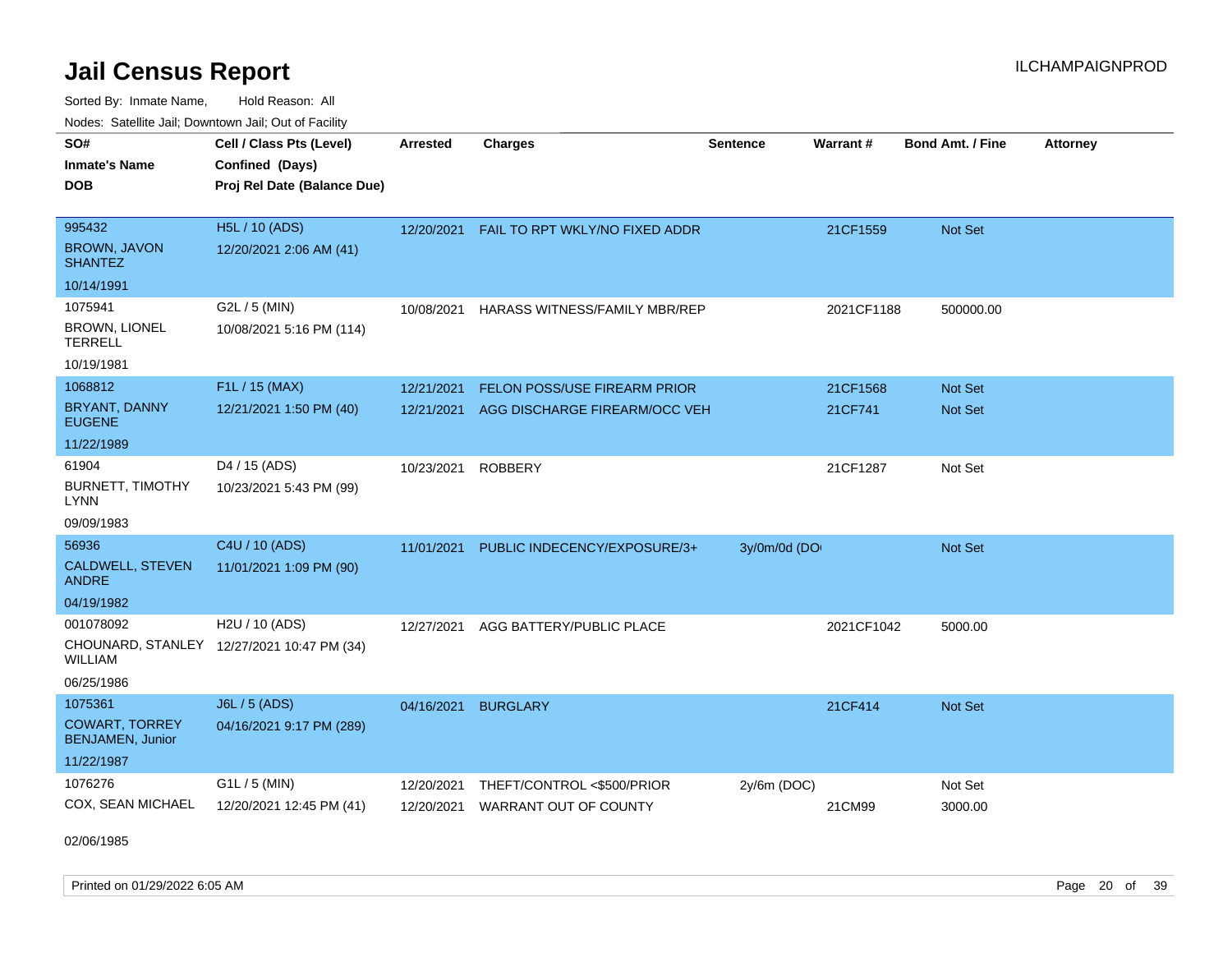Sorted By: Inmate Name, Hold Reason: All Nodes: Satellite Jail; Downtown Jail; Out of Facility

| Noucs. Oatchite sail, Downtown sail, Out of Facility |                                              |                 |                                        |                 |            |                         |                 |
|------------------------------------------------------|----------------------------------------------|-----------------|----------------------------------------|-----------------|------------|-------------------------|-----------------|
| SO#                                                  | Cell / Class Pts (Level)                     | <b>Arrested</b> | <b>Charges</b>                         | <b>Sentence</b> | Warrant#   | <b>Bond Amt. / Fine</b> | <b>Attorney</b> |
| <b>Inmate's Name</b>                                 | Confined (Days)                              |                 |                                        |                 |            |                         |                 |
| <b>DOB</b>                                           | Proj Rel Date (Balance Due)                  |                 |                                        |                 |            |                         |                 |
|                                                      |                                              |                 |                                        |                 |            |                         |                 |
| 1067370                                              | E6L / 15 (ADS)                               | 11/05/2021      | FIREARM/FOID INVALID/NOT ELIG          |                 | 21CF1370   | Not Set                 |                 |
| DAVIS, AUSTIN<br><b>CHRISTOPHER</b>                  | 11/06/2021 12:23 AM (85)                     |                 |                                        |                 |            |                         |                 |
| 08/11/1997                                           |                                              |                 |                                        |                 |            |                         |                 |
| 001077214                                            | F9U / 15 (MAX)                               | 12/20/2021      | <b>MURDER</b>                          |                 | 21CF1572   | Not Set                 |                 |
| DAVIS-MURDOCK,<br>ERION VASSHAD                      | 12/21/2021 10:13 AM (40)                     | 12/22/2021      | PAROLE REVOCATION                      |                 | CH2107977  | Not Set                 |                 |
| 06/22/1998                                           |                                              |                 |                                        |                 |            |                         |                 |
| 001078223                                            | G6L / 5 (MIN)                                | 11/09/2021      | AGG DUI/NO VALID DL                    |                 | 21CF1382   | Not Set                 |                 |
| DIEGO-MATEO,<br><b>JOAQUIN</b>                       | 11/09/2021 10:52 PM (82)                     |                 |                                        |                 |            |                         |                 |
| 01/23/2002                                           |                                              |                 |                                        |                 |            |                         |                 |
| 571307                                               | J3L / 15 (ADS)                               | 09/14/2020      | CRIM SEXUAL ABUSE/CONSENT              |                 | 2020CF1026 | Not Set                 |                 |
| DOMINGO-<br>CASTANEDA,                               | 09/14/2020 11:19 PM (503)                    | 09/14/2020      | PRED CRIM SEX ASLT/VICTIM <13          |                 | 2020CF1025 | Not Set                 |                 |
| 09/29/1989                                           |                                              |                 |                                        |                 |            |                         |                 |
| 527379                                               | D6 / 15 (ADS)                                | 10/25/2021      | <b>ARMED HABITUAL CRIMINAL</b>         |                 | 21CF1297   | <b>Not Set</b>          |                 |
| DRAKE, MARCELL<br><b>DEON</b>                        | 10/25/2021 5:05 PM (97)                      | 10/27/2021      | AGG DOMESTIC BATTERY/STRANGLE          |                 | 21CF1245   | Not Set                 |                 |
| 04/20/1987                                           |                                              |                 |                                        |                 |            |                         |                 |
| 959292                                               | K1 / 15 (ADS)                                | 04/01/2021      | ATTEMPT (FIRST DEGREE MURDER)          |                 | 2020CF565  | 2000000.00              |                 |
| DUNCAN, COREYON<br><b>ANTHONY</b>                    | 04/01/2021 8:46 PM (304)                     | 12/17/2021      | <b>MURDER</b>                          |                 | 21CF1542   | Not Set                 |                 |
| 01/17/1989                                           |                                              |                 |                                        |                 |            |                         |                 |
| 1053207                                              | K3 / 15 (SPH)                                | 06/06/2019      | MURDER/INTENT TO KILL/INJURE           |                 | 2019-CF849 | 2000000.00              |                 |
| FAUST, JAQUAVEON<br><b>LAVELL</b>                    | 06/06/2019 2:24 PM (969)                     |                 |                                        |                 |            |                         |                 |
| 07/25/1996                                           |                                              |                 |                                        |                 |            |                         |                 |
| 962759                                               | $J1L / 5$ (ADS)                              | 07/16/2021      | METH DELIVERY<5 GRAMS                  |                 | 21CF833    | Not Set                 |                 |
|                                                      | FINLEY, KEVIN DANTE 07/16/2021 9:44 PM (198) |                 | 07/29/2021 AGG CRIM SEX ASSAULT/FELONY |                 | 21CF891    | No Bond                 |                 |

12/28/1988

Printed on 01/29/2022 6:05 AM Page 21 of 39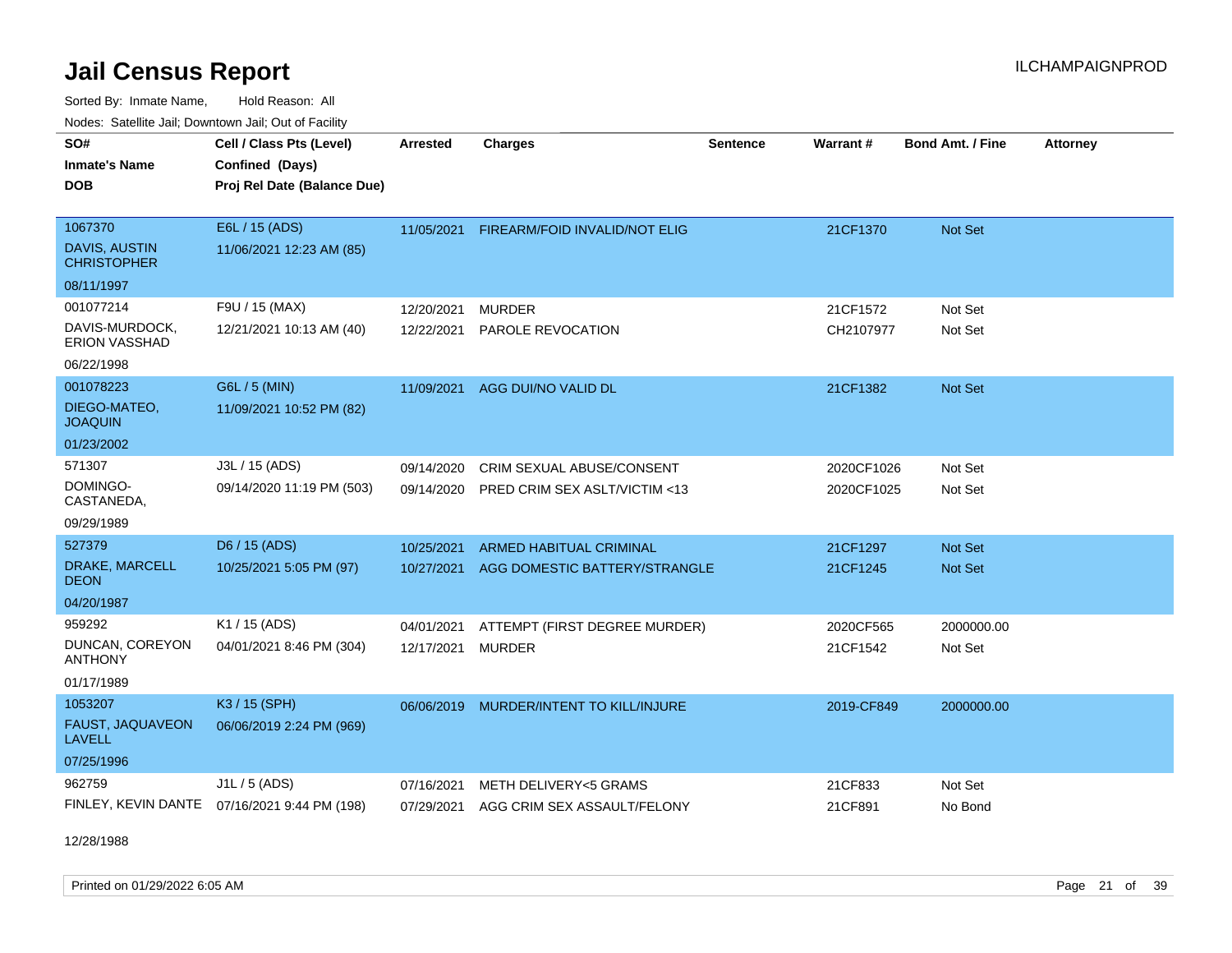Sorted By: Inmate Name, Hold Reason: All Nodes: Satellite Jail; Downtown Jail; Out of Facility

| rougs. Calcing Jan, Downtown Jan, Out of Facinty |                             |                 |                                         |                       |           |                         |                 |
|--------------------------------------------------|-----------------------------|-----------------|-----------------------------------------|-----------------------|-----------|-------------------------|-----------------|
| SO#                                              | Cell / Class Pts (Level)    | <b>Arrested</b> | <b>Charges</b>                          | <b>Sentence</b>       | Warrant#  | <b>Bond Amt. / Fine</b> | <b>Attorney</b> |
| <b>Inmate's Name</b>                             | Confined (Days)             |                 |                                         |                       |           |                         |                 |
| <b>DOB</b>                                       | Proj Rel Date (Balance Due) |                 |                                         |                       |           |                         |                 |
|                                                  |                             |                 |                                         |                       |           |                         |                 |
| 524764                                           | G3L / 5 (MIN)               |                 | 09/18/2021 METH DELIVERY/15<100 GRAMS   |                       | 21CF627   | 50000.00                |                 |
| <b>FISCUS, ROBERT</b><br><b>LOWELL</b>           | 09/18/2021 10:50 AM (134)   |                 |                                         |                       |           |                         |                 |
| 02/17/1986                                       |                             |                 |                                         |                       |           |                         |                 |
| 1063104                                          | G9U / 5 (ADS)               | 01/10/2022      | VIOLATE ORDER PROTECTION                |                       | 21CF1258  | 25000.00                |                 |
| FUSON, KEITH<br><b>EDWARD</b>                    | 01/10/2022 9:14 PM (20)     |                 | 01/10/2022 VIOLATE ORDER PROTECTION     |                       | 21CF1259  | 25000.00                |                 |
| 05/07/1987                                       |                             |                 |                                         |                       |           |                         |                 |
| 1068917                                          | H1L / 5 (MIN)               |                 | 08/11/2021 VIO ORDER/PRIOR VIO OF ORDER |                       | 21CF965   | Not Set                 |                 |
| <b>GARCIA, JUAN</b><br><b>CARLOS</b>             | 08/11/2021 9:24 PM (172)    |                 |                                         |                       |           |                         |                 |
| 10/21/1997                                       |                             |                 |                                         |                       |           |                         |                 |
| 32913                                            | $11 / 15$ (ADS)             | 12/03/2021      | PRED CRIM SEX ASLT/VICTIM <13           |                       | 21CF1481  | Not Set                 |                 |
| GROB, WARREN A,<br>Junior                        | 12/03/2021 4:24 PM (58)     |                 |                                         |                       |           |                         |                 |
| 12/07/1950                                       |                             |                 |                                         |                       |           |                         |                 |
| 1073611                                          | G3U / 5 (MIN)               | 02/09/2021      | DELIVERY OF OR POSSESSION OF W/INT      |                       | 21CF160   | Not Set                 |                 |
| <b>HAYES, CAMERON</b><br><b>TAYLOR MALEEK</b>    | 02/09/2021 3:10 PM (355)    |                 | 02/09/2021 MFG 15>100 GR ECSTASY/ANALOG |                       | 21CF121   | 500000.00               |                 |
| 08/10/1998                                       |                             |                 |                                         |                       |           |                         |                 |
| 544770                                           | D3 / 10 (MED)               | 08/14/2021      | AGG DOMESTIC BATTERY/STRANGLE           |                       | 2021CF514 | 25000.00                |                 |
| HAYES, DEVON<br><b>JERMAINE</b>                  | 08/14/2021 2:56 AM (169)    | 08/14/2021      | AGGRAVATED DOMESTIC BATTERY             |                       | 21CF977   | No Bond                 |                 |
| 11/07/1987                                       |                             |                 |                                         |                       |           |                         |                 |
| 972300                                           | F6U / 10 (MED)              | 12/22/2021      | <b>RESIDENTIAL BURGLARY</b>             |                       | 18CF1691  | 25000.00                |                 |
| HOLT, MICHAEL<br><b>TERRELL</b>                  | 12/22/2021 8:36 AM (39)     | 12/22/2021      | AGG CRIM SEX ABUSE/VICTIM <9            |                       | 19CF1277  | 250000.00               |                 |
| 12/25/1989                                       |                             |                 |                                         |                       |           |                         |                 |
| 1063119                                          | J5L / 10 (MED)              | 11/05/2021      | <b>BURGLARY</b>                         | 2y/6m (DOC) 2018CF877 |           | 10000.00                |                 |
| HUNT, KHALLEEL<br>MALIK                          | 11/05/2021 7:47 AM (86)     |                 |                                         |                       |           |                         |                 |
| 03/28/1999                                       |                             |                 |                                         |                       |           |                         |                 |

Printed on 01/29/2022 6:05 AM Page 22 of 39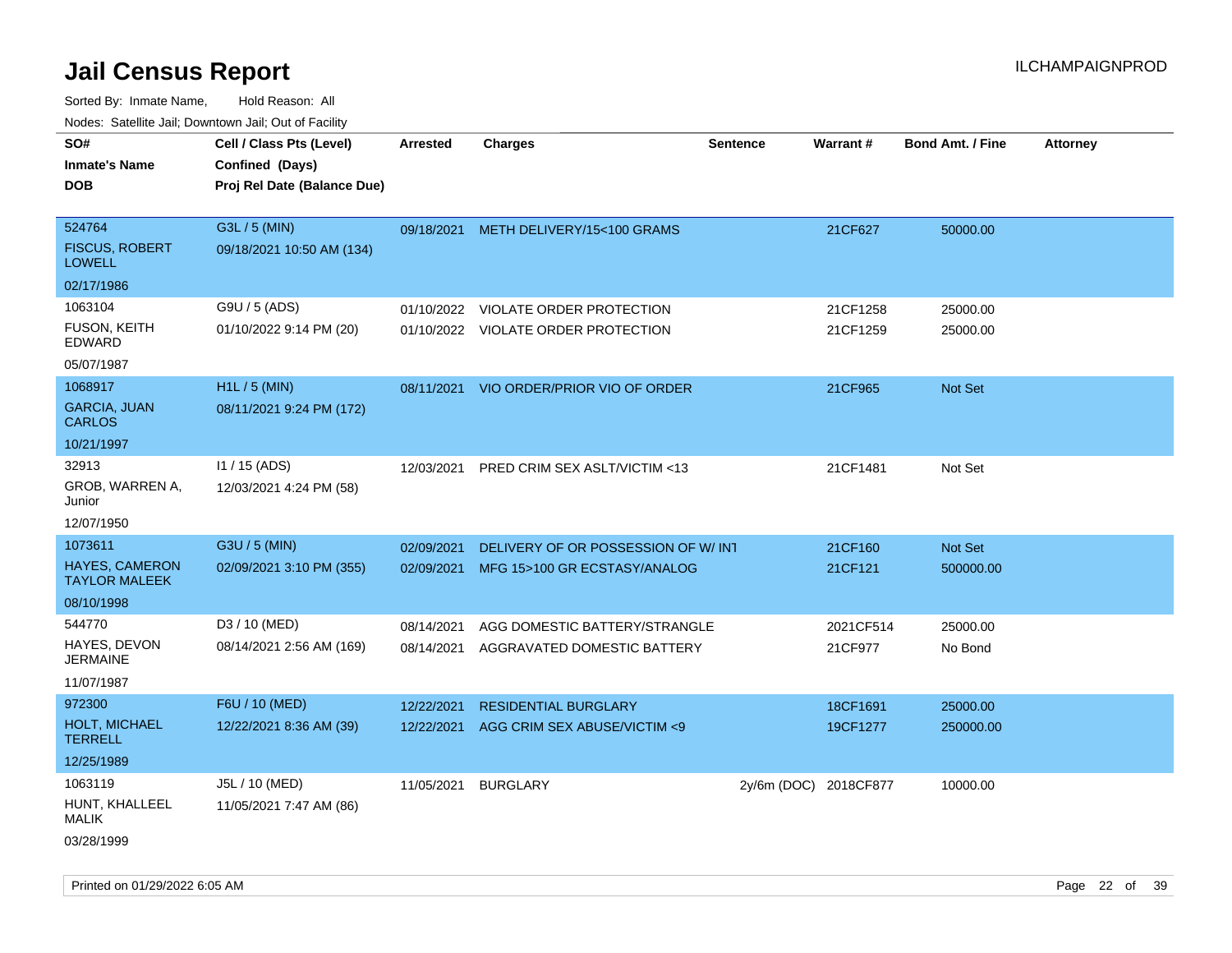| roaco. Catolino dall, Downtown dall, Out of Fability |                             |                 |                                    |                 |           |                         |                 |
|------------------------------------------------------|-----------------------------|-----------------|------------------------------------|-----------------|-----------|-------------------------|-----------------|
| SO#                                                  | Cell / Class Pts (Level)    | <b>Arrested</b> | <b>Charges</b>                     | <b>Sentence</b> | Warrant#  | <b>Bond Amt. / Fine</b> | <b>Attorney</b> |
| <b>Inmate's Name</b>                                 | Confined (Days)             |                 |                                    |                 |           |                         |                 |
| <b>DOB</b>                                           | Proj Rel Date (Balance Due) |                 |                                    |                 |           |                         |                 |
|                                                      |                             |                 |                                    |                 |           |                         |                 |
| 24308                                                | D <sub>2</sub> / 15 (MAX)   | 06/03/2021      | <b>ROBBERY</b>                     |                 | 21CF625   | No Bond                 |                 |
| <b>KWIATKOWSKI,</b><br><b>ROBERT JOHN</b>            | 06/03/2021 10:40 PM (241)   |                 |                                    |                 |           |                         |                 |
| 08/08/1963                                           |                             |                 |                                    |                 |           |                         |                 |
| 1041648                                              | C8L / 15 (MAX)              | 01/11/2022      | ARMED HABITUAL CRIMINAL            |                 | 22CF41    | Not Set                 |                 |
| LANE, DEMETRIUS<br>LAQUAN                            | 01/11/2022 5:27 AM (19)     |                 | 01/11/2022 PAROLE REVOCATION       |                 | CH2200221 | Not Set                 |                 |
| 07/04/1996                                           |                             |                 |                                    |                 |           |                         |                 |
| 29681                                                | J2L / 15 (ADS)              | 07/14/2020      | PREDATORY CRIMINAL SEX ASSLT/CHILD |                 | 20CF-781  | 250000.00               |                 |
| LENOIR, JOHN<br><b>CHRISTOPHER</b>                   | 07/14/2020 12:51 PM (565)   |                 |                                    |                 |           |                         |                 |
| 04/20/1966                                           |                             |                 |                                    |                 |           |                         |                 |
| 45113                                                | E2L / 15 (MAX)              |                 | 11/20/2021 ARMED HABITUAL CRIMINAL |                 | 21CF1424  | No Bond                 |                 |
| MARTIN, JEREMIAH<br><b>FRANCIS</b>                   | 11/20/2021 1:18 AM (71)     |                 |                                    |                 |           |                         |                 |
| 01/18/1977                                           |                             |                 |                                    |                 |           |                         |                 |
| 1000869                                              | C9L / 15 (MAX)              | 09/11/2021      | FELON POSS/USE WEAPON/FIREARM      |                 | 21CF1102  | Not Set                 |                 |
| <b>MARTIN, MANNIX</b><br><b>TILMOND</b>              | 09/12/2021 12:40 AM (140)   |                 |                                    |                 |           |                         |                 |
| 07/19/1991                                           |                             |                 |                                    |                 |           |                         |                 |
| 1063030                                              | H4L / 15 (ADS)              | 12/20/2021      | <b>MURDER</b>                      |                 | 21CF1571  | Not Set                 |                 |
| MASON, RYAN ONEIAL 12/21/2021 9:30 AM (40)           |                             | 12/22/2021      | PAROLE REVOCATION                  |                 | CH2107979 | Not Set                 |                 |
|                                                      |                             |                 |                                    |                 |           |                         |                 |
| 02/22/1991                                           |                             |                 |                                    |                 |           |                         |                 |
| 1066623                                              | G6U / 5 (MIN)               | 11/17/2021      | MFG/DEL 15<100 GR COCA/ANALOG      |                 | 17CF1093  | 75000.00                |                 |
| MATA-OROZCO,<br><b>OLEGARIO</b>                      | 11/17/2021 5:08 PM (74)     |                 |                                    |                 |           |                         |                 |
| 03/06/1995                                           |                             |                 |                                    |                 |           |                         |                 |
| 001078249                                            | B3 / 10 (MED)               | 08/07/2021      | FELON POSS/USE WEAPON/FIREARM      |                 | 21CF947   | Not Set                 |                 |
| MCCLENDON, CALVIN<br>М                               | 08/07/2021 8:56 AM (176)    |                 |                                    |                 |           |                         |                 |
| 04/29/1990                                           |                             |                 |                                    |                 |           |                         |                 |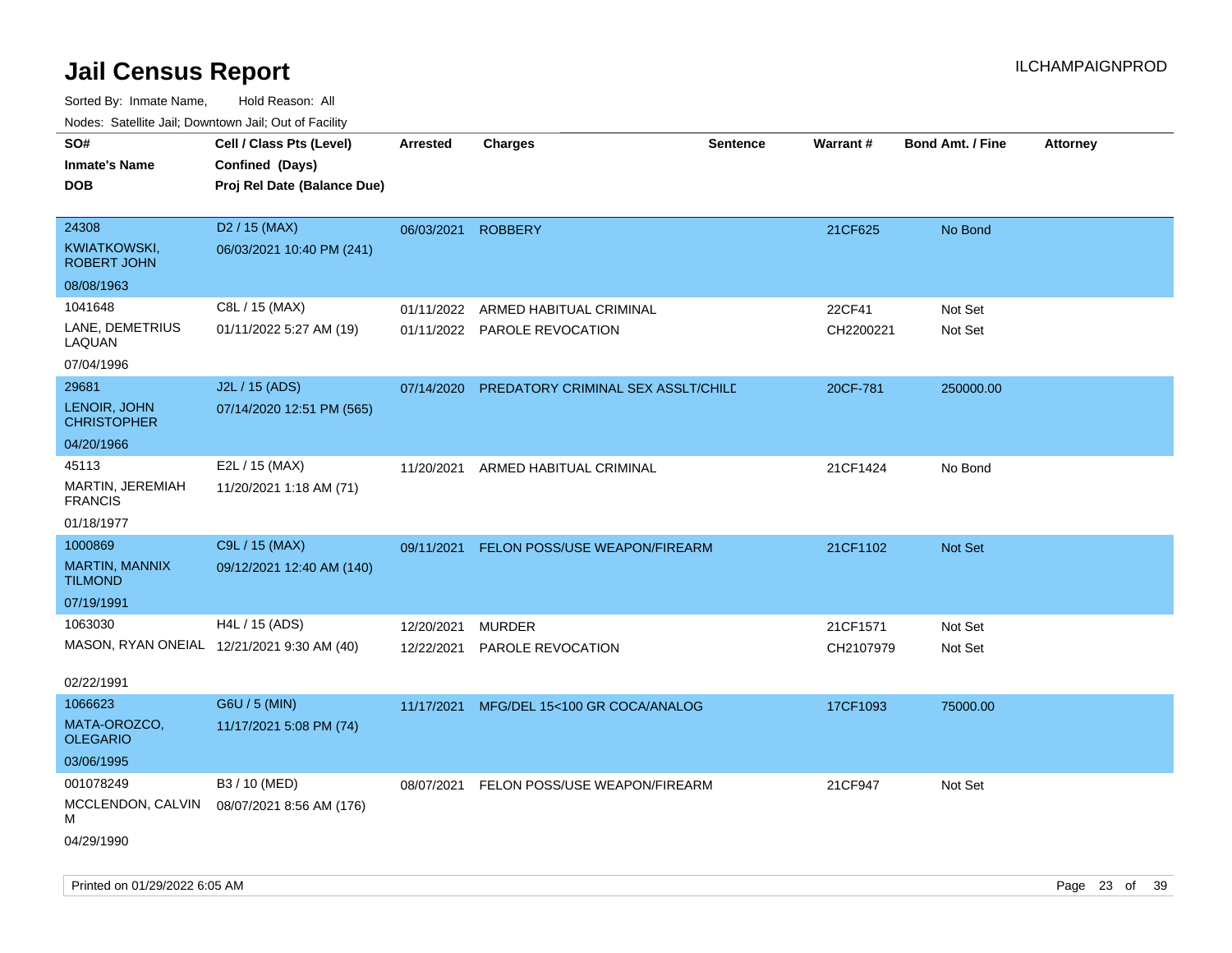Sorted By: Inmate Name, Hold Reason: All

Nodes: Satellite Jail; Downtown Jail; Out of Facility

| SO#<br><b>Inmate's Name</b><br><b>DOB</b>    | Cell / Class Pts (Level)<br>Confined (Days)<br>Proj Rel Date (Balance Due) | <b>Arrested</b>      | <b>Charges</b>                | <b>Sentence</b> | <b>Warrant#</b> | <b>Bond Amt. / Fine</b> | <b>Attorney</b> |
|----------------------------------------------|----------------------------------------------------------------------------|----------------------|-------------------------------|-----------------|-----------------|-------------------------|-----------------|
| 40235<br>MERRIWEATHER,<br><b>MARCUS TODD</b> | G9L / 5 (MIN)<br>10/04/2021 4:41 PM (118)                                  | 10/04/2021 AGG DUI/4 |                               |                 | 2021CF1145      | 35000.00                |                 |
| 11/28/1967                                   |                                                                            |                      |                               |                 |                 |                         |                 |
| 1040273<br>METCALFE, LANELL<br><b>JARON</b>  | E5U / 15 (ADS)<br>09/30/2021 11:32 PM (122)                                | 09/30/2021           | PRED CRIM SEX ASLT/VICTIM <13 |                 | 21CF329         | 500000.00               |                 |
| 09/22/1988                                   |                                                                            |                      |                               |                 |                 |                         |                 |
| 1075635                                      | B <sub>2</sub> / 10 (ADS)                                                  | 05/11/2021           | AGG DISCHARGE FIREARM/OCC VEH |                 | 21CF538         | Not Set                 |                 |
| MILES, DEVLON VON,<br>Junior                 | 05/11/2021 10:39 PM (264)                                                  | 05/11/2021           | MFG/DEL CANNABIS/30-500 GRAMS |                 | 20CF1402        | 100000.00               |                 |
| 11/04/2000                                   |                                                                            |                      |                               |                 |                 |                         |                 |
| 001078721<br>MIRAMONTES, RAUL                | C3L / 5 (ADS)<br>12/29/2021 4:02 AM (32)                                   | 12/29/2021           | VIOLATE ORDER PROTECTION      |                 | 21CF1600        | Not Set                 |                 |
| 05/11/1989                                   |                                                                            |                      |                               |                 |                 |                         |                 |
| 48033                                        | G7L / 5 (MIN)                                                              | 12/04/2021           | DOMESTIC BATTERY/OTHER PRIOR  | 4y (DOC)        | 21CF1482        | Not Set                 |                 |
| MOORE,<br><b>CHRISTOPHER ALLEN</b>           | 12/04/2021 4:38 PM (57)                                                    |                      |                               |                 |                 |                         |                 |
| 07/02/1976                                   |                                                                            |                      |                               |                 |                 |                         |                 |
| 1069209<br>MOORE, DEVONTE<br>JAMAL           | 14 / 10 (ADS)<br>04/07/2021 6:25 PM (298)                                  | 04/07/2021           | AGG BATTERY/GREAT BODILY HARM |                 | 21CF376         | Not Set                 |                 |
| 09/24/1995                                   |                                                                            |                      |                               |                 |                 |                         |                 |
| 1074169                                      | C2L / 10 (MED)                                                             | 12/21/2021           | AGGRAVATED DOMESTIC BATTERY   |                 | 21CF1567        | <b>Not Set</b>          |                 |
| PANZER, IAN RICHARD 12/21/2021 2:24 PM (40)  |                                                                            |                      |                               |                 |                 |                         |                 |
| 07/04/1988                                   |                                                                            |                      |                               |                 |                 |                         |                 |
| 61251                                        | E4L / 15 (ADS)                                                             | 12/27/2021           | PRED CRIM SEX ASLT/VICTIM <13 |                 | 21CF651         | No Bond                 |                 |
| PETMECKY, JOHN<br><b>ROBERT</b>              | 12/27/2021 1:52 PM (34)                                                    |                      |                               |                 |                 |                         |                 |
| 03/09/1983                                   |                                                                            |                      |                               |                 |                 |                         |                 |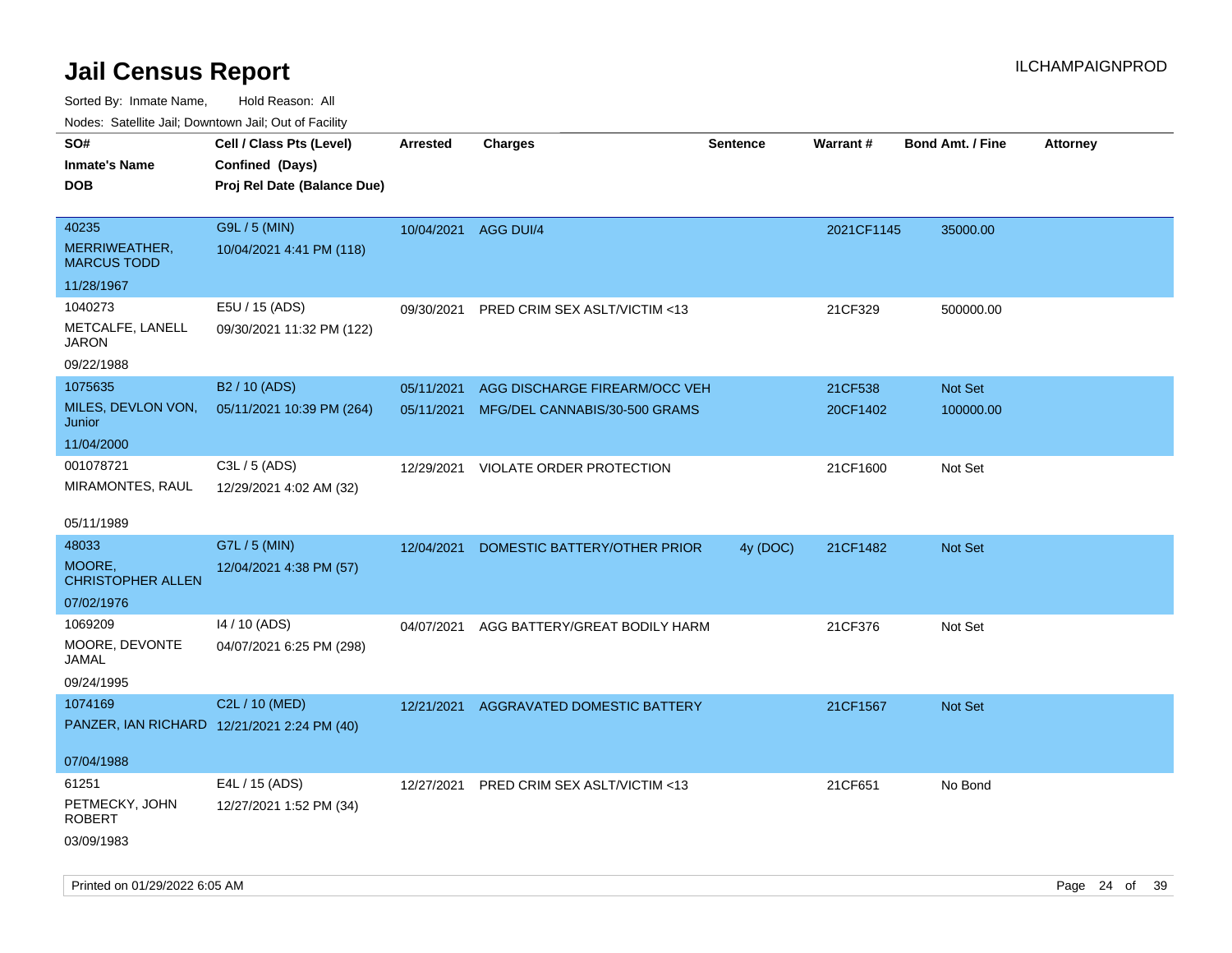| roaco. Calcinio dan, Downtown dan, Cal or Fability             |                                                                            |                                        |                                                                                        |                 |                            |                                  |                 |
|----------------------------------------------------------------|----------------------------------------------------------------------------|----------------------------------------|----------------------------------------------------------------------------------------|-----------------|----------------------------|----------------------------------|-----------------|
| SO#<br>Inmate's Name<br>DOB                                    | Cell / Class Pts (Level)<br>Confined (Days)<br>Proj Rel Date (Balance Due) | <b>Arrested</b>                        | <b>Charges</b>                                                                         | <b>Sentence</b> | <b>Warrant#</b>            | <b>Bond Amt. / Fine</b>          | <b>Attorney</b> |
| 1022441<br>PICKENS, DONTRELL<br><b>DEMAR</b><br>12/10/1993     | H6L / 10 (ADS)<br>10/27/2021 1:39 PM (95)                                  | 10/27/2021                             | AGG BATTERY/PEACE OFFICER<br>10/27/2021 AGG BATTERY/PEACE OFFICER                      |                 | 2021 CF 12<br>2020 CF 1488 | No Bond<br>No Bond               |                 |
| 1063325<br>PICKENS, JOSEPH<br>PARNELL<br>04/27/1978            | C6L / 10 (MED)<br>01/14/2022 12:28 AM (16)                                 |                                        | 01/13/2022 VIO BAIL BOND/CLASS A OFFENSE                                               |                 | 22CM17                     | Not Set                          |                 |
| 001078602<br>RICHARDSON,<br><b>JOHNNY LINDAL</b><br>06/27/2000 | F4U / 10 (MED)<br>11/21/2021 10:00 AM (70)                                 | 11/21/2021                             | <b>AGGRAVATED DOMESTIC BATTERY</b>                                                     |                 | 21CF1428                   | <b>Not Set</b>                   |                 |
| 001077783<br>RIVERA, DARYL<br><b>ANTONIO</b><br>11/14/1981     | 15 / 10 (ADS)<br>01/05/2022 4:20 PM (25)                                   | 01/05/2022                             | AGGRAVATED BATTERY                                                                     |                 | 21CF325                    | Not Set                          |                 |
| 1072114<br><b>LEVON</b><br>10/23/2000                          | C5L / 15 (SPH)<br>ROBINSON, DONNELL 01/17/2021 2:40 PM (378)               | 01/17/2021<br>01/17/2021<br>02/17/2021 | ATTEMPT (FIRST DEGREE MURDER)<br>ARMED ROBBERY/NO FIREARM<br><b>AGGRAVATED BATTERY</b> | 4y (DOC)        | 2021CF65<br>2020CF824      | Not Set<br>75000.00<br>250000.00 |                 |
| 1068592<br>ROSS, TEVONTAE<br>TERRANCE<br>12/15/1998            | J7L / 15 (ADS)<br>11/12/2021 8:41 AM (79)                                  | 11/12/2021                             | <b>BURGLARY</b>                                                                        |                 | 21CF1393                   | Not Set                          |                 |
| 59178<br><b>SANDERS, MICHAEL</b><br>JEAN<br>12/22/1967         | F8L / 15 (MAX)<br>12/13/2021 4:17 PM (48)                                  | 12/13/2021                             | AGG DISCHARGE FIREARM/OCC VEH                                                          |                 | 21CF1274                   | 1500000.00                       |                 |
| 001078704<br>SHORTER, JAQUAN<br><b>MAURICE</b><br>10/08/1998   | F7U / 15 (MAX)<br>12/23/2021 1:23 AM (38)                                  | 12/21/2021                             | MURDER/INTENT TO KILL/INJURE                                                           |                 | 21CF1575                   | Not Set                          |                 |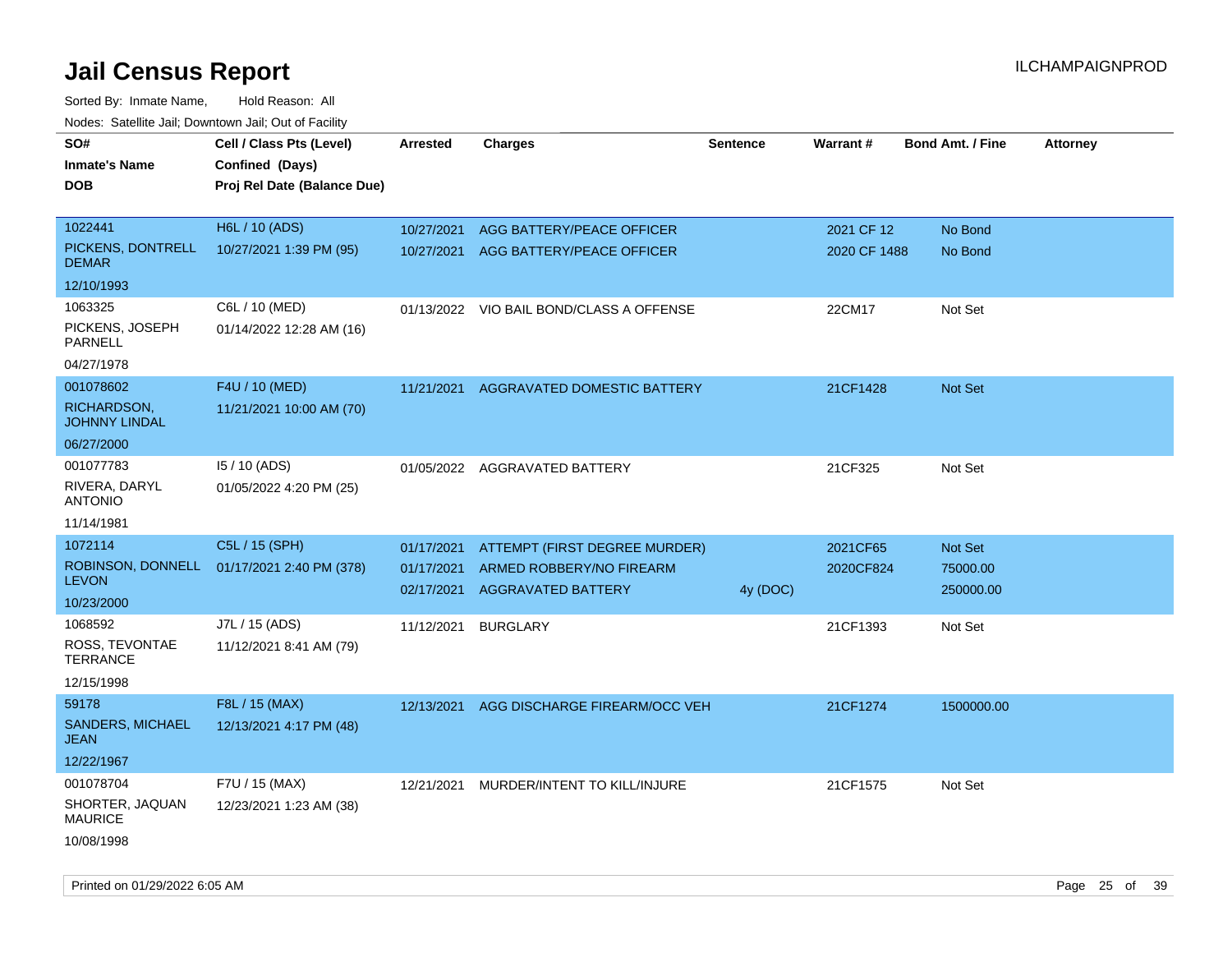| rougs. Calcing Jan, Downtown Jan, Out of Facility |                                             |                     |                                         |          |            |                         |                 |
|---------------------------------------------------|---------------------------------------------|---------------------|-----------------------------------------|----------|------------|-------------------------|-----------------|
| SO#<br><b>Inmate's Name</b>                       | Cell / Class Pts (Level)<br>Confined (Days) | <b>Arrested</b>     | <b>Charges</b>                          | Sentence | Warrant#   | <b>Bond Amt. / Fine</b> | <b>Attorney</b> |
| <b>DOB</b>                                        | Proj Rel Date (Balance Due)                 |                     |                                         |          |            |                         |                 |
| 47195                                             | G8L / 5 (MIN)                               | 12/27/2021          | <b>RESIDENTIAL BURGLARY</b>             |          | 2020CF1222 | 10000.00                |                 |
| SIMMONS, JAMES<br><b>ROBERT</b>                   | 12/27/2021 8:42 AM (34)                     | 12/28/2021          | <b>RESIDENTIAL BURGLARY</b>             |          | 2021CF1596 | Not Set                 |                 |
| 03/13/1975                                        |                                             |                     |                                         |          |            |                         |                 |
| 1057312                                           | G5U / 5 (MIN)                               | 11/10/2021          | HOME INVASION/FIREARM                   | 7y (DOC) | 21CF1388   | Not Set                 |                 |
| STARKS, RAMEON<br><b>TAHZIER</b>                  | 11/10/2021 9:51 PM (81)                     |                     |                                         |          |            |                         |                 |
| 12/18/1996                                        |                                             |                     |                                         |          |            |                         |                 |
| 1051104                                           | G8U / 5 (MIN)                               | 05/26/2021          | METH DELIVERY/5<15 GRAMS                |          | 21CF598    | Not Set                 |                 |
| <b>STOVER, ANDREW</b><br>WADE                     | 05/27/2021 12:59 AM (248)                   | 05/26/2021          | <b>BURGLARY</b>                         |          | 21CF667    | Not Set                 |                 |
| 07/20/1994                                        |                                             |                     |                                         |          |            |                         |                 |
| 65920                                             | F3L / 15 (MAX)                              | 12/21/2021          | ARMED ROBBERY/ARMED W/FIREARM           |          | 2021CF1543 | 100000.00               |                 |
| TAPSCOTT,<br><b>CORNELIUS</b>                     | 12/21/2021 10:57 PM (40)                    |                     |                                         |          |            |                         |                 |
| 07/14/1985                                        |                                             |                     |                                         |          |            |                         |                 |
| 1068839                                           | F4L / 15 (MAX)                              | 08/07/2020 HOMICIDE |                                         |          | 2020-CF851 | 1000000.00              |                 |
| <b>TAYLOR, LONDON</b><br><b>JAVON</b>             | 08/07/2020 10:30 AM (541)                   |                     |                                         |          |            |                         |                 |
| 08/16/1999                                        |                                             |                     |                                         |          |            |                         |                 |
| 1004142                                           | F2U / 15 (MAX)                              | 10/27/2021          | POSSESSION OF METH/15<100GRAMS          |          | 2021CF1298 | 1500000.00              |                 |
| TOY, KAYON LARENZ                                 | 10/22/2021 1:01 PM (100)                    |                     |                                         |          |            |                         |                 |
| 09/12/1991                                        |                                             |                     |                                         |          |            |                         |                 |
| 1056971                                           | D1 / 10 (ADS)                               | 08/07/2021          | <b>FELON POSS/USE WEAPON/FIREARM</b>    |          | 21CF948    | No Bond                 |                 |
| <b>TRAVIS, DENZEL</b><br><b>DANTRELL</b>          | 08/07/2021 7:36 AM (176)                    | 08/08/2021          | AGG BATTERY/PUBLIC PLACE                |          | 2020CF647  | 25000.00                |                 |
| 03/21/1993                                        |                                             |                     |                                         |          |            |                         |                 |
| 001078250                                         | F2L / 10 (MED)                              |                     | 08/07/2021 FELON POSS WEAPON/BODY ARMOR |          | 21CF950    | Not Set                 |                 |
| TRAVIS, JORDAN<br><b>TESHAUN</b>                  | 08/07/2021 10:27 AM (176)                   |                     |                                         |          |            |                         |                 |
| 03/03/1996                                        |                                             |                     |                                         |          |            |                         |                 |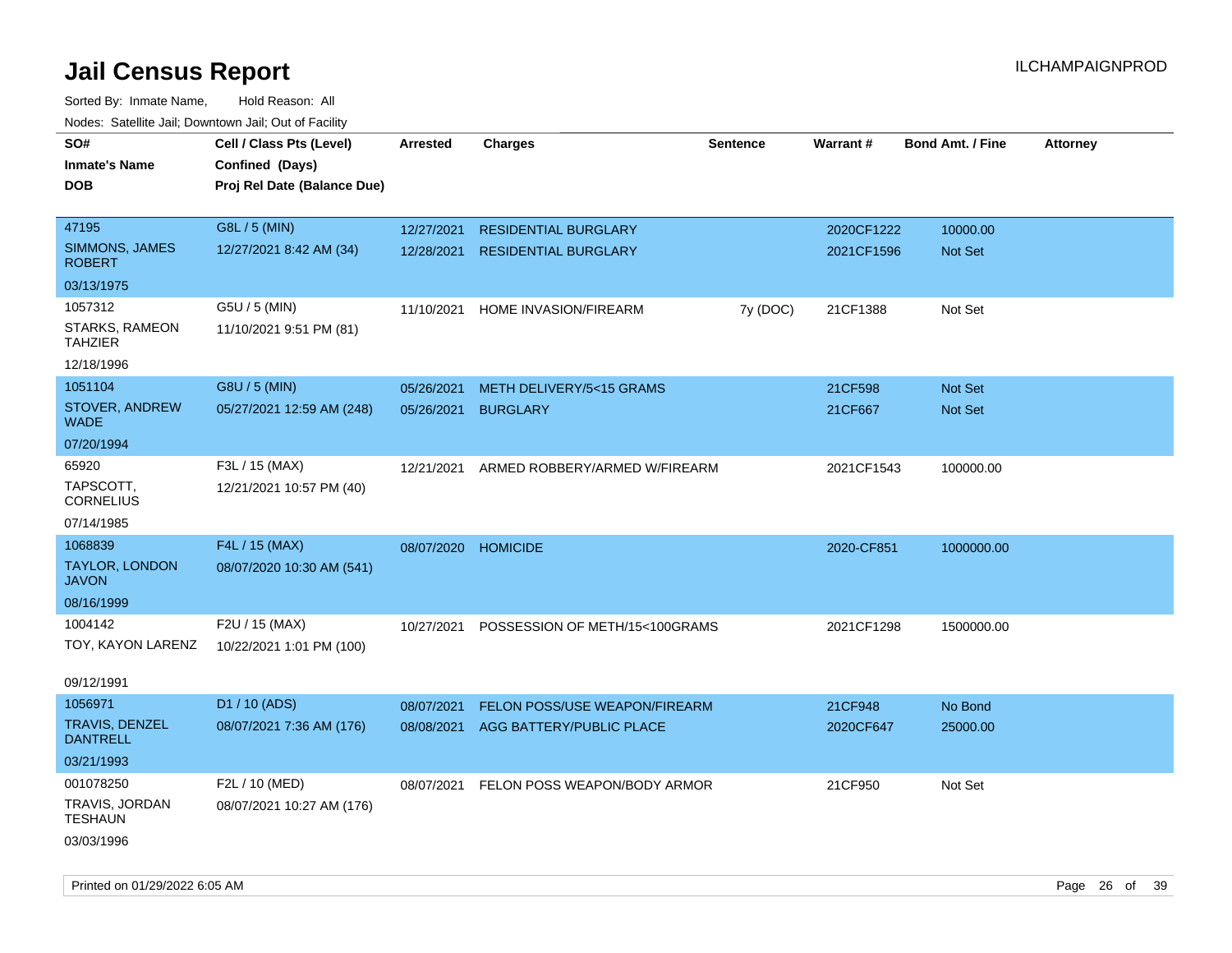| roaco. Catolino dall, Downtown dall, Out of Fability                 |                                                                            |                          |                                                                     |                 |                        |                                  |                 |
|----------------------------------------------------------------------|----------------------------------------------------------------------------|--------------------------|---------------------------------------------------------------------|-----------------|------------------------|----------------------------------|-----------------|
| SO#<br><b>Inmate's Name</b><br><b>DOB</b>                            | Cell / Class Pts (Level)<br>Confined (Days)<br>Proj Rel Date (Balance Due) | <b>Arrested</b>          | <b>Charges</b>                                                      | <b>Sentence</b> | Warrant#               | <b>Bond Amt. / Fine</b>          | <b>Attorney</b> |
| 56994<br><b>TURNER, ROBERT</b><br><b>EARL, Senior</b>                | A1L / 15 (SPH)<br>12/09/2021 9:23 PM (52)                                  | 12/09/2021<br>12/13/2021 | STALKING/CAUSE FEAR FOR SAFETY<br><b>PAROLE REVOCATION</b>          |                 | 21CF1514<br>CH2107735  | <b>Not Set</b><br><b>Not Set</b> |                 |
| 09/07/1982                                                           |                                                                            |                          |                                                                     |                 |                        |                                  |                 |
| 30108<br>VANDYKE, DARYL<br><b>ANTHONY</b>                            | J4L / 15 (ADS)<br>07/30/2021 8:29 PM (184)                                 | 07/30/2021               | <b>MURDER</b>                                                       |                 | 21CF902                | 2000000.00                       |                 |
| 10/04/1965                                                           |                                                                            |                          |                                                                     |                 |                        |                                  |                 |
| 968681<br><b>WADE, DEMETRIUS</b><br>DARYL                            | D5 / 15 (ADS)<br>08/27/2021 2:25 AM (156)                                  | 08/27/2021<br>08/27/2021 | AGG CRIM SX AB/VIC 13<18/TRUST<br><b>INDIRECT CRIMINAL CONTEMPT</b> | 3y (DOC)        | 2020CF499<br>2021CC16  | 250000.00<br>No Bond             |                 |
| 01/07/1987                                                           |                                                                            |                          |                                                                     |                 |                        |                                  |                 |
| 1070971<br>WEIR, CLINTON<br><b>HOWARD</b><br>03/15/1983              | H3L / 5 (ADS)<br>12/08/2021 3:45 AM (53)                                   | 12/07/2021<br>12/07/2021 | IDENTITY THEFT/<\$300<br><b>RECKLESS DRIVING</b>                    |                 | 20CF922<br>19TR2348    | Not Set<br>Not Set               |                 |
| 54212                                                                | E3U / 10 (ADS)                                                             | 12/21/2021               | ARMED VIOLENCE/CATEGORY I                                           |                 | 21CF1576               | Not Set                          |                 |
| <b>WHITLOCK, GEORGE</b><br>ABRAM<br>11/10/1978                       | 12/21/2021 1:20 PM (40)                                                    | 12/21/2021<br>12/21/2021 | RECEIVE/POSS/SELL STOLEN VEH<br><b>VIOLATE ORDER PROTECTION</b>     |                 | 2021CF669<br>2021CM391 | 10000.00<br>1000.00              |                 |
| 001078709<br>WILLIAMS, DAVID LEE<br>12/18/1989                       | F3U / 15 (MAX)<br>12/22/2021 11:00 AM (39)                                 |                          | 12/22/2021 ARMED VIOLENCE/CATEGORY I                                |                 | 21CF1586               | Not Set                          |                 |
| 1058072<br><b>WILLIAMS, KENNETH</b><br><b>BERNARD</b>                | A2U / 15 (SPH)<br>02/25/2021 3:24 PM (339)                                 | 02/25/2021               | <b>ARMED HABITUAL CRIMINAL</b>                                      |                 |                        | <b>Not Set</b>                   |                 |
| 10/04/1985<br>996311<br>WILLIAMS,<br>TRAYSHAUN DEVONTA<br>02/18/1992 | F7L / 10 (MED)<br>01/12/2022 5:31 PM (18)                                  |                          | 01/12/2022 RECEIVE/POSS/SELL STOLEN VEH                             | 3y (DOC)        | 2021CF524              | No Bond                          |                 |
|                                                                      |                                                                            |                          |                                                                     |                 |                        |                                  |                 |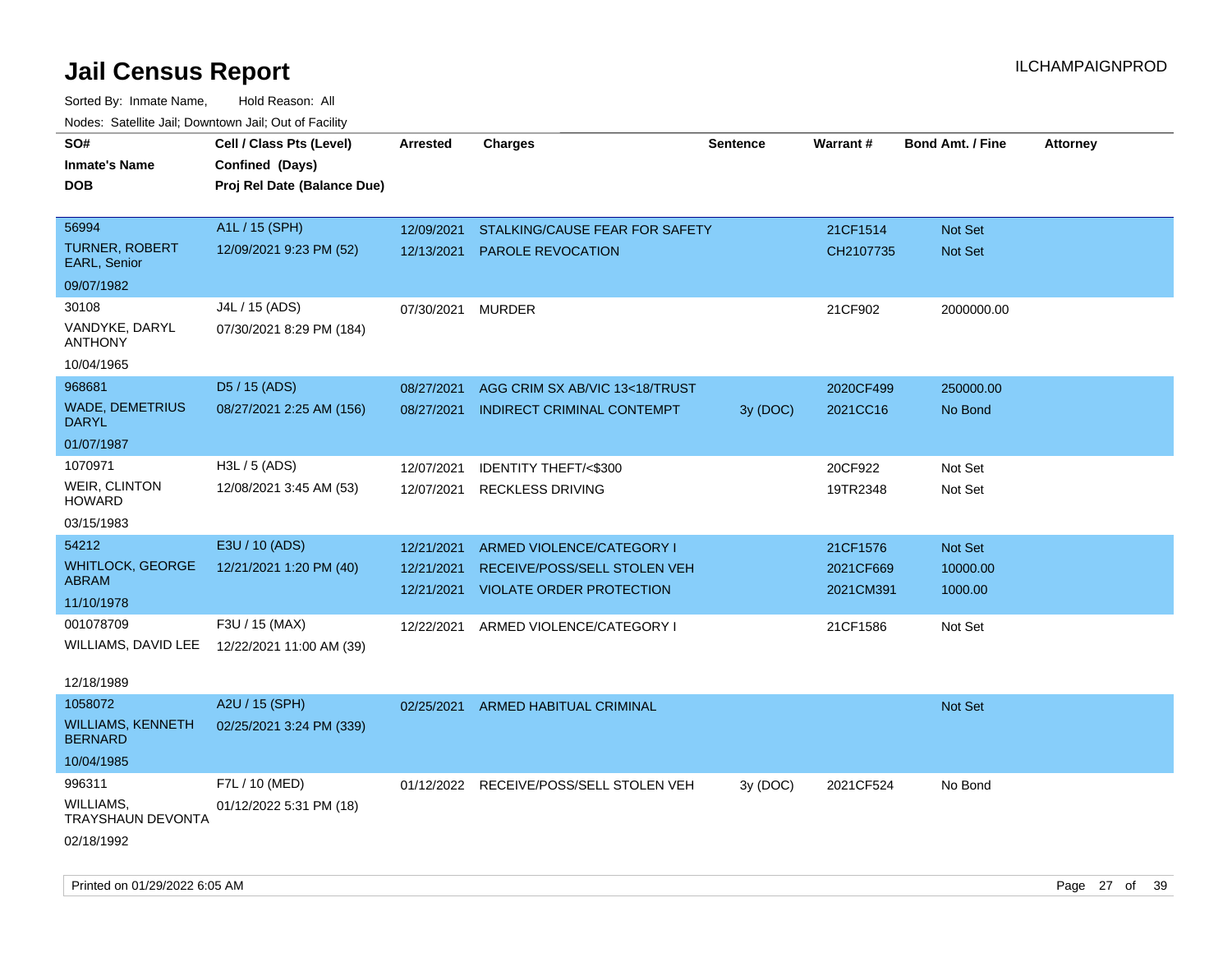| SO#<br><b>Inmate's Name</b><br><b>DOB</b> | Cell / Class Pts (Level)<br>Confined (Days)<br>Proj Rel Date (Balance Due) | Arrested   | <b>Charges</b>                 | <b>Sentence</b> | Warrant#    | <b>Bond Amt. / Fine</b> | <b>Attorney</b> |
|-------------------------------------------|----------------------------------------------------------------------------|------------|--------------------------------|-----------------|-------------|-------------------------|-----------------|
|                                           |                                                                            |            |                                |                 |             |                         |                 |
| 001078711                                 | F9L / 10 (MED)                                                             | 12/22/2021 | AGG DISCHARGE FIREARM/OCC BLDG |                 | 21CF1585    | Not Set                 |                 |
| <b>WILLIS, RANDY</b><br><b>RAMEEL</b>     | 12/22/2021 4:15 PM (39)                                                    |            |                                |                 |             |                         |                 |
| 09/10/2003                                |                                                                            |            |                                |                 |             |                         |                 |
| 9326                                      | $12/5$ (ADS)                                                               | 06/14/2021 | <b>BURGLARY</b>                |                 | 2020-CF-625 | Not Set                 |                 |
| YOUNG, ANTHONY<br>PAUL                    | 06/14/2021 12:07 PM (230)                                                  |            |                                |                 |             |                         |                 |
| 03/13/1954                                |                                                                            |            |                                |                 |             |                         |                 |
| <b>Total Downtown Jail: 73</b>            |                                                                            | Males: 73  | Unknown: 0<br>Females: 0       |                 |             |                         |                 |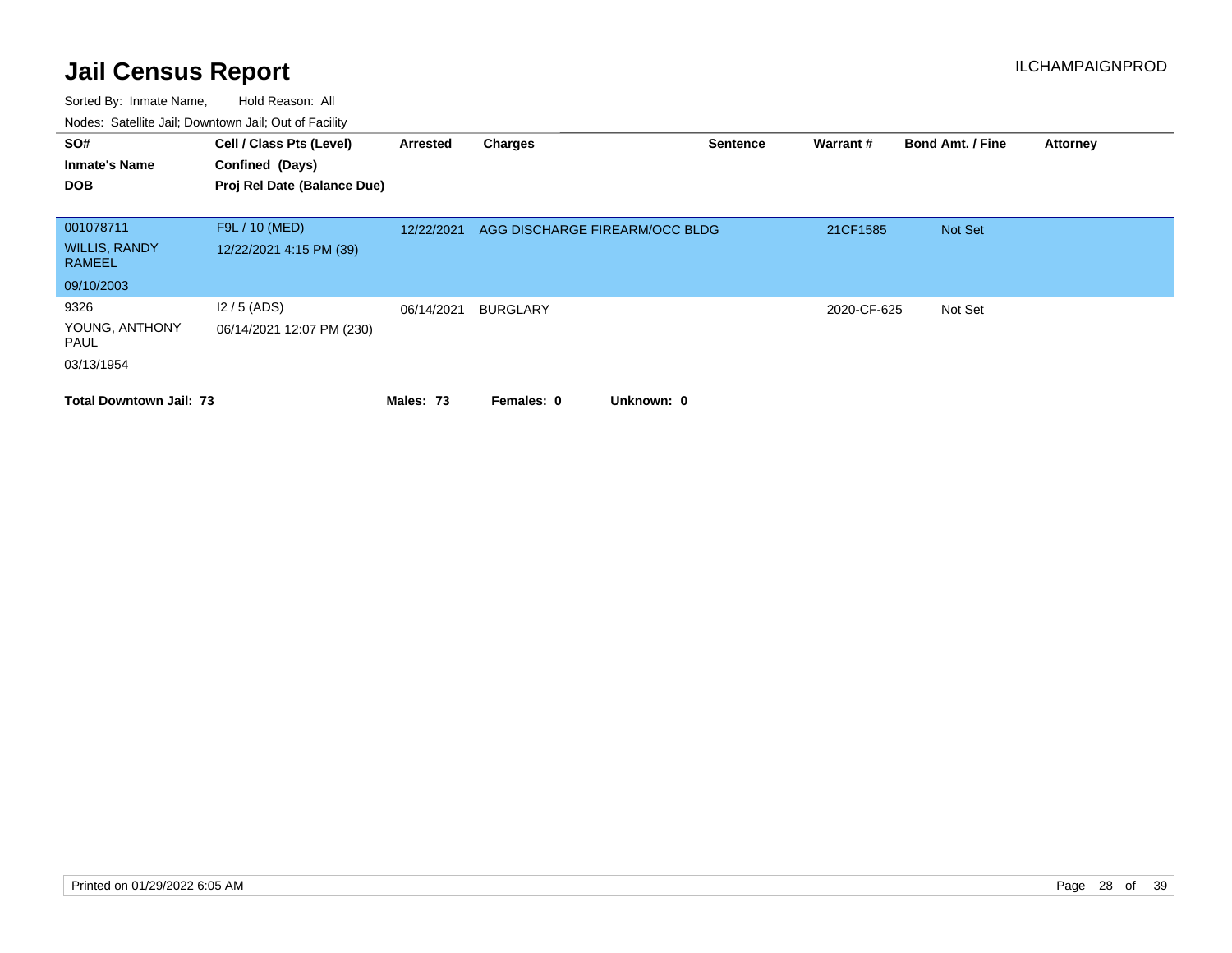|  |  | <b>Out of Facility</b> |  |
|--|--|------------------------|--|
|--|--|------------------------|--|

| SO#<br><b>Inmate's Name</b><br><b>DOB</b>                                  | Cell / Class Pts (Level)<br>Confined (Days)<br>Proj Rel Date (Balance Due) | <b>Arrested</b>                                      | <b>Charges</b>                                                                                                        | <b>Sentence</b> | Warrant#                                   | <b>Bond Amt. / Fine</b>                  | Attorney |
|----------------------------------------------------------------------------|----------------------------------------------------------------------------|------------------------------------------------------|-----------------------------------------------------------------------------------------------------------------------|-----------------|--------------------------------------------|------------------------------------------|----------|
| 61095<br><b>AMOS, DERRICK</b><br><b>JAMES</b><br>06/12/1985                | <b>KAN / 10 (ADS)</b><br>05/02/2021 9:02 PM (273)                          | 05/02/2021                                           | HOME INVASION/CAUSE INJURY                                                                                            |                 | 2021CF323                                  | 100000.00                                |          |
| 19971<br><b>LYNN</b><br>08/17/1961                                         | <b>EHD</b><br>BARNESKE, RAYMOND 11/09/2021 9:32 AM (82)<br>5/6/2022 (0.00) | 11/09/2021                                           | DRIVING RVK/SUSP DUI/SSS 4-9                                                                                          |                 | 2021CF968                                  | Not Set                                  |          |
| 516062<br><b>BENNETT, JOHN</b><br><b>MICHAEL</b><br>04/30/1986             | <b>KAN / 15 (MAX)</b><br>02/22/2021 10:47 AM (342)                         | 02/22/2021<br>02/22/2021                             | <b>PHONE HARASSMENT/2+</b><br>AGG DISCH FIR/VEH/PC OFF/FRMAN                                                          |                 | 20CF194<br>21CF210                         | 5000.00<br>No Bond                       |          |
| 33993<br><b>BOOKER, STEPHON</b><br><b>MONTELL</b><br>06/11/1971<br>1074315 | KAN / 10 (MED)<br>06/14/2021 7:42 PM (230)<br><b>KAN</b> / 15 (MAX)        | 06/14/2021<br>06/14/2021<br>06/14/2021<br>07/27/2021 | AGGRAVATED DOMESTIC BATTERY<br>POSSESSING A CONTROLLED SUBSTANC<br>PAROLE REVOCATION<br>AGG DISCHARGE FIREARM/VEH/SCH |                 | 21CF688<br>21CF657<br>CH2103612<br>21CF927 | Not Set<br>Not Set<br>No Bond<br>Not Set |          |
| <b>BRIGGS, PATRICK</b><br><b>MONTAY</b><br>08/05/2001                      | 08/03/2021 4:56 PM (180)                                                   |                                                      |                                                                                                                       |                 |                                            |                                          |          |
| 001078065<br><b>BROWN, CHARMAN</b><br>LAKEEF<br>11/30/2002                 | KAN / 10 (ADS)<br>06/17/2021 12:32 PM (227)                                | 06/17/2021                                           | AGG BATTERY/DISCHARGE FIREARM                                                                                         |                 | 21CF704                                    | 1000000.00                               |          |
| 1038554<br><b>BROWN, CORRION</b><br><b>DEVONTAE</b><br>04/19/1995          | <b>KAN / 15 (MAX)</b><br>08/18/2021 5:40 PM (165)                          | 08/18/2021<br>08/18/2021                             | DELIVERY OF OR POSSESSION OF W/INT<br><b>ARMED HABITUAL CRIMINAL</b>                                                  |                 | 21CF1009<br>21CF1162                       | No Bond<br>Not Set                       |          |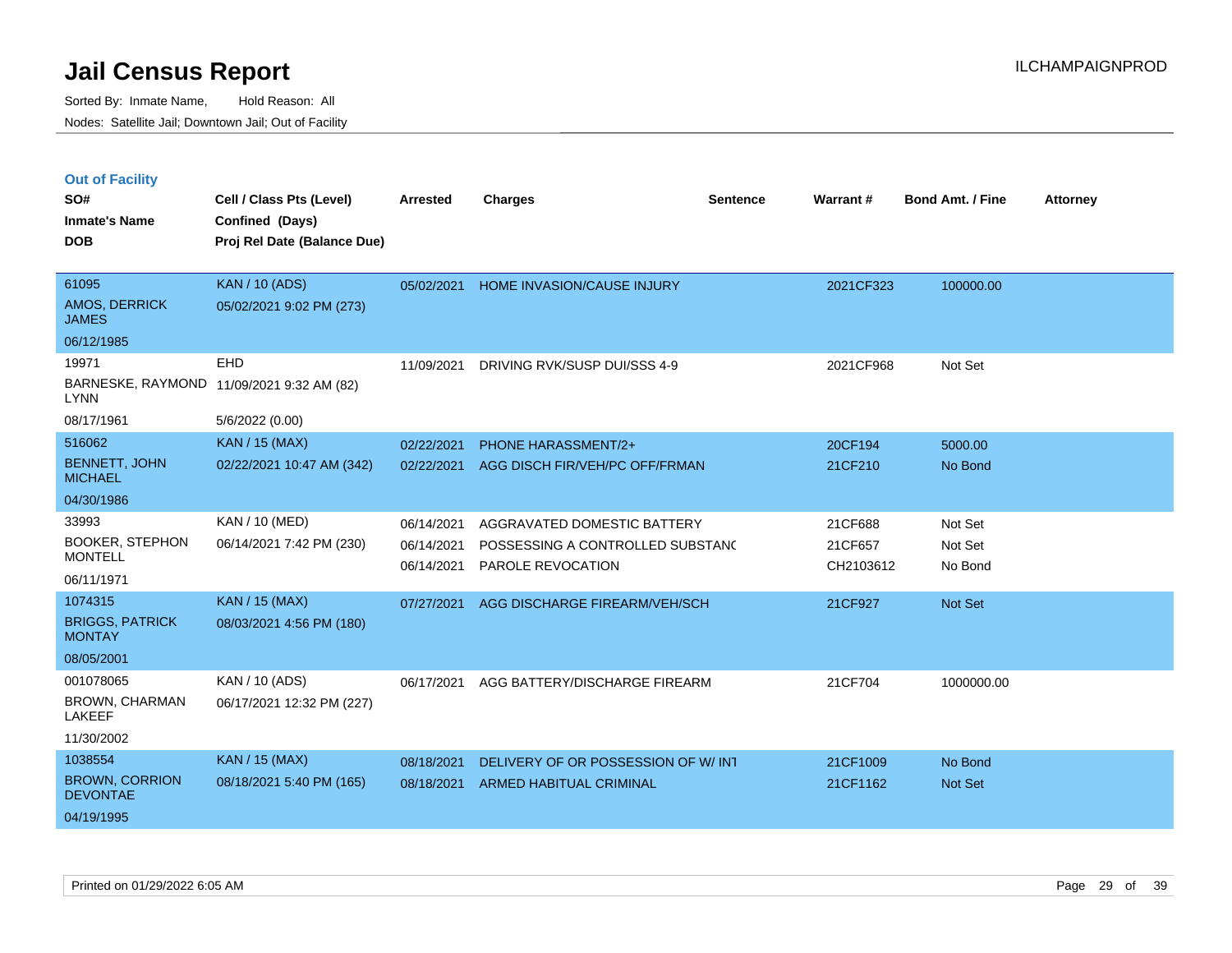| rouco. Calcinic Jan, Downtown Jan, Out of Facility  |                                                                            |                 |                                          |                 |            |                         |                 |
|-----------------------------------------------------|----------------------------------------------------------------------------|-----------------|------------------------------------------|-----------------|------------|-------------------------|-----------------|
| SO#<br>Inmate's Name<br>DOB                         | Cell / Class Pts (Level)<br>Confined (Days)<br>Proj Rel Date (Balance Due) | <b>Arrested</b> | <b>Charges</b>                           | <b>Sentence</b> | Warrant#   | <b>Bond Amt. / Fine</b> | <b>Attorney</b> |
| 1038579<br><b>BROWN, MARKEL</b><br>rikki            | <b>KAN / 15 (MAX)</b><br>08/18/2021 2:05 PM (165)                          |                 | 08/18/2021 FELON POSS/USE WEAPON/FIREARM |                 | 21CF1010   | <b>Not Set</b>          |                 |
| 01/06/1995                                          |                                                                            |                 |                                          |                 |            |                         |                 |
| 1003006<br><b>BROWN, ROCKEITH</b><br><b>JAVONTE</b> | KAN / 15 (MAX)<br>08/19/2021 12:55 AM (164)                                | 08/19/2021      | FELON POSS/USE MACHINE GUN               |                 | 21CF1011   | No Bond                 |                 |
| 07/23/1991                                          |                                                                            |                 |                                          |                 |            |                         |                 |
| 995894                                              | <b>KAN / 10 (ADS)</b><br>BUTLER, JAMES LYNN 12/28/2021 11:05 AM (33)       | 12/28/2021      | FELON POSSESS WEAPON/2ND+                | 5y (DOC)        | 2020CF709  | No Bond                 |                 |
| 12/04/1991                                          |                                                                            |                 |                                          |                 |            |                         |                 |
| 987334<br>CAIN, ISAIAH<br><b>DEPRIEST</b>           | KAN / 15 (MAX)<br>03/10/2021 2:22 PM (326)                                 |                 | 03/10/2021 ATTEMPT (FIRST DEGREE MURDER) |                 | 19CF689    | Not Set                 |                 |
| 12/23/1990                                          |                                                                            |                 |                                          |                 |            |                         |                 |
| 001078638                                           | <b>EHD</b>                                                                 | 12/15/2021      | DRIVING ON SUSPENDED LICENSE             |                 | 2021TR1120 | <b>Not Set</b>          |                 |
| CAMPBELL, CARLA<br><b>GISSELLE</b>                  | 12/15/2021 11:03 AM (46)                                                   |                 |                                          |                 |            |                         |                 |
| 08/12/1980                                          | 2/12/2022 (0.00)                                                           |                 |                                          |                 |            |                         |                 |
| 992962                                              | KAN / 15 (ADS)                                                             | 05/25/2021      | MURDER/INTENT TO KILL/INJURE             |                 | 2018CF1045 | 1000000.00              |                 |
| CAMPBELL, KEITH<br>KNAQEEB                          | 05/25/2021 1:19 PM (250)                                                   |                 |                                          |                 |            |                         |                 |
| 07/22/1991                                          |                                                                            |                 |                                          |                 |            |                         |                 |
| 001078576                                           | <b>KAN / 15 (MAX)</b>                                                      | 11/09/2021      | UNLAWFUL USE OF A WEAPON                 |                 | 21CF1383   | <b>Not Set</b>          |                 |
| CARTER, DEMONDRE<br>DAVON                           | 11/09/2021 6:01 PM (82)                                                    |                 |                                          |                 |            |                         |                 |
| 05/27/2001                                          |                                                                            |                 |                                          |                 |            |                         |                 |
| 1064992                                             | KAN / 15 (MAX)                                                             | 09/20/2021      | ARMED VIOLENCE/CATEGORY I                |                 | 21CF1137   | Not Set                 |                 |
| CARTER, KEJUAN<br>JAVONTE                           | 09/20/2021 11:42 PM (132)                                                  |                 |                                          |                 |            |                         |                 |
| 06/27/1998                                          |                                                                            |                 |                                          |                 |            |                         |                 |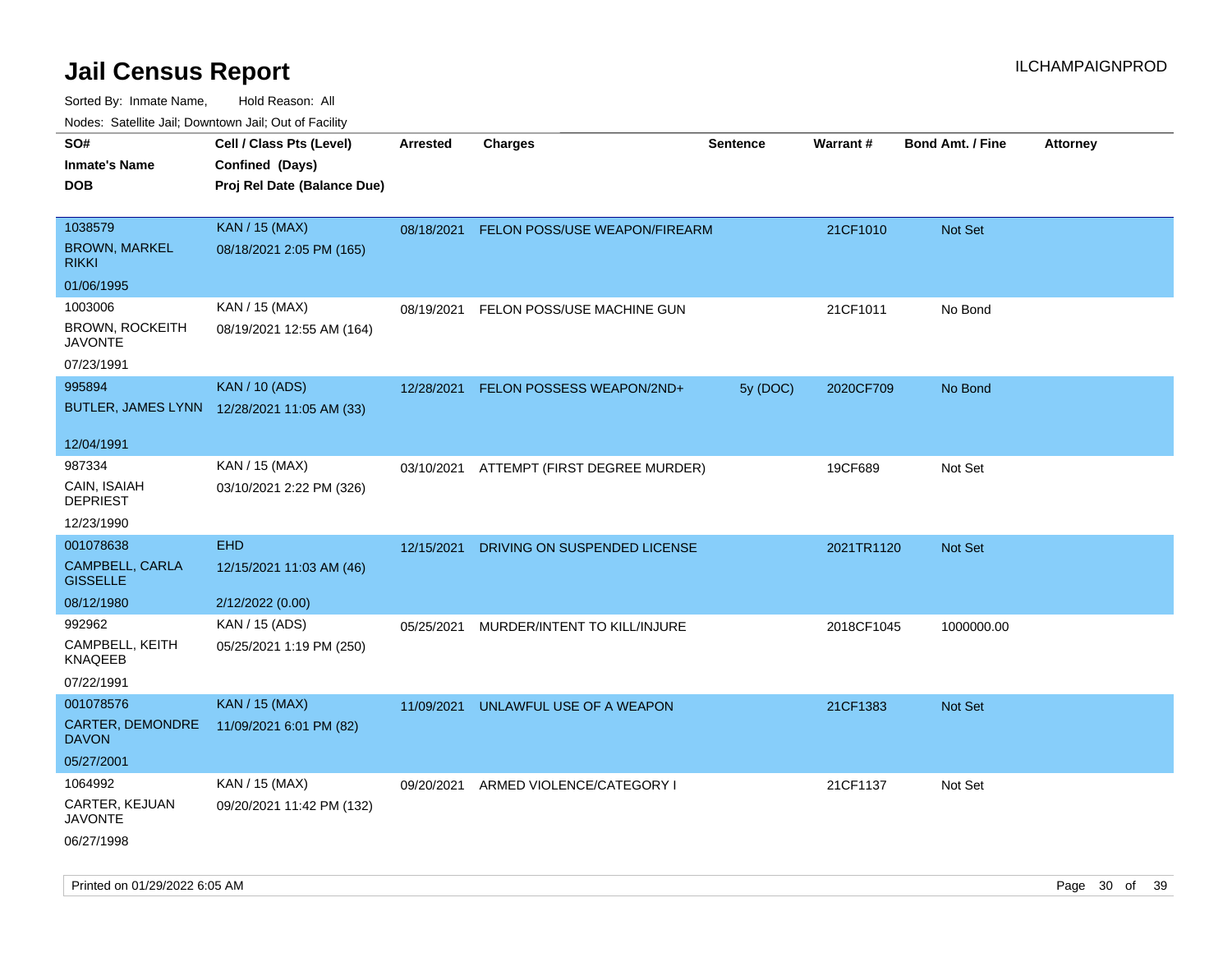| SO#<br><b>Inmate's Name</b><br><b>DOB</b>                                    | Cell / Class Pts (Level)<br>Confined (Days)<br>Proj Rel Date (Balance Due) | Arrested                               | <b>Charges</b>                                                                                          | <b>Sentence</b> | <b>Warrant#</b>                      | <b>Bond Amt. / Fine</b>       | <b>Attorney</b> |
|------------------------------------------------------------------------------|----------------------------------------------------------------------------|----------------------------------------|---------------------------------------------------------------------------------------------------------|-----------------|--------------------------------------|-------------------------------|-----------------|
| 001078729<br><b>CARTER, TROY</b><br><b>DEMON</b>                             | <b>KAN / 15 (ADS)</b><br>01/02/2022 10:29 AM (28)                          |                                        | 01/02/2022 MURDER/INTENT TO KILL/INJURE                                                                 |                 | 20CF396                              | 1000000.00                    |                 |
| 01/02/2004                                                                   |                                                                            |                                        |                                                                                                         |                 |                                      |                               |                 |
| 001078461<br>COLE, ERIC JOSE                                                 | KAN / 10 (MED)<br>10/08/2021 12:25 AM (114)                                | 10/07/2021<br>10/07/2021<br>10/08/2021 | AGG UNLAWFUL USE WEAPON/PERSON<br>AGG DOMESTIC BATTERY/STRANGLE<br><b>HARASS WITNESS/FAMILY MBR/REP</b> |                 | 2021CF1209<br>2021CF1208<br>21CF1218 | No Bond<br>Not Set<br>Not Set |                 |
| 01/24/2002<br>1048488<br>COLSON, WAYNE<br><b>ARTHUR, Third</b><br>10/14/1995 | <b>KAN / 10 (ADS)</b><br>12/30/2021 8:27 AM (31)                           | 12/30/2021                             | ARMED VIOLENCE/CATEGORY I                                                                               |                 | 2022CF4                              | Not Set                       |                 |
| 57733<br><b>CRAIG. ANTOINE</b><br>DARRELL<br>10/09/1982                      | KAN / 15 (SPH)<br>02/25/2020 4:08 PM (705)                                 | 02/25/2020<br>02/25/2020               | <b>HOMICIDE</b><br>FELON POSS/USE WEAPON/FIREARM                                                        |                 | 2020-CF250<br>19CF-1827              | 2000000.00<br>80000.00        |                 |
| 001077939<br><b>CROSS, PATRICK</b><br><b>DONTRELLE</b>                       | <b>KAN / 10 (MED)</b><br>05/10/2021 7:31 PM (265)                          | 05/10/2021<br>06/02/2021               | FIREARM/FOID INVALID/NOT ELIG<br>POSS STOLEN VEHICLE > \$25,000                                         |                 | 21CF526<br>21CF612                   | No Bond<br>Not Set            |                 |
| 11/07/2001                                                                   |                                                                            |                                        |                                                                                                         |                 |                                      |                               |                 |
| 001077558<br>DAVIS, RICHARD LEE<br>08/20/1984                                | EHD<br>01/04/2022 9:17 AM (26)<br>2/2/2022 (0.00)                          |                                        | 01/04/2022 DRIVING RVK/SUSP DUI/SSS 2ND                                                                 |                 | 2021CF301                            | Not Set                       |                 |
| 49972<br><b>DICKERSON.</b><br><b>RAYMOND COLLIER</b><br>08/16/1978           | <b>KAN / 10 (ADS)</b><br>01/03/2022 11:10 AM (27)                          |                                        | 01/03/2022 FELON POSS/USE WEAPON/FIREARM                                                                | 2y (DOC)        | 20CF1476                             | No Bond                       |                 |
| 1061304<br>DORRIS, KEMION<br><b>DAETOCE</b><br>11/19/1997                    | KAN / 15 (MAX)<br>10/11/2021 7:30 PM (111)                                 | 10/11/2021<br>10/11/2021<br>10/11/2021 | ARMED HABITUAL CRIMINAL<br>ARMED HABITUAL CRIMINAL<br><b>HOME INVASION/FIREARM</b>                      |                 | 21CF1226<br>21CF1227<br>21CF1228     | No Bond<br>No Bond<br>No Bond |                 |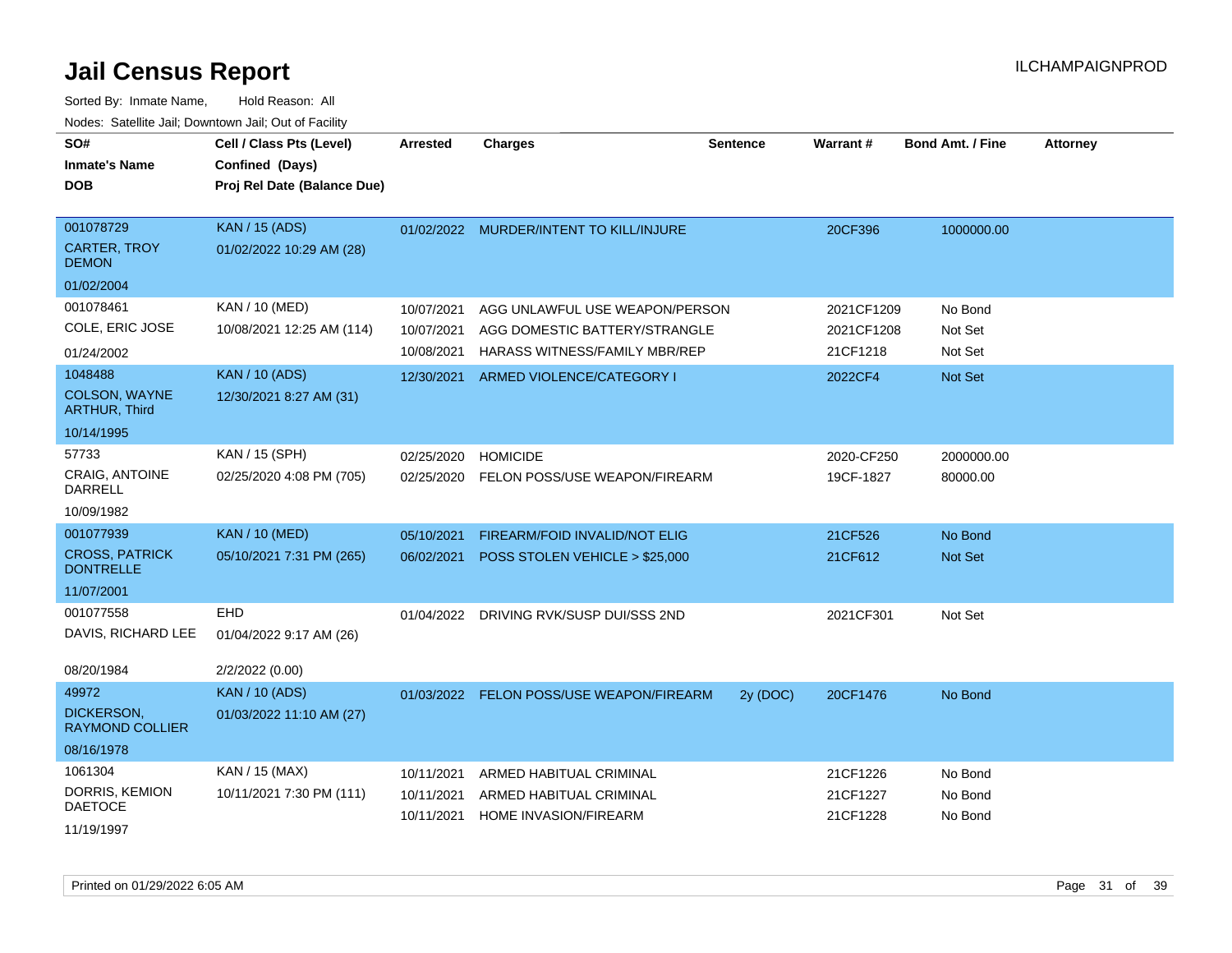Sorted By: Inmate Name, Hold Reason: All Nodes: Satellite Jail; Downtown Jail; Out of Facility

| SO#                                        | Cell / Class Pts (Level)                     | <b>Arrested</b> | <b>Charges</b>                            | <b>Sentence</b> | <b>Warrant#</b> | <b>Bond Amt. / Fine</b> | <b>Attorney</b> |
|--------------------------------------------|----------------------------------------------|-----------------|-------------------------------------------|-----------------|-----------------|-------------------------|-----------------|
| <b>Inmate's Name</b>                       | Confined (Days)                              |                 |                                           |                 |                 |                         |                 |
| <b>DOB</b>                                 | Proj Rel Date (Balance Due)                  |                 |                                           |                 |                 |                         |                 |
|                                            |                                              |                 |                                           |                 |                 |                         |                 |
| 1048528                                    | <b>EHD</b>                                   |                 | 01/11/2022 DRIVING RVK/SUSP DUI/SSS 3RD   |                 | 2021CF828       | Not Set                 |                 |
| FREEMAN, TAMISHA<br><b>NICOLE</b>          | 01/11/2022 9:20 AM (19)                      |                 |                                           |                 |                 |                         |                 |
| 04/24/1985                                 | 2/9/2022 (0.00)                              |                 |                                           |                 |                 |                         |                 |
| 001077363                                  | KAN / 25 (SPH)                               | 10/30/2020      | HOME INVASION/FIREARM                     |                 | 20CF1202        | 500000.00               |                 |
| GARY, DAKOTA<br><b>TREVON</b>              | 10/30/2020 10:41 AM (457)                    |                 |                                           |                 |                 |                         |                 |
| 12/31/2001                                 |                                              |                 |                                           |                 |                 |                         |                 |
| 1013012                                    | <b>KAN / 15 (MAX)</b>                        | 07/08/2021      | ATTEMPT (FIRST DEGREE MURDER)             |                 | 2021CF790       | 1000000.00              |                 |
| <b>GARY, XAVIER LAMAR</b>                  | 07/08/2021 9:24 AM (206)                     | 07/08/2021      | <b>FELON POSS/USE FIREARM PRIOR</b>       |                 | 2020CF650       | 25000.00                |                 |
|                                            |                                              | 07/08/2021      | <b>FELON POSS/USE FIREARM PRIOR</b>       |                 | 21CF798         | Not Set                 |                 |
| 12/14/1991                                 |                                              |                 |                                           |                 |                 |                         |                 |
| 952666                                     | <b>EHD</b>                                   | 01/25/2022      | DRIVING ON REVOKED LICENSE                |                 | 2021TR175       | Not Set                 |                 |
| Junior                                     | GILL, MICHAEL LAMAR, 01/25/2022 10:05 AM (5) |                 |                                           |                 |                 |                         |                 |
| 12/07/1986                                 | 3/10/2022 (0.00)                             |                 |                                           |                 |                 |                         |                 |
| 1065946                                    | <b>KAN / 10 (MED)</b>                        | 09/04/2021      | AGG BATTERY/DISCHARGE FIREARM             |                 | 21CF1057        | 750000.00               |                 |
| <b>GODBOLT, DESMOND</b><br><b>DEVONTAE</b> | 09/04/2021 1:17 AM (148)                     | 09/04/2021      | <b>RESIST/OBSTRUCTING A PEACE OFFICEF</b> |                 | 21CM407         | Not Set                 |                 |
| 11/15/1997                                 |                                              |                 |                                           |                 |                 |                         |                 |
| 1070118                                    | KAN / 15 (MAX)                               | 08/31/2021      | AGGRAVATED DOMESTIC BATTERY               |                 | 21CF1049        | No Bond                 |                 |
| GRAHAM, CORTEZ                             | 08/31/2021 9:32 PM (152)                     | 09/02/2021      | PROBATION VIOLATION                       |                 | 21CF55          | Not Set                 |                 |
| <b>LAMON</b>                               |                                              |                 |                                           |                 |                 |                         |                 |
| 03/31/1976                                 |                                              |                 |                                           |                 |                 |                         |                 |
| 1076506                                    | <b>KAN / 15 (MAX)</b>                        | 09/17/2021      | AGG UUW/PERSON/CM THREAT VIOL             |                 | 21CF1131        | <b>Not Set</b>          |                 |
|                                            | GRAY, JAMARH EMERE 09/17/2021 10:41 AM (135) | 09/20/2021      | <b>DOMESTIC BATTERY</b>                   |                 | 21CM430         | <b>Not Set</b>          |                 |
|                                            |                                              |                 |                                           |                 |                 |                         |                 |
| 06/21/2003                                 |                                              |                 |                                           |                 |                 |                         |                 |
| 986315                                     | <b>EHD</b>                                   | 01/04/2022      | DRIVING ON SUSPENDED LICENSE              |                 | 2020TR4725      | Not Set                 |                 |
| HARPER, DEMARKO<br><b>DEVAIL</b>           | 01/04/2022 10:13 AM (26)                     |                 |                                           |                 |                 |                         |                 |
| 09/04/1989                                 | 2/2/2022 (0.00)                              |                 |                                           |                 |                 |                         |                 |

Printed on 01/29/2022 6:05 AM Page 32 of 39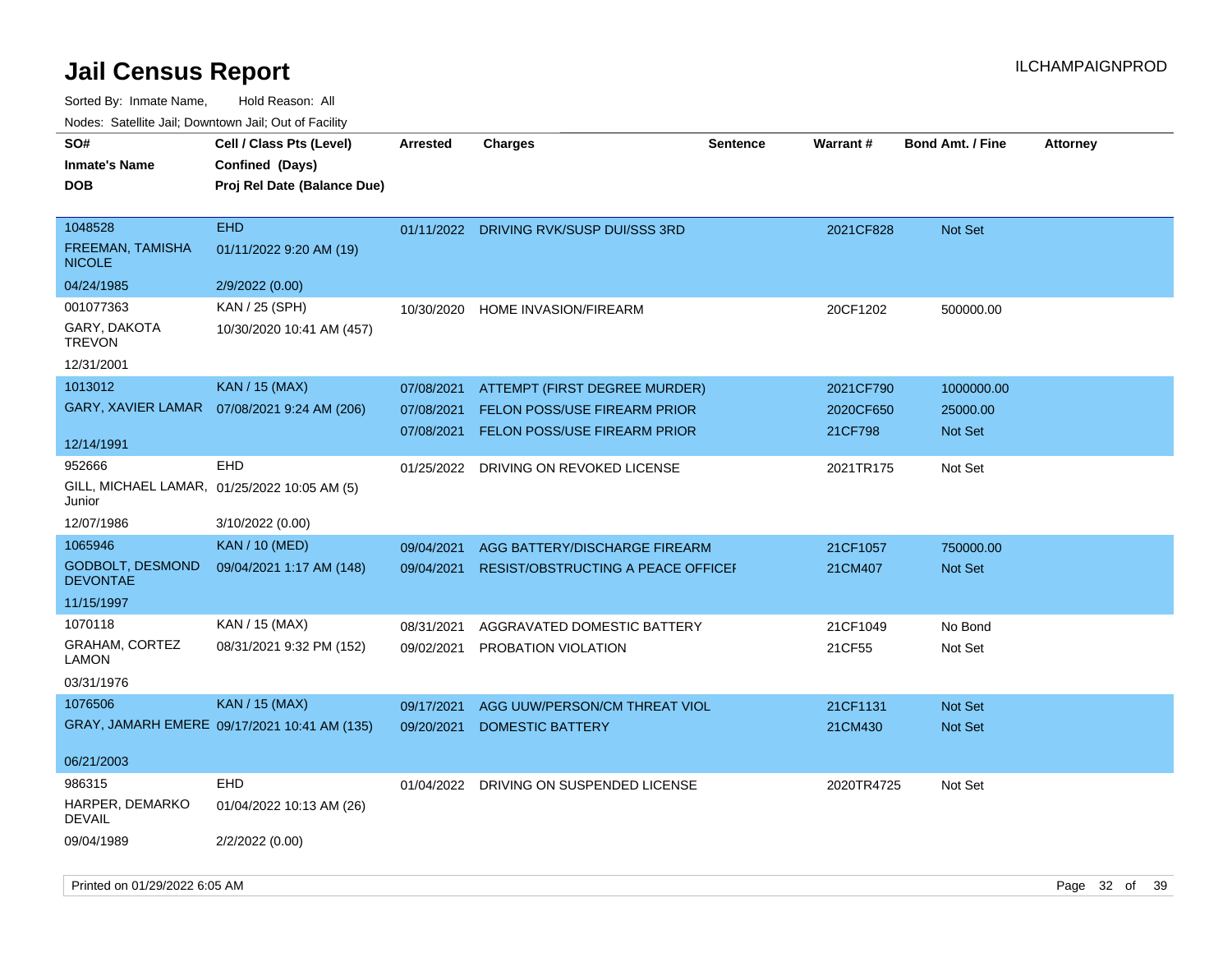| SO#<br><b>Inmate's Name</b><br><b>DOB</b>   | Cell / Class Pts (Level)<br>Confined (Days)<br>Proj Rel Date (Balance Due) | <b>Arrested</b> | <b>Charges</b>                 | <b>Sentence</b>         | <b>Warrant#</b> | <b>Bond Amt. / Fine</b> | <b>Attorney</b> |
|---------------------------------------------|----------------------------------------------------------------------------|-----------------|--------------------------------|-------------------------|-----------------|-------------------------|-----------------|
| 001077887<br>HENRY, ROBERT<br><b>GORDON</b> | <b>EHD</b><br>01/11/2022 11:02 AM (19)                                     | 01/11/2022      | AGG DUI/LIC SUSP OR REVOKED    |                         | 2021CF466       | Not Set                 |                 |
| 12/16/1952                                  | 2/7/2022 (0.00)                                                            |                 |                                |                         |                 |                         |                 |
| 1045186                                     | KAN / 15 (MAX)                                                             | 08/16/2021      | ARMED VIOLENCE/CATEGORY I      |                         | 21CF934         | 1000000.00              |                 |
| HOLBROOK, JOHNNIE<br><b>MATHIS</b>          | 08/16/2021 11:07 AM (167)                                                  | 08/16/2021      | FELON POSS/USE WEAPON/FIREARM  |                         | 19CF968         | Not Set                 |                 |
| 07/19/1996                                  |                                                                            | 08/16/2021      | AGG FLEEING POLICE/21 MPH OVER |                         | 21CF988         | Not Set                 |                 |
|                                             |                                                                            | 08/16/2021      | FELON POSS/USE WEAPON/FIREARM  |                         | 21CF989         | Not Set                 |                 |
| 001078146                                   | <b>KAN / 15 (MAX)</b>                                                      | 07/09/2021      | AGG BATTERY/DISCHARGE FIREARM  |                         | 21CF795         | 1000000.00              |                 |
| HUNT, TEIGAN<br><b>JAZAIREO</b>             | 07/09/2021 12:41 PM (205)                                                  | 07/09/2021      | ARMED ROBBERY/ARMED W/FIREARM  |                         | 21CF806         | <b>Not Set</b>          |                 |
| 05/14/2003                                  |                                                                            |                 |                                |                         |                 |                         |                 |
| 989743                                      | KAN / 15 (ADS)                                                             | 04/13/2021      | AGG DISCHARGE FIREARM/VEH/SCH  |                         | 21CF400         | Not Set                 |                 |
| JACKSON, STEVE<br>ALLEN                     | 04/13/2021 2:45 AM (292)                                                   | 04/13/2021      | AGGRAVATED DOMESTIC BATTERY    |                         | 21CF399         | Not Set                 |                 |
| 06/04/1991                                  |                                                                            |                 |                                |                         |                 |                         |                 |
| 50495                                       | <b>EHD</b>                                                                 | 08/10/2021      | DRIVING RVK/SUSP DUI/SSS 10-14 |                         | 2020CF997       | <b>Not Set</b>          |                 |
| <b>JENKINS, ARNOLD</b><br><b>FARRIS</b>     | 08/10/2021 9:08 AM (173)                                                   | 08/10/2021      | DRIVING RVK/SUSP DUI/SSS 10-14 |                         | 2019CF1363      | <b>Not Set</b>          |                 |
| 04/19/1962                                  | 2/4/2022 (0.00)                                                            |                 |                                |                         |                 |                         |                 |
| 1076450                                     | KAN / 15 (MAX)                                                             | 06/25/2020      | AGG DISCHARGE OF A FIREARM     | 6y/0m/0d (DOI 2020CF703 |                 | Not Set                 |                 |
| <b>JONES, CARLOS</b><br><b>ANTONIO</b>      | 06/25/2020 2:13 PM (584)                                                   | 11/02/2020      | HOME INVASION/FIREARM          | 11y(DOC)                | 20CF1204        | No Bond                 |                 |
| 11/18/2001                                  |                                                                            |                 |                                |                         |                 |                         |                 |
| 001078401                                   | <b>KAN / 10 (ADS)</b>                                                      | 09/19/2021      | UNLAWFUL VEHICULAR INVASION    |                         | 21CF1134        | Not Set                 |                 |
| <b>KNIGHT, ERIC</b>                         | 09/19/2021 7:32 PM (133)                                                   | 09/19/2021      | HRSMT/THREATEN PERSON/KILL     |                         | 2021CF561       | 50000.00                |                 |
| 07/11/1991                                  |                                                                            | 09/21/2021      | <b>BURGLARY</b>                |                         | 21CF1139        | Not Set                 |                 |
| 1002591                                     | <b>EHD</b>                                                                 | 01/11/2022      | AGG DUI/LIC SUSP OR REVOKED    |                         | 2020CF1399      | Not Set                 |                 |
| <b>KRAUS, MARY</b><br>KATHERINE             | 01/11/2022 11:54 AM (19)                                                   |                 |                                |                         |                 |                         |                 |
| 04/13/1959                                  | 2/22/2022 (0.00)                                                           |                 |                                |                         |                 |                         |                 |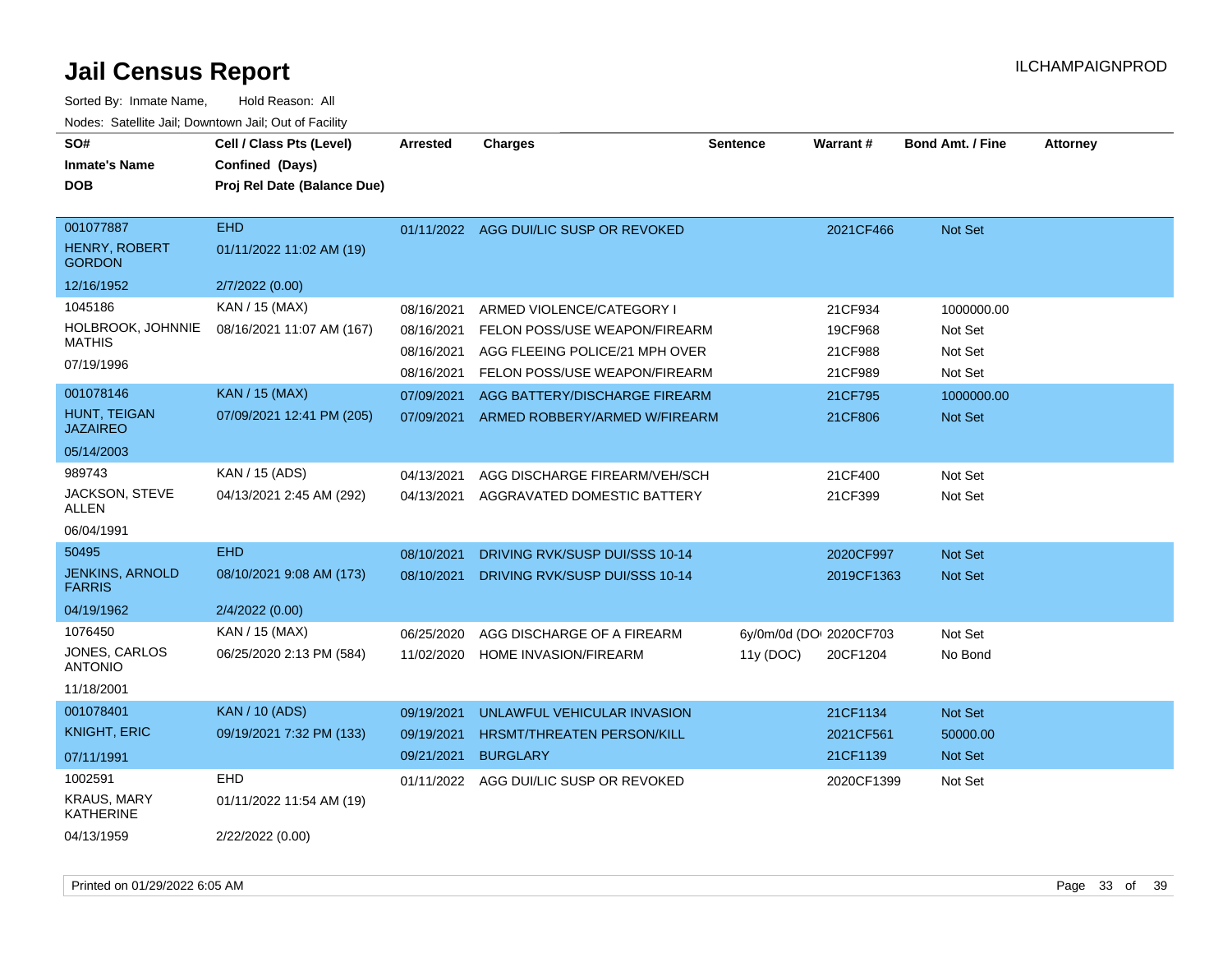| SO#                                      | Cell / Class Pts (Level)    | Arrested   | <b>Charges</b>                 | Sentence | Warrant#   | <b>Bond Amt. / Fine</b> | <b>Attorney</b> |
|------------------------------------------|-----------------------------|------------|--------------------------------|----------|------------|-------------------------|-----------------|
| <b>Inmate's Name</b>                     | Confined (Days)             |            |                                |          |            |                         |                 |
| <b>DOB</b>                               | Proj Rel Date (Balance Due) |            |                                |          |            |                         |                 |
|                                          |                             |            |                                |          |            |                         |                 |
| 1064445                                  | <b>KAN / 15 (MAX)</b>       | 04/23/2021 | FELON POSS/USE FIREARM/PAROLE  |          | 21CF899    | Not Set                 |                 |
| <b>LARUE, TERENCE</b>                    | 04/23/2021 11:18 AM (282)   | 04/23/2021 | AGG DISCHARGE FIREARM/OCC VEH  |          | 2021CF295  | 500000.00               |                 |
| <b>TRAMEL</b>                            |                             | 04/23/2021 | POSSESS 15<100 GRAMS COCAINE   |          | 19CF1052   | 10000.00                |                 |
| 12/23/1998                               |                             |            |                                |          |            |                         |                 |
| 001078237                                | KAN / 15 (ADS)              | 08/03/2021 | AGG DISCHARGE FIREARM/OCC VEH  |          | 21CF928    | No Bond                 |                 |
| LAWS, TERON<br><b>RAMONTE</b>            | 08/03/2021 6:29 PM (180)    |            |                                |          |            |                         |                 |
| 04/03/2001                               |                             |            |                                |          |            |                         |                 |
| 001078470                                | <b>KAN / 15 (MAX)</b>       | 10/10/2021 | MURDER/INTENT TO KILL/INJURE   |          | 21CF1221   | Not Set                 |                 |
| LEE, AMAHRION<br><b>JA'MERE</b>          | 10/10/2021 1:23 PM (112)    |            |                                |          |            |                         |                 |
| 11/05/2002                               |                             |            |                                |          |            |                         |                 |
| 56792                                    | KAN / 10 (MED)              | 02/02/2021 | ARMED HABITUAL CRIMINAL        |          | 2021CF141  | 500000.00               |                 |
| LILLARD, LAWRENCE<br><b>TYRONE</b>       | 02/02/2021 2:11 PM (362)    | 02/22/2021 | DRIVING ON REVOKED LICENSE     |          | 21TR426    | 5000.00                 |                 |
| 10/20/1982                               |                             |            |                                |          |            |                         |                 |
| 001078575                                | <b>KAN / 10 (MED)</b>       | 11/09/2021 | <b>GUNRUNNING</b>              |          | 21CF1330   | 750000.00               |                 |
| MCLAURIN, KEYON A                        | 11/09/2021 12:41 PM (82)    |            |                                |          |            |                         |                 |
|                                          |                             |            |                                |          |            |                         |                 |
| 11/19/2002                               |                             |            |                                |          |            |                         |                 |
| 1011046                                  | KAN / 15 (ADS)              | 04/10/2021 | ATTEMPT (FIRST DEGREE MURDER)  |          | 21CF392    | Not Set                 |                 |
| MILES, DARRION<br><b>ANTONIO KEVONTA</b> | 04/11/2021 12:46 AM (294)   |            |                                |          |            |                         |                 |
| 03/18/1990                               |                             |            |                                |          |            |                         |                 |
| 001077278                                | <b>KAN / 15 (MAX)</b>       | 10/06/2020 | MURDER/INTENT TO KILL/INJURE   |          | 2020CF146  | 2000000.00              |                 |
| MILLER, D'ANDRE                          | 10/06/2020 12:49 PM (481)   | 10/06/2020 | AGG FLEEING POLICE/21 MPH OVER |          | 2019CF1171 | 50000.00                |                 |
| 09/08/1986                               |                             |            |                                |          |            |                         |                 |
| 001078712                                | KAN / 10 (MED)              | 12/23/2021 | AGG DISCH FIREARM/1ST AID PERS |          | 21CF1581   | Not Set                 |                 |
| MONTGOMERY,<br><b>RASHARD MYKI</b>       | 12/23/2021 4:27 PM (38)     |            |                                |          |            |                         |                 |
| 11/05/2001                               |                             |            |                                |          |            |                         |                 |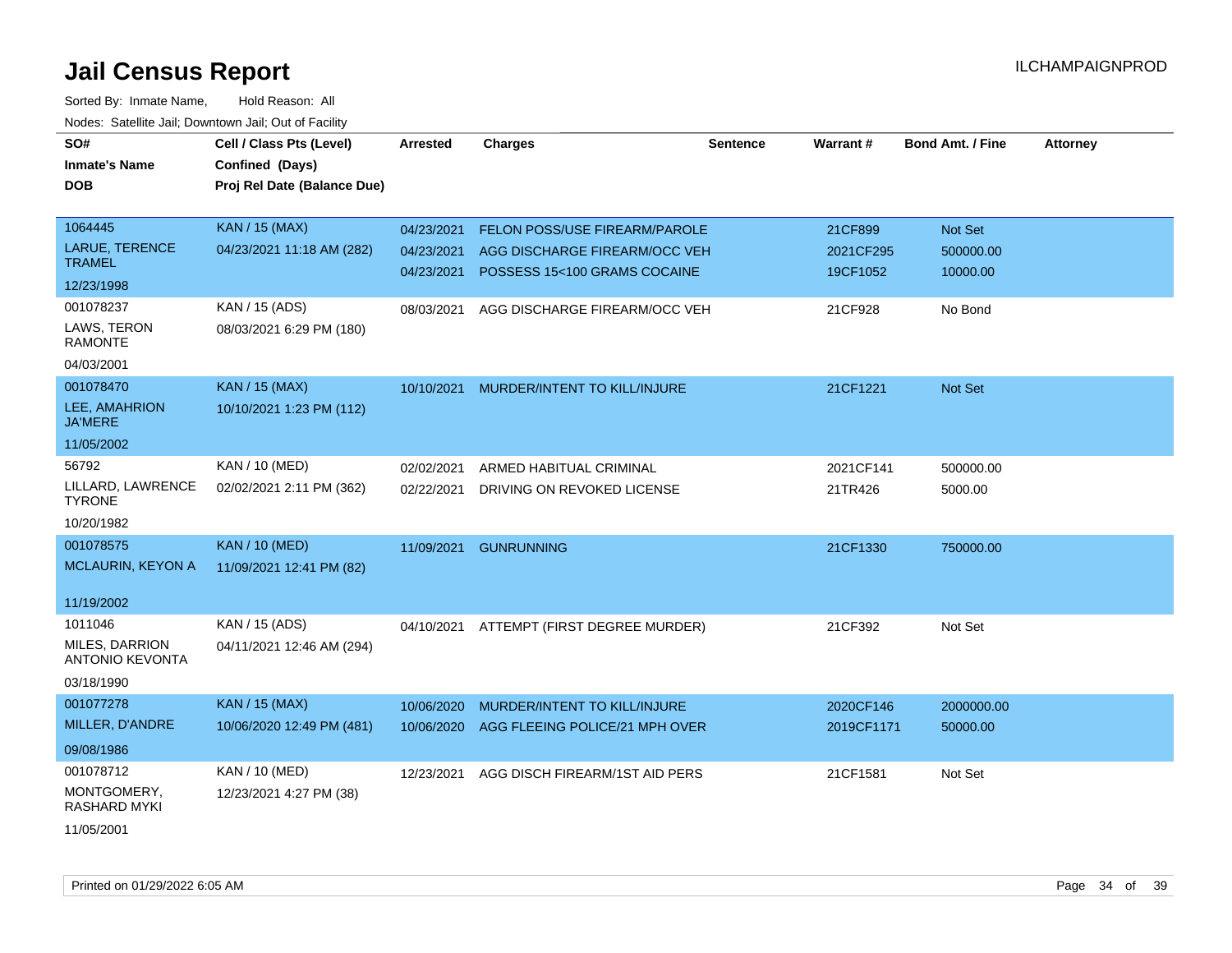| SO#<br><b>Inmate's Name</b><br><b>DOB</b> | Cell / Class Pts (Level)<br>Confined (Days)<br>Proj Rel Date (Balance Due) | Arrested   | <b>Charges</b>                           | <b>Sentence</b> | <b>Warrant#</b> | <b>Bond Amt. / Fine</b> | <b>Attorney</b> |
|-------------------------------------------|----------------------------------------------------------------------------|------------|------------------------------------------|-----------------|-----------------|-------------------------|-----------------|
| 1026477                                   | <b>KAN / 15 (ADS)</b>                                                      | 09/21/2021 | AGG DISCHARGE FIREARM/OCC VEH            |                 | 21CF1138        | Not Set                 |                 |
| NEWBILL, DEVONTRE<br><b>LAMONT</b>        | 09/21/2021 2:27 AM (131)                                                   | 09/22/2021 | <b>PROBATION VIOLATION</b>               |                 | 20CF577         | Not Set                 |                 |
| 11/22/1993                                |                                                                            |            |                                          |                 |                 |                         |                 |
| 1072907                                   | <b>KAN</b>                                                                 | 07/14/2021 | CRIMINAL DAMAGE <\$500/SCHOOL            |                 | 2021CF840       | 5000.00                 |                 |
| NIKOLAEV, YEVGENIY                        | 07/14/2021 10:10 PM (200)                                                  |            | 07/14/2021 ATTEMPT (FIRST DEGREE MURDER) |                 | 2021-CF-832     | 2000000.00              |                 |
| 10/06/1983                                |                                                                            |            |                                          |                 |                 |                         |                 |
| 22129                                     | <b>EHD</b>                                                                 |            | 01/25/2022 DUI INTOXICATING COMPOUND     |                 | 2021DT155       | Not Set                 |                 |
| OAKLEY, ALAN RUFUS 01/25/2022 9:10 AM (5) |                                                                            |            |                                          |                 |                 |                         |                 |
| 04/05/1963                                | 2/7/2022 (0.00)                                                            |            |                                          |                 |                 |                         |                 |
| 001078558                                 | KAN / 10 (MED)                                                             | 11/03/2021 | UNLAWFUL USE OF A WEAPON                 |                 | 21CF1352        | Not Set                 |                 |
| PARRISH, DOMINIC<br>WALTER                | 11/03/2021 1:25 PM (88)                                                    |            |                                          |                 |                 |                         |                 |
| 08/23/2001                                |                                                                            |            |                                          |                 |                 |                         |                 |
| 001078063                                 | <b>KAN / 15 (MAX)</b>                                                      | 06/15/2021 | AGG CRIM SEX ASSAULT/WEAPON              |                 | 2021CF678       | 1000000.00              |                 |
|                                           | PERRY, ROBERT Junior 06/15/2021 4:37 PM (229)                              | 06/15/2021 | <b>ROBBERY</b>                           |                 | 2021CF159       | 25000.00                |                 |
| 12/21/1990                                |                                                                            |            |                                          |                 |                 |                         |                 |
| 37559                                     | <b>EHD</b>                                                                 |            | 01/12/2022 DRIVING ON REVOKED LICENSE    |                 | 2021TR2685      | Not Set                 |                 |
| PICKENS, DAVID<br><b>EUGENE</b>           | 01/12/2022 10:16 AM (18)                                                   |            |                                          |                 |                 |                         |                 |
| 02/01/1973                                | 3/12/2022 (0.00)                                                           |            |                                          |                 |                 |                         |                 |
| 001077591                                 | <b>KAN / 5 (ADS)</b>                                                       |            | 01/06/2022 FIREARM/FOID INVALID/NOT ELIG | 42m (DOC)       | 2021CF782       | No Bond                 |                 |
| PYE, TRESHAUN<br><b>CORTEZ</b>            | 01/06/2022 10:30 AM (24)                                                   |            |                                          |                 |                 |                         |                 |
| 05/01/2001                                |                                                                            |            |                                          |                 |                 |                         |                 |
| 001077614                                 | KAN / 15 (MAX)                                                             |            | 01/17/2021 ATTEMPT (FIRST DEGREE MURDER) |                 | 21CF66          | Not Set                 |                 |
| <b>DEVON</b>                              | ROBINSON, DONTRELL 01/17/2021 3:08 PM (378)                                |            |                                          |                 |                 |                         |                 |
| 09/22/2002                                |                                                                            |            |                                          |                 |                 |                         |                 |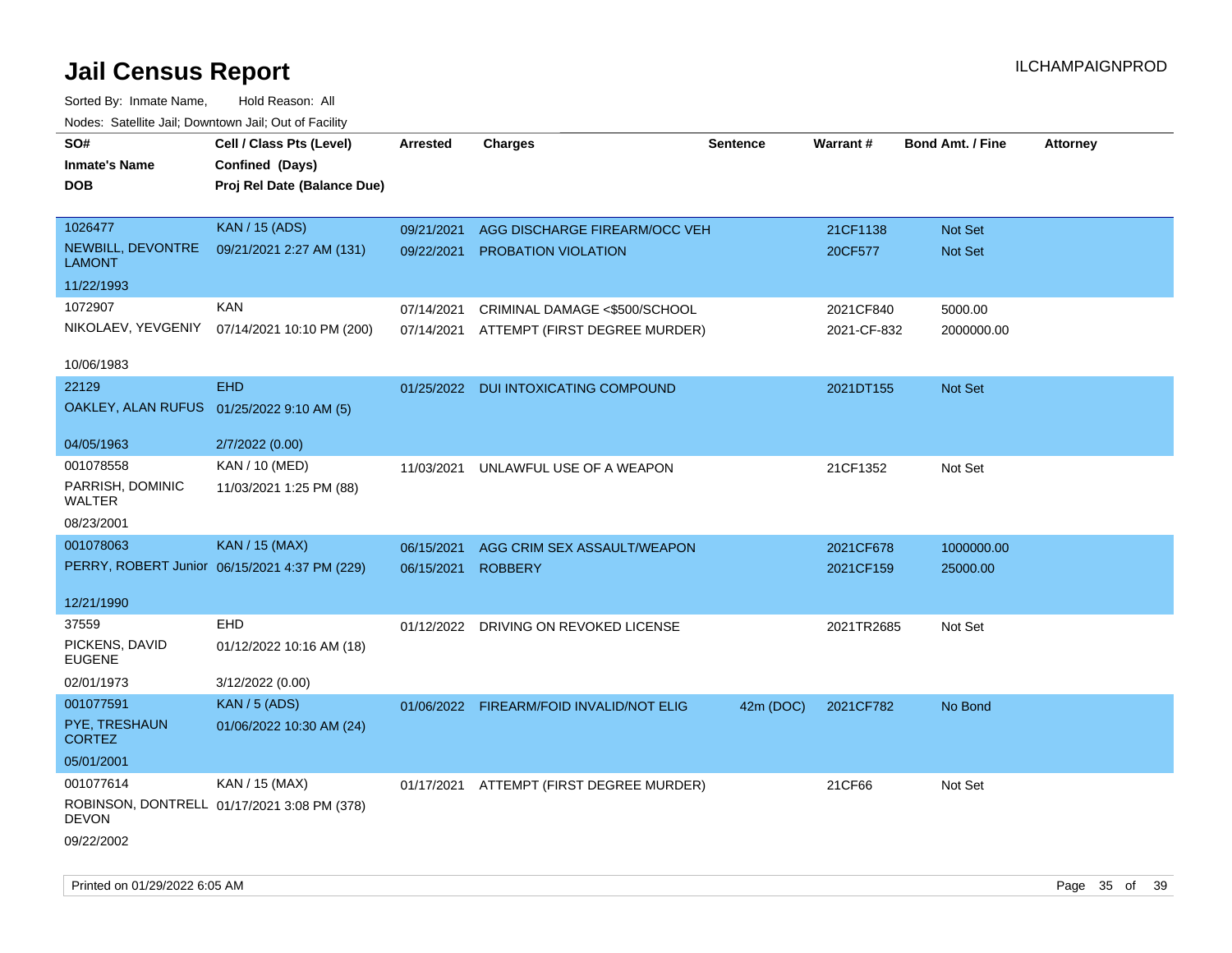| SO#<br><b>Inmate's Name</b><br><b>DOB</b>                         | Cell / Class Pts (Level)<br>Confined (Days)<br>Proj Rel Date (Balance Due) | <b>Arrested</b>                                                    | <b>Charges</b>                                                                                                                                     | <b>Sentence</b> | <b>Warrant#</b>                                                     | <b>Bond Amt. / Fine</b>                                      | <b>Attorney</b> |
|-------------------------------------------------------------------|----------------------------------------------------------------------------|--------------------------------------------------------------------|----------------------------------------------------------------------------------------------------------------------------------------------------|-----------------|---------------------------------------------------------------------|--------------------------------------------------------------|-----------------|
| 1061216                                                           | <b>KAN / 10 (MED)</b>                                                      |                                                                    |                                                                                                                                                    |                 |                                                                     |                                                              |                 |
| RUNGE, ANDRE<br><b>MARSEAN</b>                                    | 06/22/2021 4:42 PM (222)                                                   | 06/22/2021                                                         | <b>HOME INVASION/FIREARM</b>                                                                                                                       |                 | 21CF727                                                             | Not Set                                                      |                 |
| 12/05/1997                                                        |                                                                            |                                                                    |                                                                                                                                                    |                 |                                                                     |                                                              |                 |
| 650295<br>SANDAGE, JERALD<br><b>EUGENE</b><br>06/07/1971          | PIA / 50 (MAX)<br>04/22/2020 6:30 AM (648)                                 | 04/22/2020<br>04/22/2020<br>04/22/2020<br>04/22/2020<br>04/22/2020 | CRIMINAL SEXUAL ASSAULT<br><b>CRIMINAL SEXUAL ASSAULT</b><br><b>CRIMINAL SEXUAL ABUSE</b><br><b>CRIMINAL SEXUAL ASSAULT</b><br>OFFICIAL MISCONDUCT |                 | 2020-CF407<br>2020-CF408<br>2020-CF409<br>2020-CF410<br>2019-CF1811 | 750000.00<br>750000.00<br>750000.00<br>750000.00<br>25000.00 |                 |
| 1062194                                                           | <b>KAN / 15 (MAX)</b>                                                      | 02/27/2020                                                         | MURDER/OTHER FORCIBLE FELONY                                                                                                                       |                 | 20CF-247                                                            | 1000000.00                                                   |                 |
| <b>SIMMONS, MICHAEL</b><br><b>JAMAL</b>                           | 02/27/2020 1:11 PM (703)                                                   | 09/23/2020                                                         | AGG BATTERY/DISCHARGE FIREARM                                                                                                                      |                 | 20CF1061                                                            | Not Set                                                      |                 |
| 11/03/1997                                                        |                                                                            |                                                                    |                                                                                                                                                    |                 |                                                                     |                                                              |                 |
| 19495<br>SIMPSON, BRADLEY<br><b>FARRELL</b>                       | <b>EHD</b><br>01/26/2022 9:07 AM (4)                                       | 01/26/2022                                                         | DRIVING RVK/SUSP DUI/SSS 3RD                                                                                                                       |                 | 2021CF740                                                           | Not Set                                                      |                 |
| 05/16/1960                                                        | 2/24/2022 (0.00)                                                           |                                                                    |                                                                                                                                                    |                 |                                                                     |                                                              |                 |
| 001078115<br><b>SMITH, JAMES</b><br>NASHAUN, Junior<br>09/18/2000 | <b>KAN / 15 (MAX)</b><br>07/01/2021 2:44 PM (213)                          | 07/01/2021<br>07/30/2021                                           | ARMED VIOLENCE/CATEGORY I<br>DRIVING ON SUSPENDED LICENSE                                                                                          |                 | 21CF772<br>21TR5804                                                 | Not Set<br>1500.00                                           |                 |
| 001077868<br>SPEARMENT,<br><b>KENTRELL</b><br>01/21/2002          | KAN / 15 (MAX)<br>04/21/2021 9:48 PM (284)                                 | 04/21/2021<br>08/19/2021                                           | ARMED ROBBERY/ARMED W/FIREARM<br>FLEEING/ATTEMPT ELUDE OFFICER                                                                                     |                 | 21CF445<br>2021TR1053                                               | Not Set<br>1000.00                                           |                 |
| 11979                                                             | <b>EHD</b>                                                                 |                                                                    | 01/11/2022 AGG FLEEING POLICE/21 MPH OVER                                                                                                          |                 | 2021CF629                                                           | Not Set                                                      |                 |
| <b>STARK, JACK LYNN</b>                                           | 01/11/2022 10:13 AM (19)                                                   |                                                                    |                                                                                                                                                    |                 |                                                                     |                                                              |                 |
| 12/31/1955                                                        | 4/9/2022 (0.00)                                                            |                                                                    |                                                                                                                                                    |                 |                                                                     |                                                              |                 |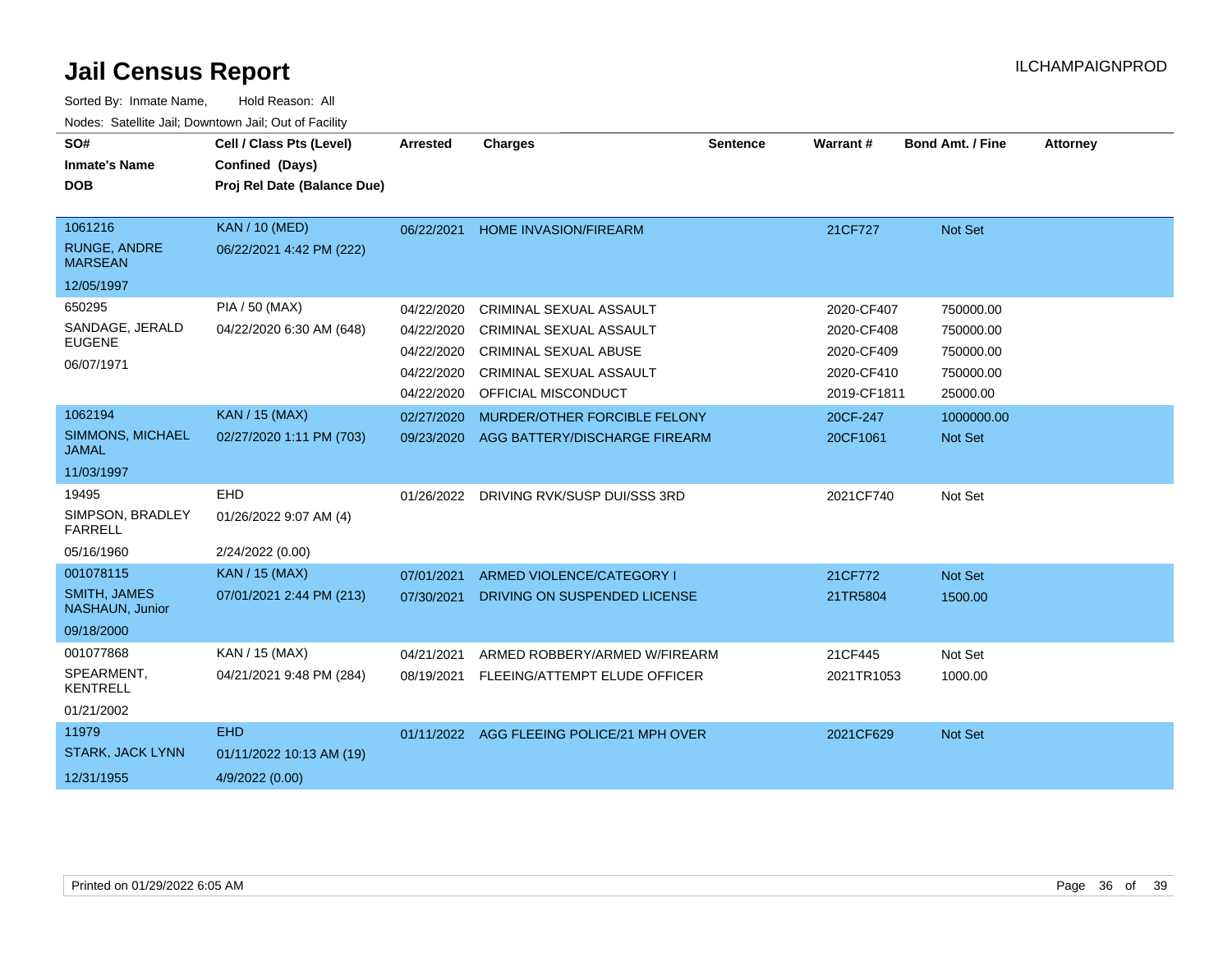| <b>Nouse.</b> Sutcline sail, Downtown sail, Sut of Fability |                                               |            |                                       |                        |            |                         |                 |
|-------------------------------------------------------------|-----------------------------------------------|------------|---------------------------------------|------------------------|------------|-------------------------|-----------------|
| SO#                                                         | Cell / Class Pts (Level)                      | Arrested   | <b>Charges</b>                        | <b>Sentence</b>        | Warrant#   | <b>Bond Amt. / Fine</b> | <b>Attorney</b> |
| <b>Inmate's Name</b>                                        | Confined (Days)                               |            |                                       |                        |            |                         |                 |
| <b>DOB</b>                                                  | Proj Rel Date (Balance Due)                   |            |                                       |                        |            |                         |                 |
|                                                             |                                               |            |                                       |                        |            |                         |                 |
| 001077854                                                   | <b>EHD</b>                                    | 09/15/2021 | DRIVING RVK/SUSP DUI/SSS 4-9          |                        | 2021CF306  | <b>Not Set</b>          |                 |
| STUKINS, DANNY RAY                                          | 09/15/2021 10:17 AM (137)                     |            |                                       |                        |            |                         |                 |
|                                                             |                                               |            |                                       |                        |            |                         |                 |
| 07/05/1985                                                  | 3/13/2022 (0.00)                              |            |                                       |                        |            |                         |                 |
| 1046632                                                     | KAN / 15 (MAX)                                | 09/14/2021 | ARMED VIOLENCE/CATEGORY II            |                        | 21CF912    | 750000.00               |                 |
|                                                             | TATE, JAVON MARQUIS 09/14/2021 12:10 PM (138) |            |                                       |                        |            |                         |                 |
|                                                             |                                               |            |                                       |                        |            |                         |                 |
| 08/10/1996                                                  |                                               |            |                                       |                        |            |                         |                 |
| 962484                                                      | <b>KAN / 10 (ADS)</b>                         | 12/29/2021 | AGGRAVATED DOMESTIC BATTERY           |                        | 21CF1608   | <b>Not Set</b>          |                 |
| <b>TAYLOR, VINCENT</b><br><b>REGINALD</b>                   | 12/29/2021 7:23 AM (32)                       |            |                                       |                        |            |                         |                 |
| 11/03/1988                                                  |                                               |            |                                       |                        |            |                         |                 |
| 1033031                                                     | KAN / 15 (MAX)                                | 08/19/2020 | *AGG BATTERY W/FIREARM/PERSON         |                        | 2020-CF923 | 500000.00               |                 |
| TOMS, ANDREW<br><b>CHUCKY</b>                               | 08/19/2020 5:59 PM (529)                      |            |                                       |                        |            |                         |                 |
| 09/28/1978                                                  |                                               |            |                                       |                        |            |                         |                 |
| 27007                                                       | KAN / 15 (MAX)                                | 09/19/2021 | DOMESTIC BATTERY/OTHER PRIOR          | 2y/0m/0d (DOI 21CF1133 |            | No Bond                 |                 |
| <b>TUELL, ROBERT</b>                                        | 09/19/2021 9:51 AM (133)                      |            |                                       |                        |            |                         |                 |
| <b>STEPHEN</b>                                              |                                               |            |                                       |                        |            |                         |                 |
| 09/25/1967                                                  |                                               |            |                                       |                        |            |                         |                 |
| 001078263                                                   | KAN / 10 (ADS)                                | 08/11/2021 | AGG FLEEING POLICE/21 MPH OVER        | 15m (DOC)              |            | 200000.00               |                 |
| TURK, BRANDON<br>LARSHAWN                                   | 08/11/2021 6:23 PM (172)                      |            |                                       |                        |            |                         |                 |
| 10/18/1995                                                  |                                               |            |                                       |                        |            |                         |                 |
| 001078386                                                   | <b>KAN / 10 (MED)</b>                         | 09/14/2021 | POSSESSION OF STOLEN FIREARM          |                        | 2021CF1099 | 250000.00               |                 |
| TURNER, AMARIO                                              | 09/14/2021 11:42 PM (138)                     |            |                                       |                        |            |                         |                 |
| 09/23/2002                                                  |                                               |            |                                       |                        |            |                         |                 |
| 1011886                                                     | <b>EHD</b>                                    |            | 01/12/2022 AGG FLEEING/2+ CON DEVICES |                        | 2021CF378  | Not Set                 |                 |
| TURNER, SHAWNTAY<br><b>EUGENE</b>                           | 01/12/2022 9:25 AM (18)                       |            |                                       |                        |            |                         |                 |
| 01/09/1992                                                  | 3/11/2022 (0.00)                              |            |                                       |                        |            |                         |                 |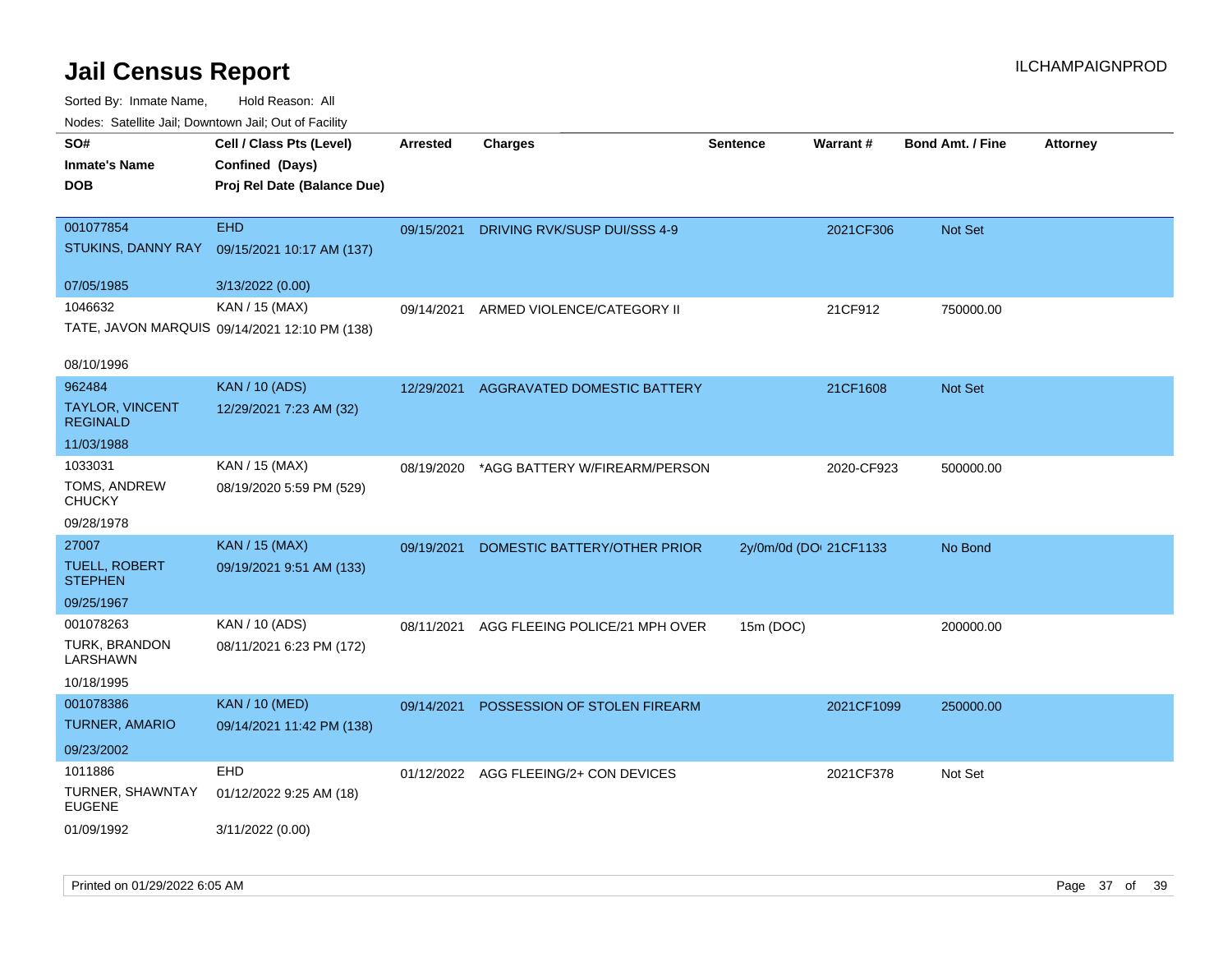| SO#<br><b>Inmate's Name</b><br><b>DOB</b>                               | Cell / Class Pts (Level)<br>Confined (Days)<br>Proj Rel Date (Balance Due) | Arrested                                                           | <b>Charges</b>                                                                                                                                                     | Sentence  | Warrant #                                                                     | <b>Bond Amt. / Fine</b>                                             | <b>Attorney</b> |
|-------------------------------------------------------------------------|----------------------------------------------------------------------------|--------------------------------------------------------------------|--------------------------------------------------------------------------------------------------------------------------------------------------------------------|-----------|-------------------------------------------------------------------------------|---------------------------------------------------------------------|-----------------|
| 1040925<br><b>WEATHERALL,</b><br><b>JOHNNY EARL JAMES</b><br>04/29/1994 | <b>KAN / 10 (MED)</b><br>10/05/2021 4:17 PM (117)                          | 10/05/2021                                                         | AGG BATTERY/DISCHARGE FIREARM                                                                                                                                      |           | 2021CF1105                                                                    | 1000000.00                                                          |                 |
| 1062558<br><b>WELLS, JIAMANTE</b><br><b>AMORE</b><br>09/02/1995         | KAN / 10 (MED)<br>10/02/2021 8:29 PM (120)                                 | 10/02/2021                                                         | FELON POSS/USE WEAPON/FIREARM                                                                                                                                      |           | 21CF1185                                                                      | Not Set                                                             |                 |
| 1002033<br><b>WEST, ANTONIO</b><br><b>DEONTA</b><br>04/15/1992          | <b>KAN / 15 (MAX)</b><br>09/08/2021 11:01 PM (144)                         | 09/08/2021<br>09/08/2021<br>09/08/2021<br>09/08/2021<br>09/08/2021 | DRIVING ON SUSPENDED LICENSE<br>ARMED ROBBERY/ARMED W/FIREARM<br>AGG UNLAWFUL USE OF WEAPON/VEH<br><b>OBSTRCT JUSTICE/LEAVE STATE</b><br>ARMED VIOLENCE/CATEGORY I |           | 2019-TR-11944<br>2020-CF-1406<br>2021-CF-AWOW<br>2021-CF-AWOW<br>2021-CF-AWOW | 5000.00<br>500000.00<br><b>Not Set</b><br><b>Not Set</b><br>Not Set |                 |
| 1022068<br>WILKINS, MICHAEL<br>CARL<br>07/10/1992                       | KAN / 15 (ADS)<br>10/10/2021 5:07 AM (112)                                 | 10/10/2021<br>10/10/2021                                           | FELON POSS/USE WEAPON/FIREARM<br><b>FUGITIVE FROM JUSTICE</b>                                                                                                      |           | 21CF1212<br>22CFAWOW                                                          | Not Set<br>Not Set                                                  |                 |
| 001077508<br><b>WILLIAMS, CALVIN</b><br><b>TIMOTHY</b><br>10/23/2002    | <b>KAN / 15 (ADS)</b><br>12/10/2020 8:55 PM (416)                          |                                                                    | 12/10/2020 MURDER/STRONG PROB KILL/INJURE                                                                                                                          | 55y (DOC) | 2020CF1293                                                                    | No Bond                                                             |                 |
| 539662<br>WILLIAMS, JAVONTAE<br><b>DEMAR</b><br>07/28/1991              | KAN / 10 (MED)<br>08/14/2021 1:28 AM (169)                                 | 08/14/2021<br>08/14/2021<br>08/14/2021<br>08/14/2021               | AGGRAVATED BATTERY<br>AGGRAVATED DOMESTIC BATTERY<br>DOM BTRY/CONTACT/1-2 PRECONV<br><b>CITY OV ARREST</b>                                                         |           | 21CF979<br>2020CF1098<br>2021CF770<br>2017OV893                               | No Bond<br>25000.00<br>250000.00<br>1000.00                         |                 |
| 1037579<br><b>WILLIAMS, STEVEN</b><br>PATRICK, Second<br>11/25/1994     | <b>KAN / 10 (MED)</b><br>08/17/2021 8:16 PM (166)                          | 08/17/2021                                                         | FELON POSS/USE WEAPON/FIREARM                                                                                                                                      |           | 2019CF73                                                                      | No Bond                                                             |                 |